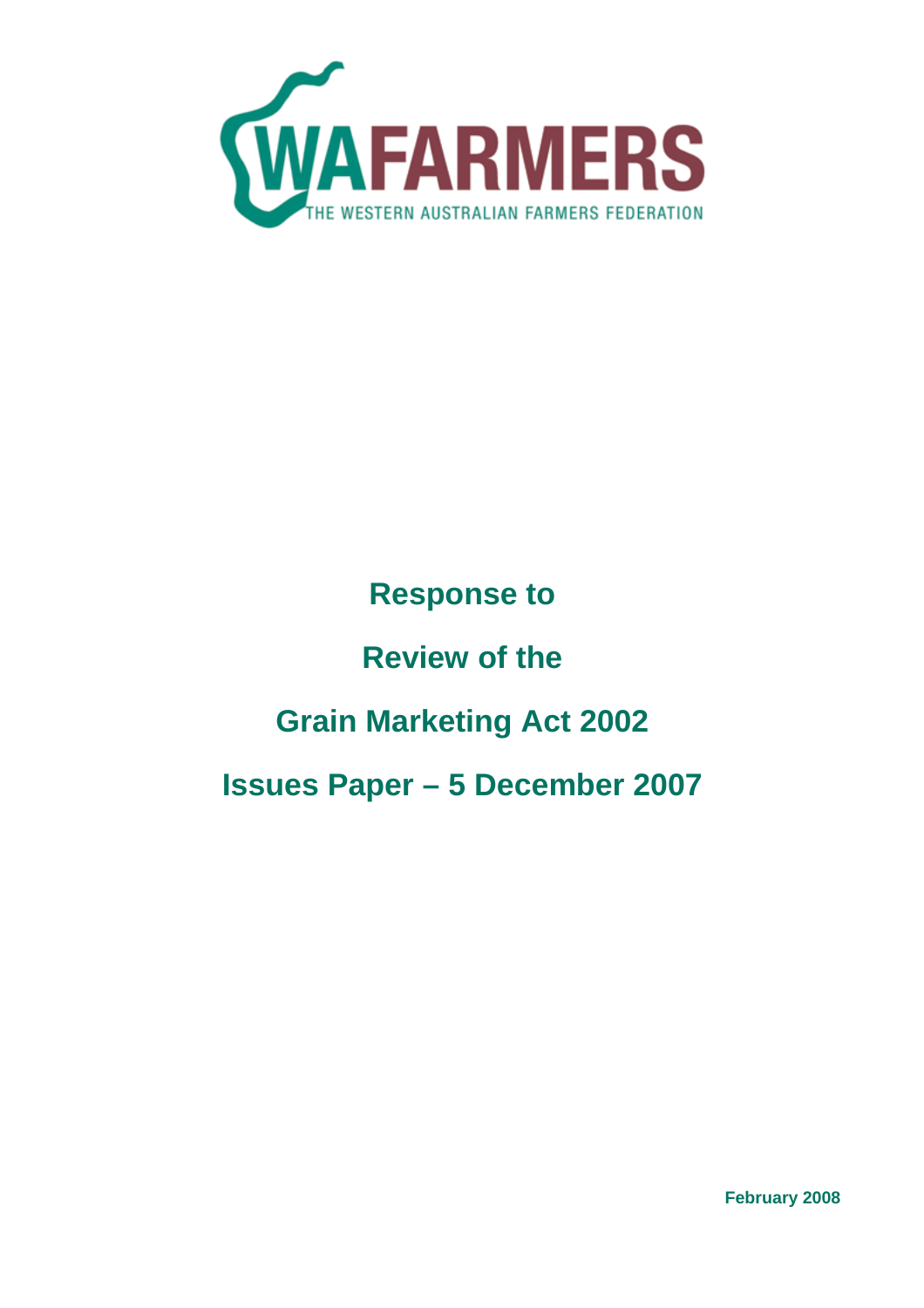

## **Contents**

| WA Grains Industry - in a premier league of its own 7 |  |
|-------------------------------------------------------|--|
| WA Grains Industry - new innovations or history       |  |
|                                                       |  |
|                                                       |  |
| Introduction, 1.2 Background to Inquiry and           |  |
|                                                       |  |
|                                                       |  |
| Figure 1 Enhanced WA Bulk Export Grain Market  14     |  |
| 2.2 Storage Handling and Freight  12                  |  |
|                                                       |  |
| 2.5 Recent Domestic and International Changes in      |  |
|                                                       |  |
|                                                       |  |
|                                                       |  |
|                                                       |  |
|                                                       |  |
|                                                       |  |
|                                                       |  |
|                                                       |  |
| 4 Are Current Restrictions on Grain Marketing         |  |
|                                                       |  |
| 4.1.1 Review of "single desk" studies 28              |  |
|                                                       |  |
|                                                       |  |
|                                                       |  |
|                                                       |  |
|                                                       |  |
|                                                       |  |
|                                                       |  |
| 5.2.1 Retain the GLA framework 34                     |  |
| 5.2.2 Adopt a "light-handed" regulatory approach  34  |  |
| 5.2.3 Full deregulation                               |  |
|                                                       |  |
|                                                       |  |
|                                                       |  |
|                                                       |  |
|                                                       |  |
| ERA Paper - WAFarmers' Response to Issues 1 - 14.38   |  |
| Appendix - extract from                               |  |
| A FINE COUNTRY TO STARVE IN BY GC Bolton  45          |  |
|                                                       |  |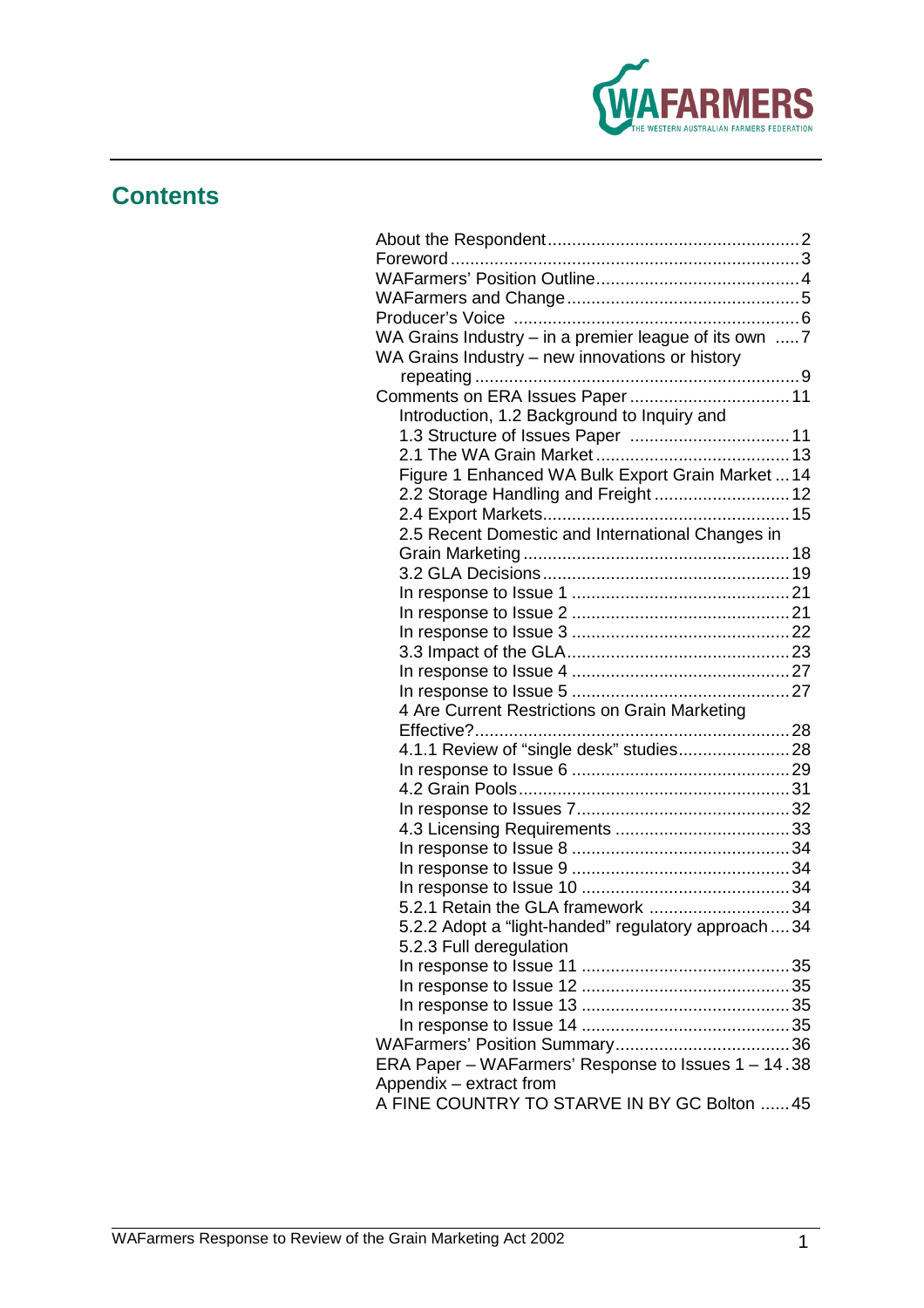

## **About the Respondent**

**T**he Western Australian Farmers Federation (Inc.) (WAFarmers) is the state's largest and most influential primary producer representative body. With membership in excess of 3,500 WAFarmers represents the collective opinion of primary producers with the aim of ensuring a long-term future for agriculture in Western Australia.

**W**AFarmers provides members with comprehensive industry specific information such as marketing and market trends, market structures, changes to legislation and regulations, farming economics, new products and innovations as well as helping farming families access succession planning assistance.

**M**embers of WAFarmers are well informed on a wide range of economic, business and social issues and hold well considered views on key issues within their industry. WAFarmers membership is cross generational and includes many "young progressive" farmers. Through its diversity of membership the standing and credibility of WAFarmers in advocating the majority view of Western Australian grain growers is unsurpassed and has no peer.

**W**AFarmers are also strong proponents of approaching the grains industry from a "triple bottom line" perspective, ensuring appropriate and balanced outcomes are delivered across the three dimensions of the environment, social and cultural, and economic considerations.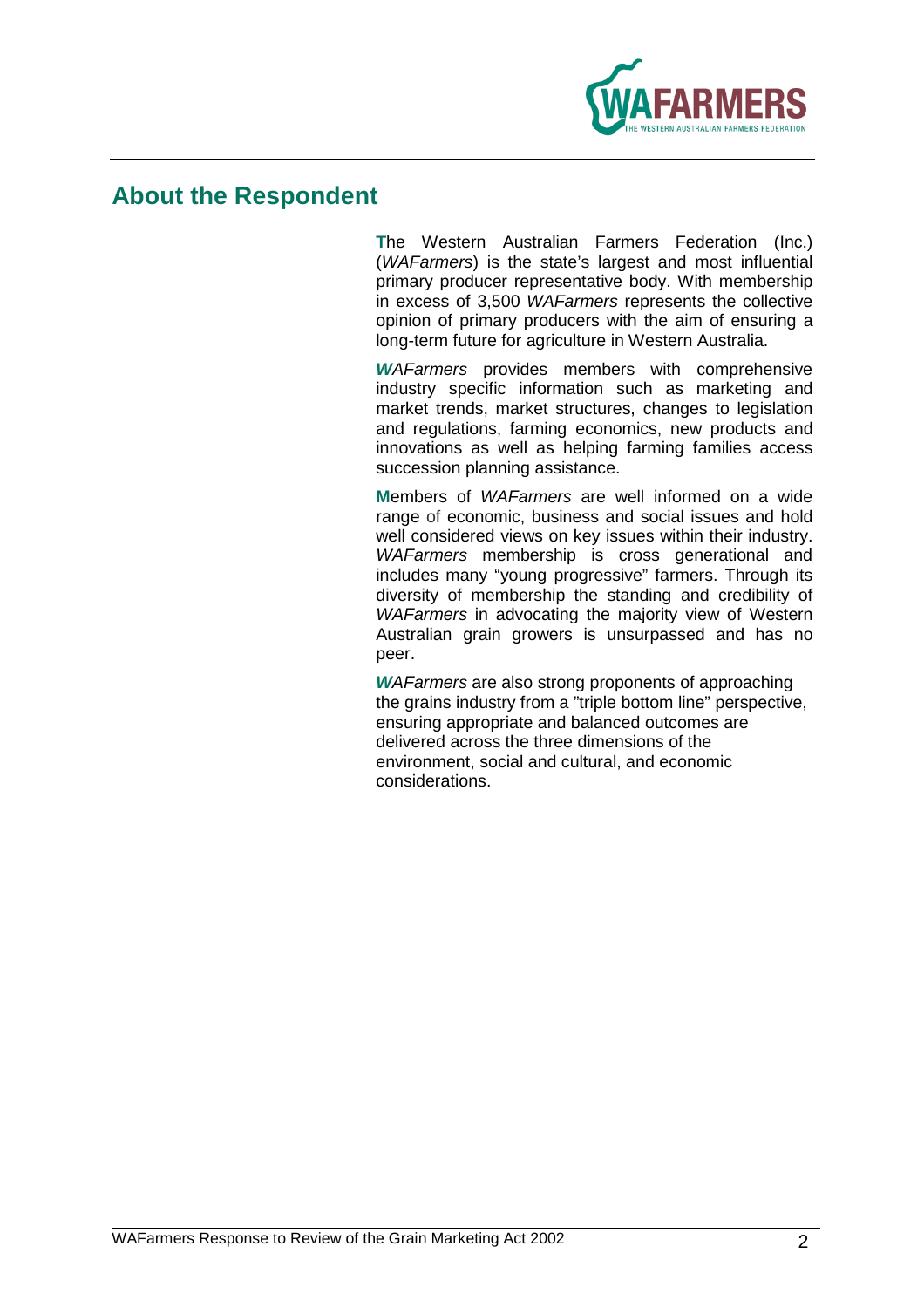

## **Foreword**

**I**t is understood by WAFarmers the Terms of Reference for this ERA inquiry were issued based on the decision of the South Australian Parliament to vary grain marketing arrangements in that state. That decision left only WA with a state based grain marketing regime.

**WAFarmers** refute any suggestion the decision with respect to the South Australian grains industry reflects the wishes of WA growers or the needs of the Western Australian grains industry.

**S**ince the Terms of Reference were issued the federal Minister for Agriculture, Fisheries and Forestry has issued terms of reference for, and called for expressions of interest in sitting on, a wheat Industry Expert Group. Whilst there is speculation about the direction export wheat marketing might or might not take the WAFarmers response to the ERA Issues Paper is based on the WA grains industry as currently structured. The extent to which any amended Wheat Marketing Act would confront the views of WAFarmers and its members is unknown.

**I**t will be some time before it is possible to establish to what extent the ERA inquiry might be addressing issues and relationships that are on the verge of change. WAFarmers intends to revisit the ERA Issues Paper and this Paper taking into account any new information that comes to hand to ensure its position remains appropriate. WAFarmers will keep the Authority infirmed of any such review and requests a reciprocal commitment from the Authority.

**I**n responding to the issues being raised WAFarmers totally rejects the  $TINA<sup>1</sup>$  catch cry usually advanced by the school of economic rationalists and a very small albeit noisy grower minority when calling for the dismantling of statutory export grain marketing arrangements.

**T**he importance of the 2005 National Competition Council determination that Western Australia has satisfied the requirements of the Competition Policy Agreement and public benefits tests with respect to the Grain Marketing Act must not be lost or down played. Nor should the wishes of the vast majority of WA grain growers be ignored and ranked behind non-grower interests.

 1 TINA - There Is No Alternative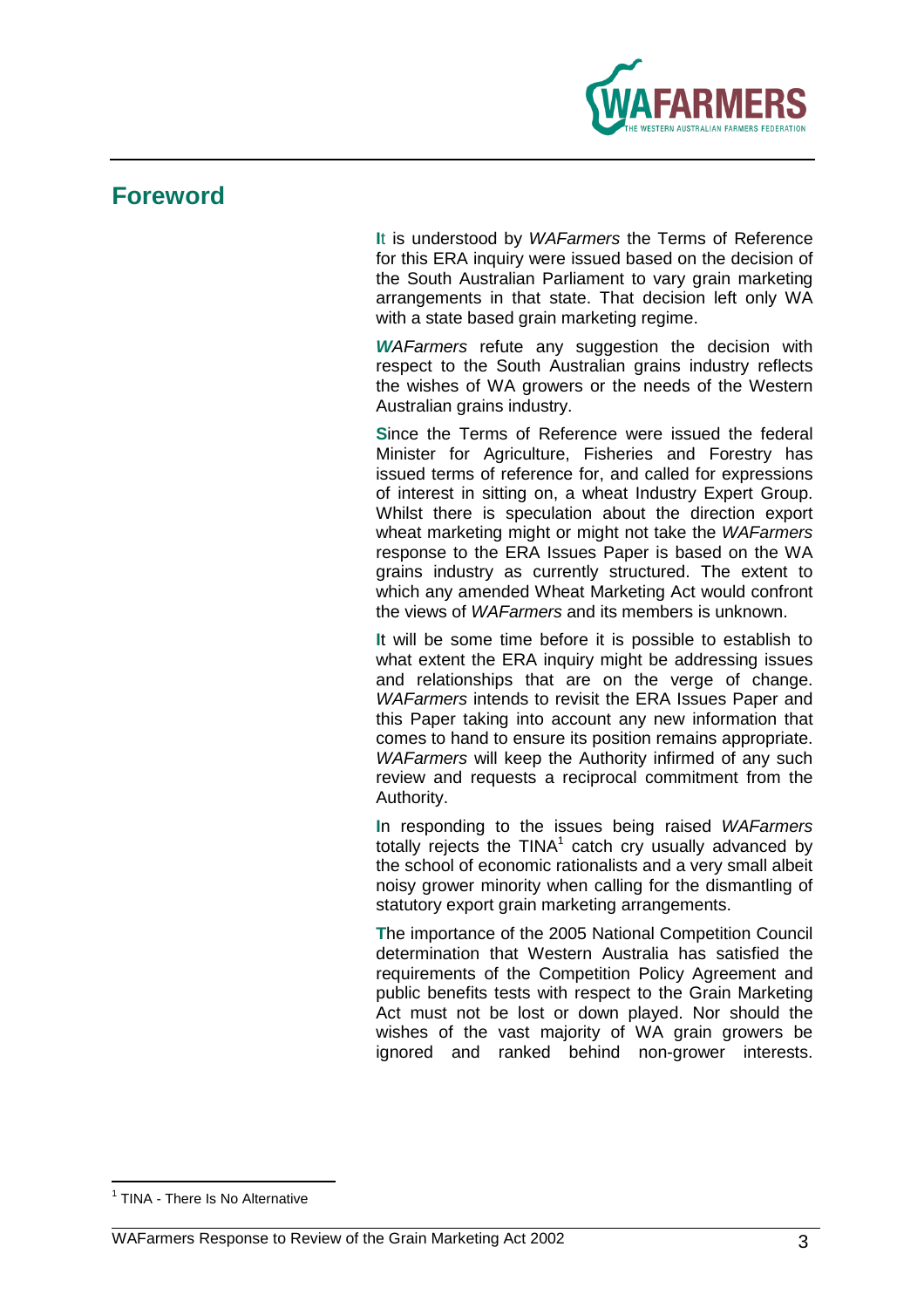

## **WAFarmers' Position Outline**

|                 | WAFarmers is the largest grower representative<br>organisation within the WA grains industry and -                                                                                                                         |
|-----------------|----------------------------------------------------------------------------------------------------------------------------------------------------------------------------------------------------------------------------|
| <b>Supports</b> | continuation of Grain Marketing Act<br>2002 and the Grain Licensing Authority                                                                                                                                              |
| <b>Supports</b> | existence of a strong grower focused<br>orderly marketing system for export<br>marketing of prescribed grains in bulk                                                                                                      |
| <b>Supports</b> | existence<br>system of orderly<br>of a<br>Western<br>marketing<br>prevents<br>that<br>Australian<br>prescribed<br>bulk<br>grains<br>competing against Western Australian<br>bulk prescribed<br>grains on export<br>markets |
| <b>Supports</b> | development of grain<br>processing<br>opportunities within Western Australia                                                                                                                                               |
| <b>Supports</b> | development of increased State-wide<br>capacity to export containerised grain                                                                                                                                              |
| <b>Supports</b> | community expectations<br>that<br>grain<br>growers and the gains industry as a<br>reduce<br>their<br>whole<br>greenhouse<br>emission "footprint"                                                                           |
| <b>Supports</b> | a balanced mix of family and corporate<br>farming enterprises                                                                                                                                                              |
| <b>Supports</b> | initiatives that strengthen regional and<br>rural communities                                                                                                                                                              |
| <b>Supports</b> | the maintenance of rural land values                                                                                                                                                                                       |
| <b>Supports</b> | infrastructure<br>regional<br>road and<br>objectives of rural communities and the<br>Western Australian Local Government<br>Association                                                                                    |
| <b>Supports</b> | ongoing work to establish economic and<br>financial modelling tools to reflect the<br>place<br>market<br>under<br>the<br><b>GLA</b><br>arrangements                                                                        |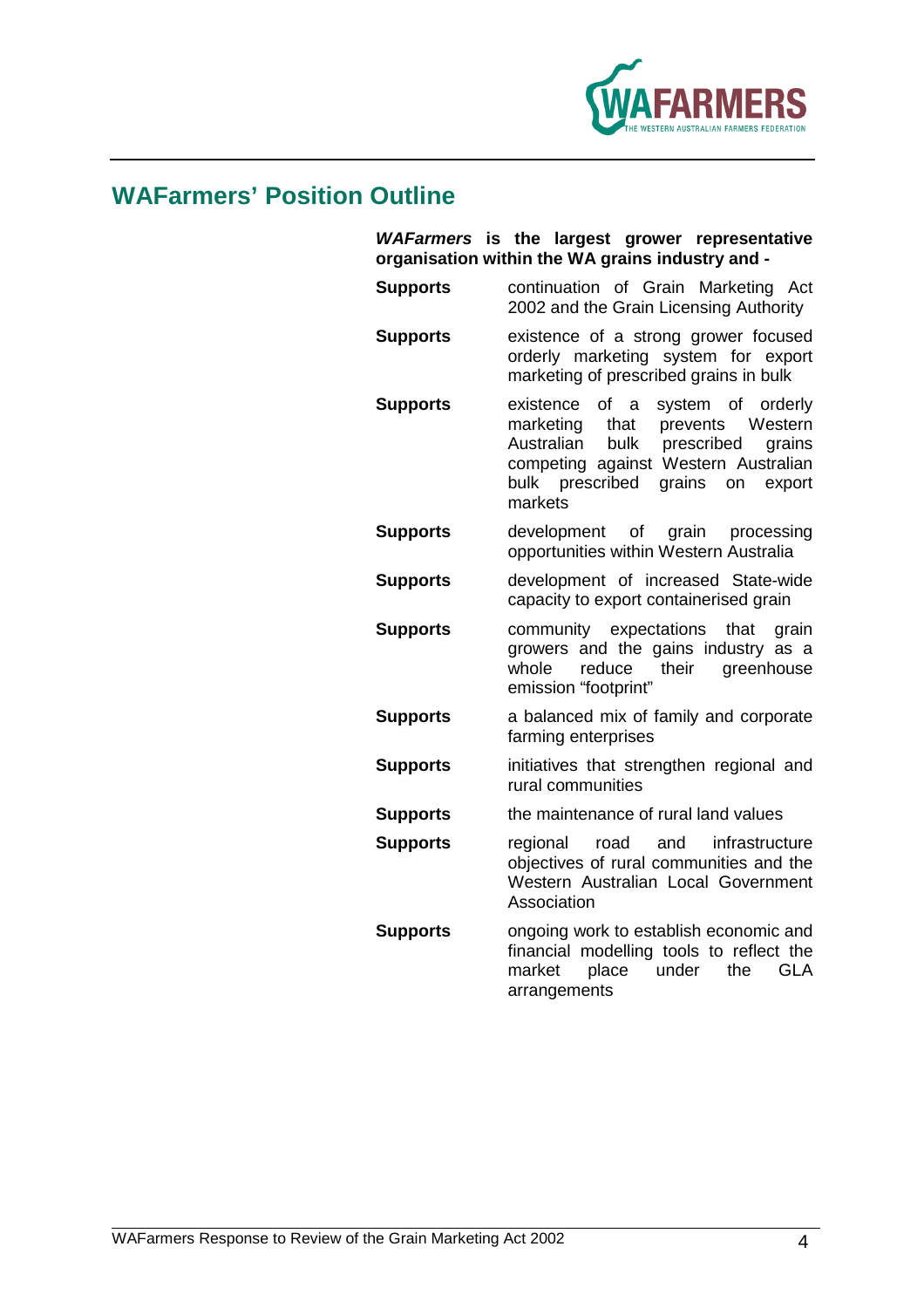

## **WAFarmers and Change**

**WAFarmers has a history of prompting grain industry change where appropriate, having -** 

- **Supported** deregulation of land transport for grain (circa 1980)
- **Supported** introduction of Plant Variety Rights legislation (1987)
- **Supported** total deregulation of the Australian domestic wheat market (1989)
- **Supported** introduction of Plant Breeders' Rights legislation and end point royalties (1994)
- **Supported** commercialisation of regional ports of Albany, Esperance and Geraldton (1999)
- **Supported** amalgamation of CBH Ltd and The Grain Pool of WA (2002)
- **Supported** total deregulation of the domestic prescribed grains markets (2002)
- **Supported** total deregulation of the export of prescribed grains in containers and bags (2002)
- **Supported** deregulation of the export of wheat in containers and bags (2007)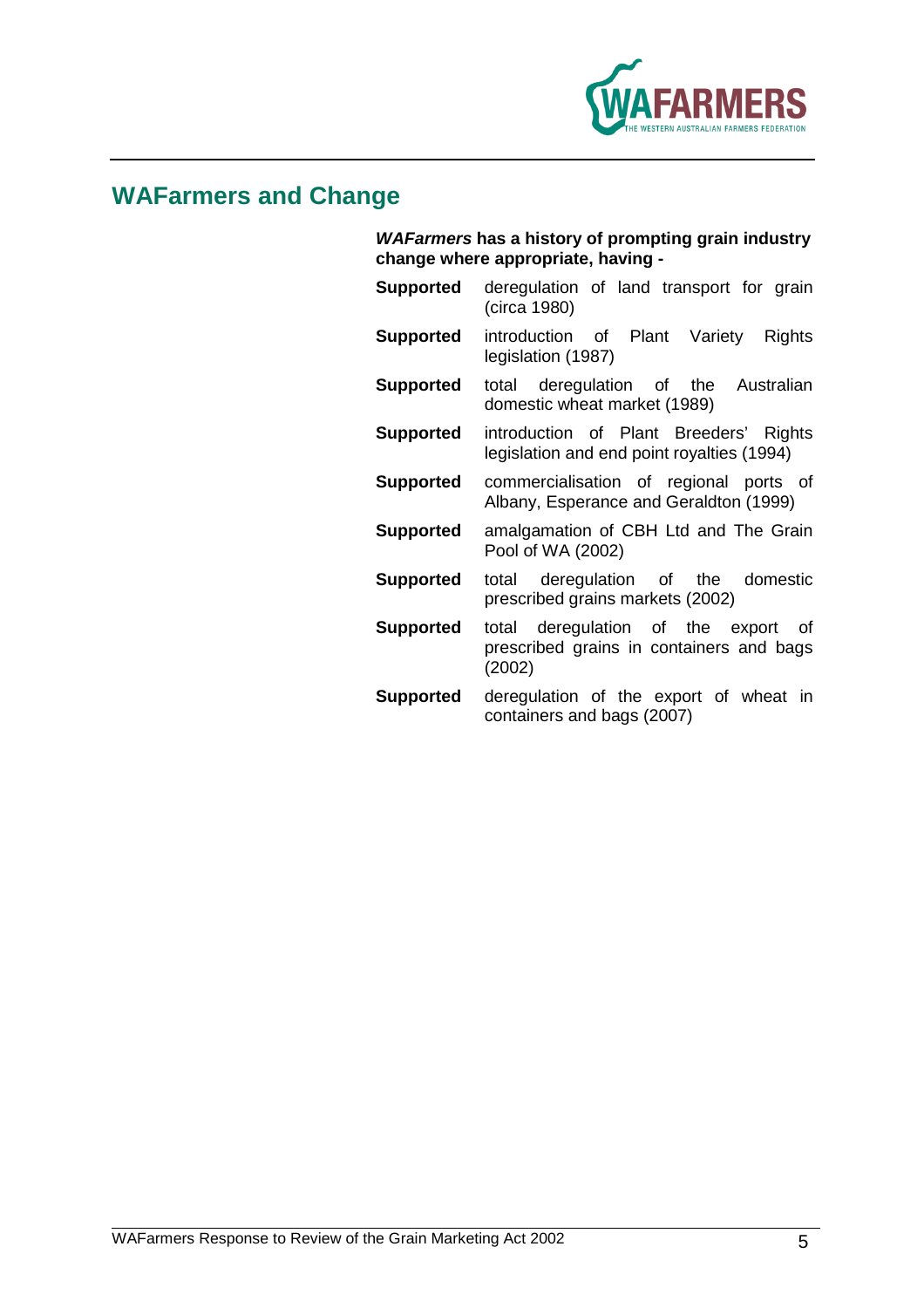

## **Producers' Voice**

### **WAFarmers represents the views of the majority of the State's grain growers when advocating -**

**Support** for use of rail in preference road to move grain from country receival point to export terminal

### **Support** for an export marketing system that

- i) maximises grower returns
- ii) includes a buyer of last resort
- iii) provides security of payment
- iv) ensures market access
- v) provides reliable Estimated Pool Return figures
- vi) countervails the market power of multi-national trading companies
- vii) offers protection against weak sellers
- viii) stops Australian grain competing against Australian grain in international markets
- ix) manages state-wide grain stocks to extract maximum value from available quality for the equitable benefit of all growers
- x) rewards growers based on delivered grain quality
- xi) captures and reflects in grower returns the WA "blue water" freight cost advantage
- **Support** for an ongoing not-for-profit style cooperative as owner operator of the statewide grain storage, handling and ship loading network
- **Support** for competitive inland freight logistics that maximises grower returns from existing regional and port infrastructure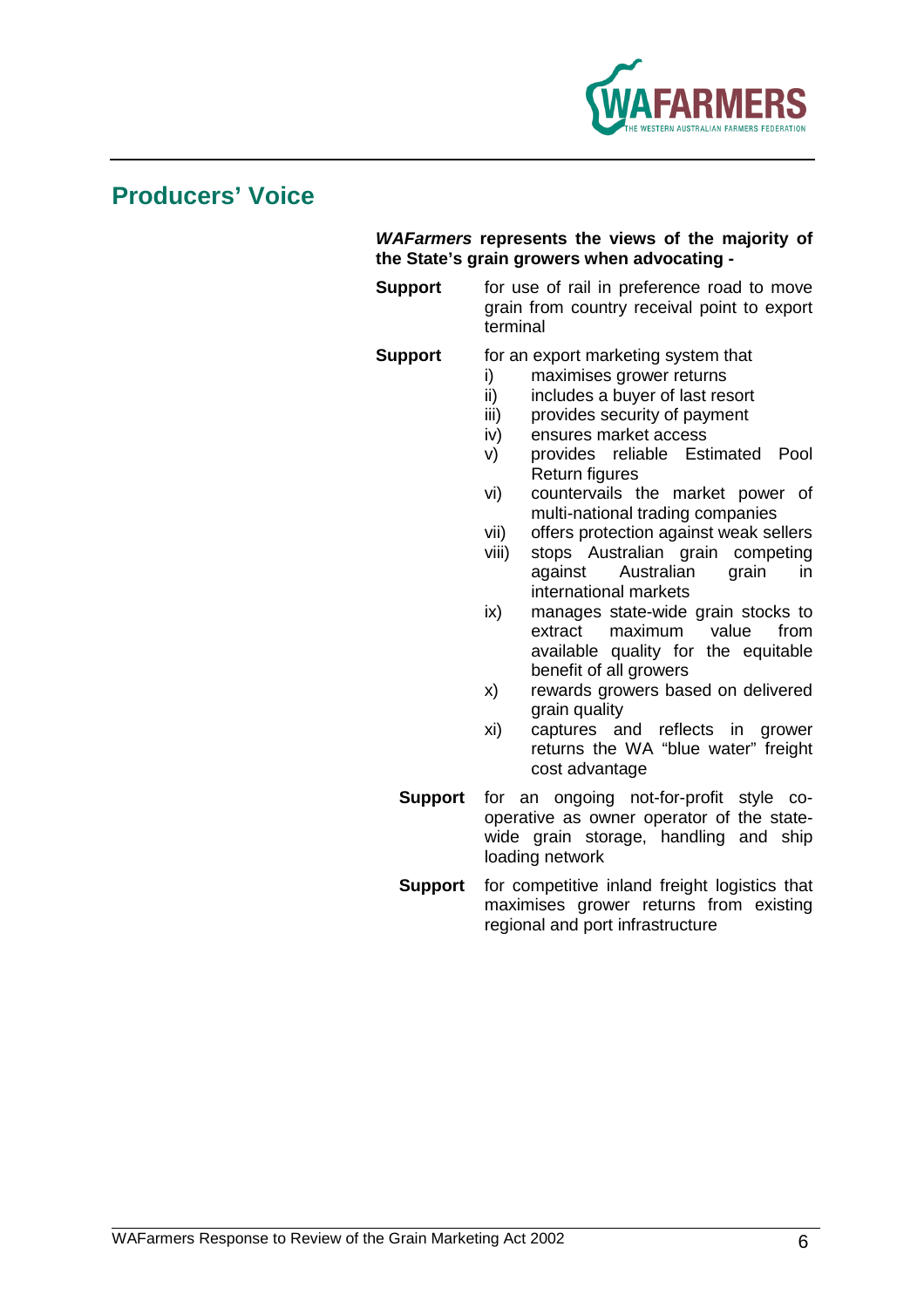

## **WA Grains Industry – in a premier league of its own**

**The WA grains industry is different to the rest of Australia and must** 

- ◊ **be positioned according to needs;**
- ◊ **not succumb to "follow-the-pack" mentality;**
- ◊ **avoid financially volatile pathways to market;**
- ◊ **keep its premier league status;**
- ◊ **oppose market "experimentation" (i.e. economic rationalism from which there is no return);**
- ◊ **provide a marketing environment in which farm incomes are secure and sustainable,**

**taking into account local features such as -** 

- growers value and support the orderly marketing of prescribed grains
- industry infrastructure under grower control
- large geographically diverse growing area
- existing integrated country silo/rail net work
- existing large trucking movements during harvest
- infrastructure damage from an increase in "road kilometres" and green house emissions per delivered tonne can be prevented
- shire and State roads are in no condition to handle increased traffic
- local authorities are under financial pressure to maintain roads in current environment with no capacity to handle increased traffic
- greater likelihood of having meaningful annual exportable surplus compared with other states
- Main Export Licence holder is the only reliable avenue to satisfy customer needs for long-term security of supply, quality and service
- lack of domestic market of any size
- domestic demand concentrated on Perth area
- containerised exports reliant on Fremantle
- significant "blue water" cost advantages
- greater reliance on export markets
- post farm-gate bio-security risks managed by grower owned entity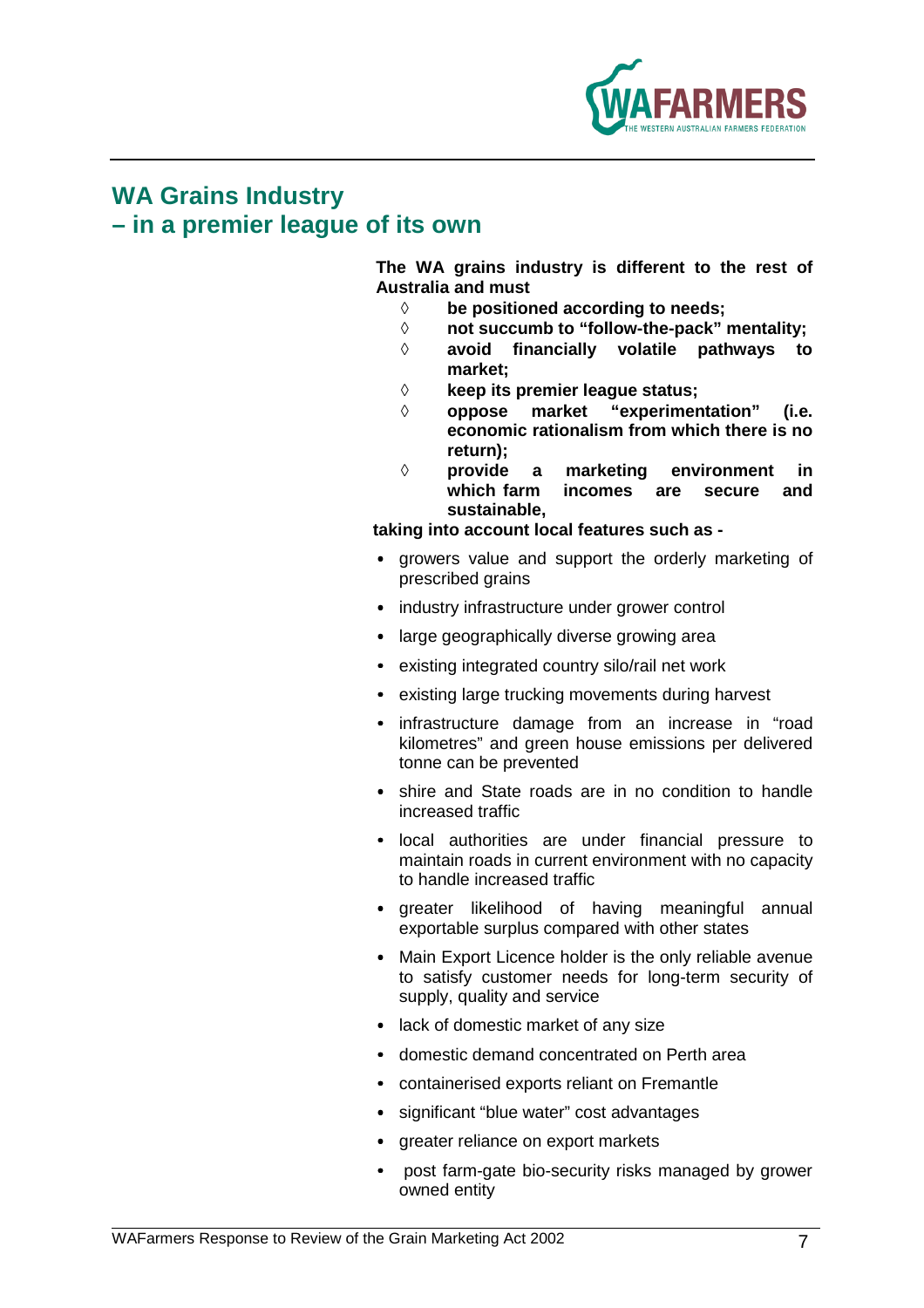

## **WA Grains Industry – in a premier league of its own (cont)**

- Main Export Licence holder value adds for the benefit of every grower via services contracts and integrated value chain management based on economies of scale
- National Agricultural Commodity Marketing Association (NACMA) sets WA specific grain quality standards for Western Australia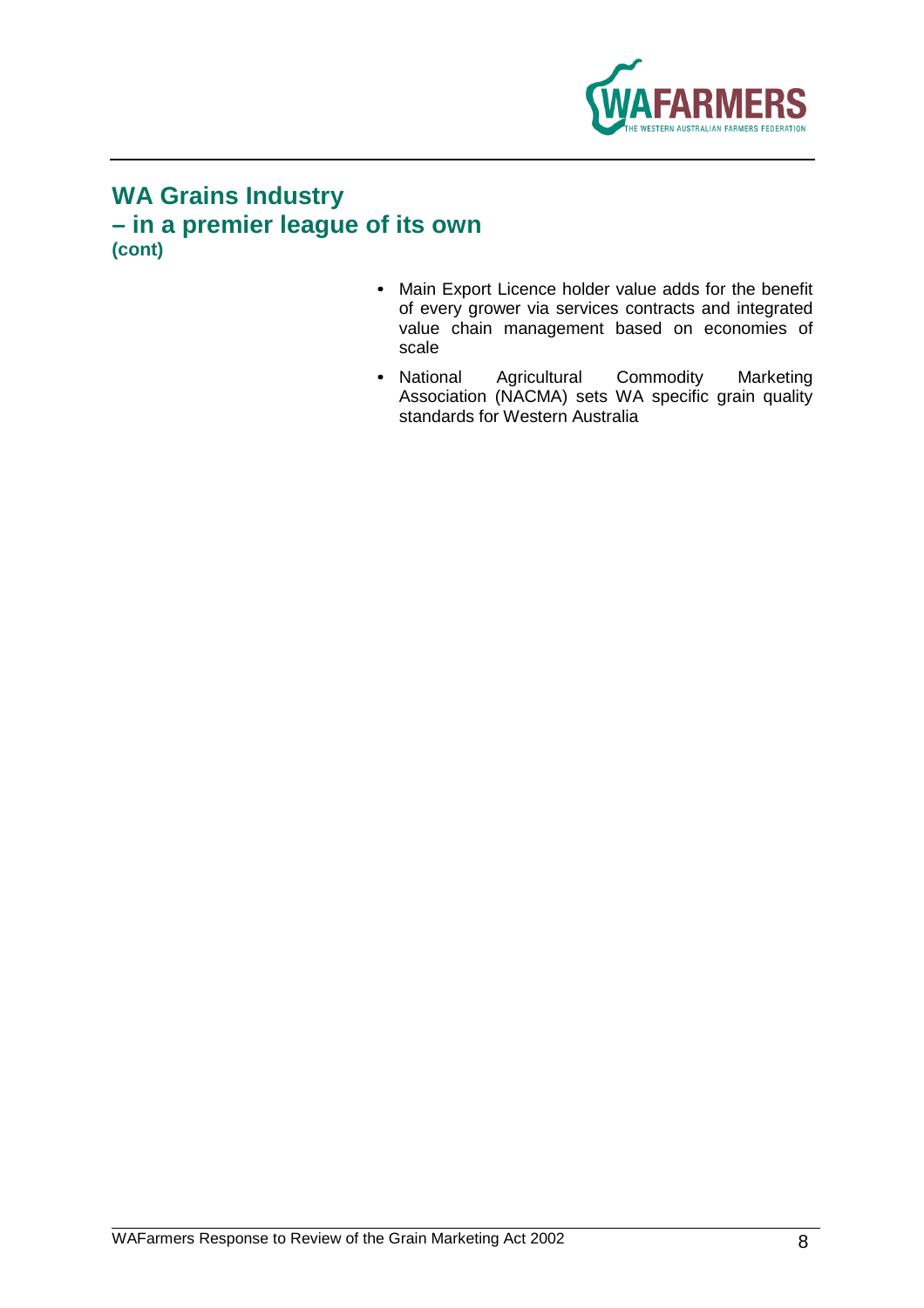

## **WA Grains Industry - new innovations or history repeating**

**WAFarmers agree growers have more marketing and financing options than before. The reasons are numerous. Suggestions GPPL changes only came about because SELs (Special Export Licences) where introduced is speculative. GPPL has a pre-GLA track record of innovation that would have continued had there been no GLA. GPPL innovations through its co-operatively owned integrated business model included –** 

- Pre-seeding grower finance packages
- Cash payment options
- Optional Pool Equity Cash-outs
- Harvest top-up advances
- Deferred grain payment options
- Deferred settlement terms for up-country freight cost
- Aerated grain storage systems
- Introduction of high moisture receival standards
- Receival quality average stack management
- Delivered added value to growers from stock management e.g. stock blending, freight movements
- Shifted industry from commodity to product marketing
- Payment for delivered grain quality removing cliff face pricing
- Introduced provisional quality discounts
- Retro-active quality up-grades
- Growers only marketing Pool
- Multiple seasonal pools
- Introduction of a Traders Pool
- Introduced Shochu barley segregations
- Varietal trial segregations
- Pools funded at wholesale interest rates
- Grain Quality Assurance programs and incentives
- Price hedging services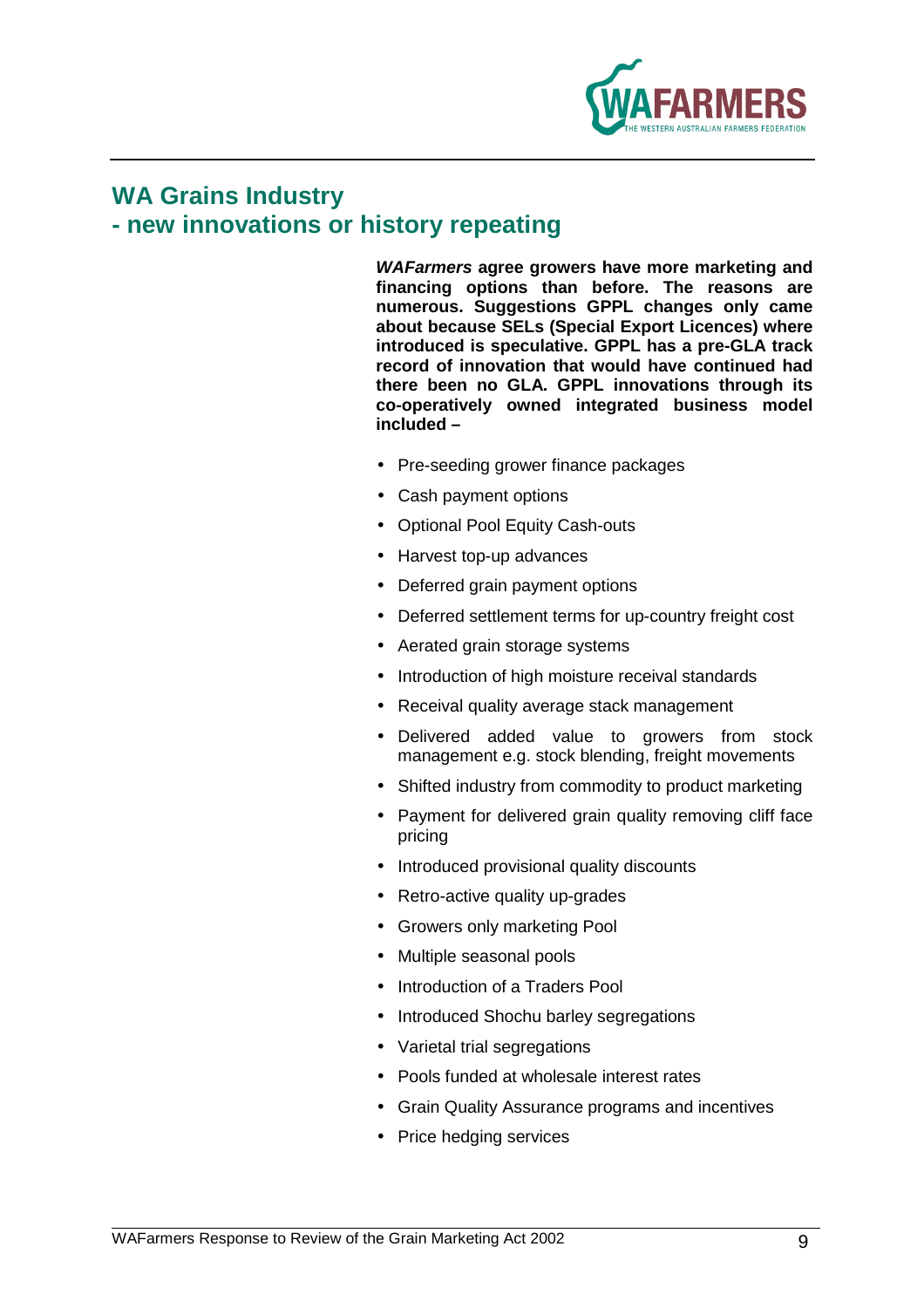

## **WA Grains Industry - new innovations or history repeating (cont)**

- Pre-seeding free-of-charge market briefings
- Product Research and Development (Malting; food; feed, industrial uses) (maintained Grain Research Fund; established Malting Barley Industry Technical Committee)
- Guaranteed Minimum Price to establish canola industry
- Secured ocean freight rebates and price advantages unique to GPPL under MEL and passed to growers in full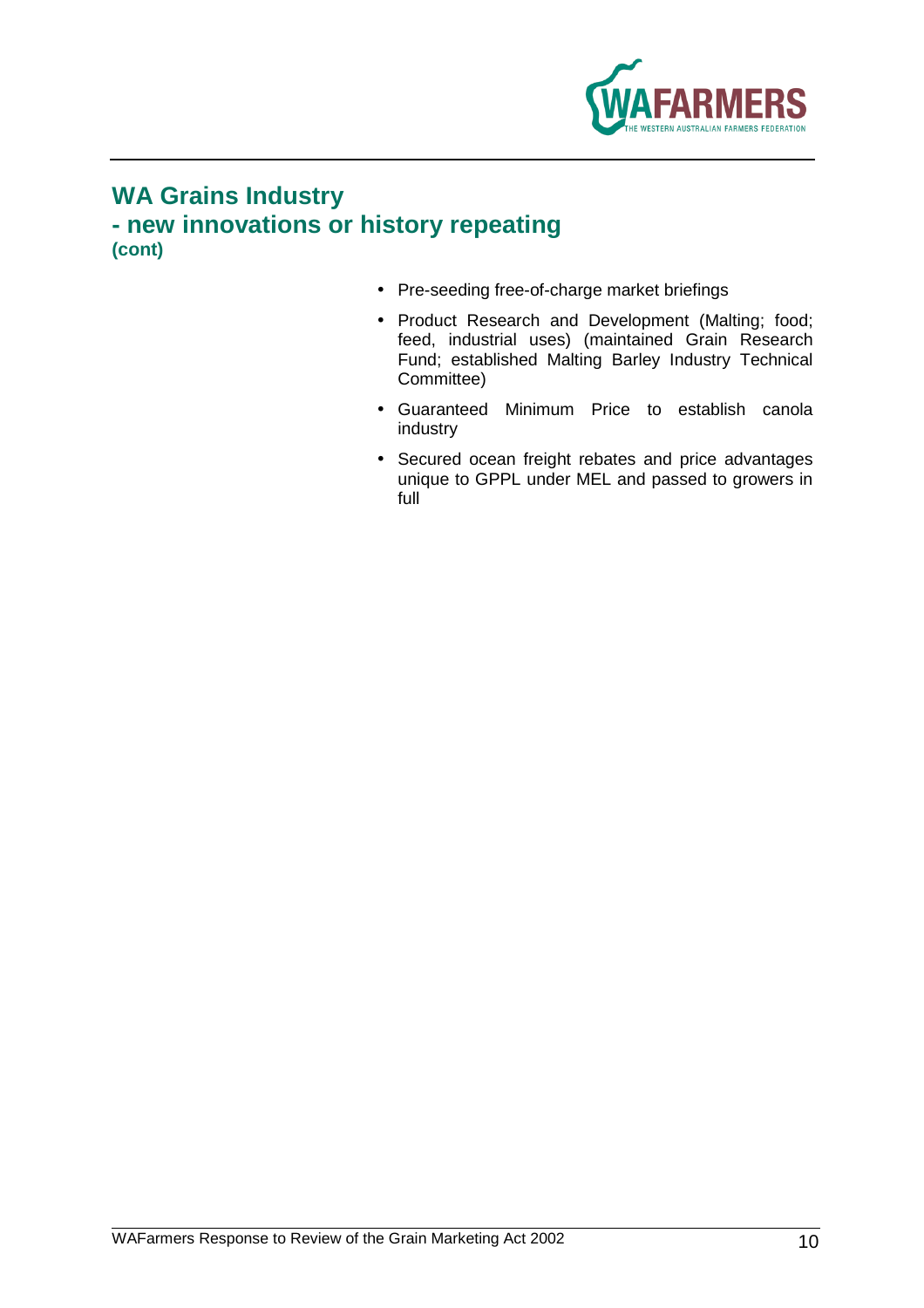

### **Comments on ERA Issues Paper**

**1 Introduction** 

**1.2 Background to Inquiry and Extensive referenced material throughout the Issues 1.3 Structure of Issues Paper Paper provides quidance on matters of interest to the** Paper provides guidance on matters of interest to the ERA and on which WAFarmers need to focus.

> **T**he views expressed in this WAFarmers Paper are a reflection of both members and grower opinion beyond WAFarmers' immediate membership base.

> **W**AFarmers policy on exporting wheat in bulk was confirmed by the Wheat Export Marketing Consultative Committee chaired by Mr. John Ralph OA to be consistent with the views of at least 70% of growers. WAFarmers believes similar if not greater support exists within the WA prescribed grains industry.

> **M**ore recently anecdotal evidence has emerged of increased grower support for orderly marketing concepts. This follows periods of significant market volatility including the decision of a number of buyers to "close their book" during harvest leaving growers in a highly uncertain and anxious state as to the demand and price outlook for the remaining crop year.

> **T**he 2002 decision to maintain control over the export of prescribed grains from Western Australia is a reflection of conditions that existed at that time. Those conditions continue to exist in WA compared to the very different market conditions elsewhere in Australia.

> **I**mportant distinctions between the grains industry in WA and elsewhere in Australia must be taken into account.

> **T**o the casual or uninformed reader of the Issues Paper reference to National Competition Policy initiated state reviews in section 1.2 tends to lead the reader to the view that WA is "out of step" with market conditions.

> **W**AFarmers strenuously argues such a conclusion would be wrong.

> **T**he importance of the 2005 National Competition Council determination that Western Australia had satisfied the requirements of the Competition Policy Agreement with respect to the Grain Marketing Act must not be lost.

> **T**he WA grains industry has no peer within the wider Australian industry. The requirements of the WA industry are such that different circumstances warrant different solutions to what has been or what might be decided elsewhere in Australia.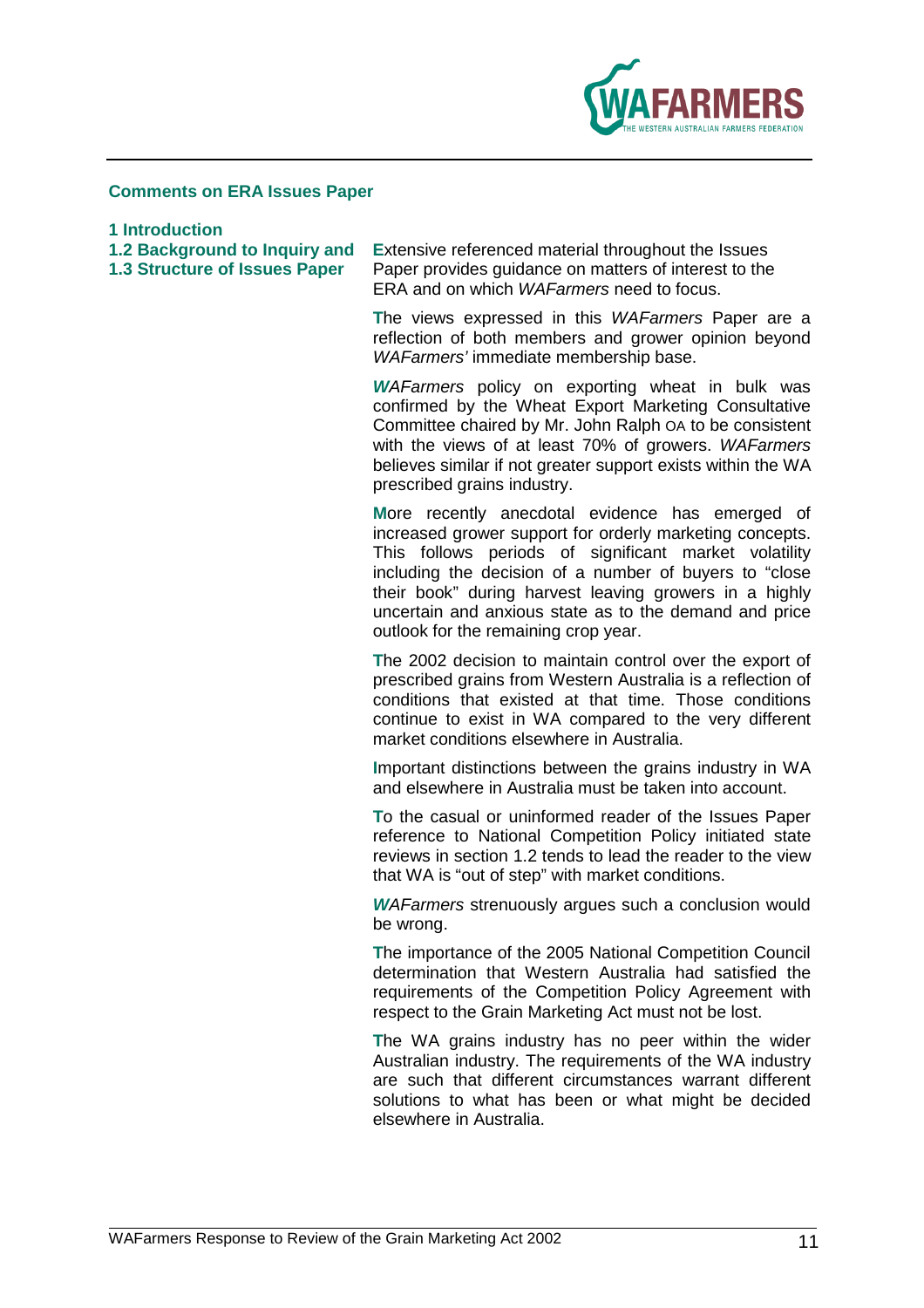

**1.3 Structure of Issues Paper (cont)** 

**1 Introduction W**AFarmers preliminary response to section 1.2 is **1.2 Background to Inquiry and** therefore expressed in the form of an observation and

> **I**n the Treasurer's terms of reference to the ERA the wording is:

"….the ERA is to consider and have regard to:

- $\bullet$  …
- $\bullet$  …
- $\bullet$  …
- the implications of relevant changes in grain marketing in Australia and internationally".

**H**owever the Treasurer's wording has been translated at the end of section 1.2 into the following:

"It is within this context of grain market reform that the authority has received the Terms of Reference to undertake an inquiry and provide advice on the ways in which the effectiveness of grain marketing in WA can be enhanced."

### **Observation:**

**T**he Issues Paper appears to infer, incorrectly in the view of WAFarmers, that -

- 1. WA is the only state not to have undertaken grain market reform; and
- 2. the WA industry is no different to other states.

### **Request for Clarification:**

**W**hilst WAFarmers has expressed views on a range of matters relating to the WA market, the Authority is requested to address the perception and inference conveyed in section 1.2 that the WA industry had shunned change over the past 5 years and was in need of "reform".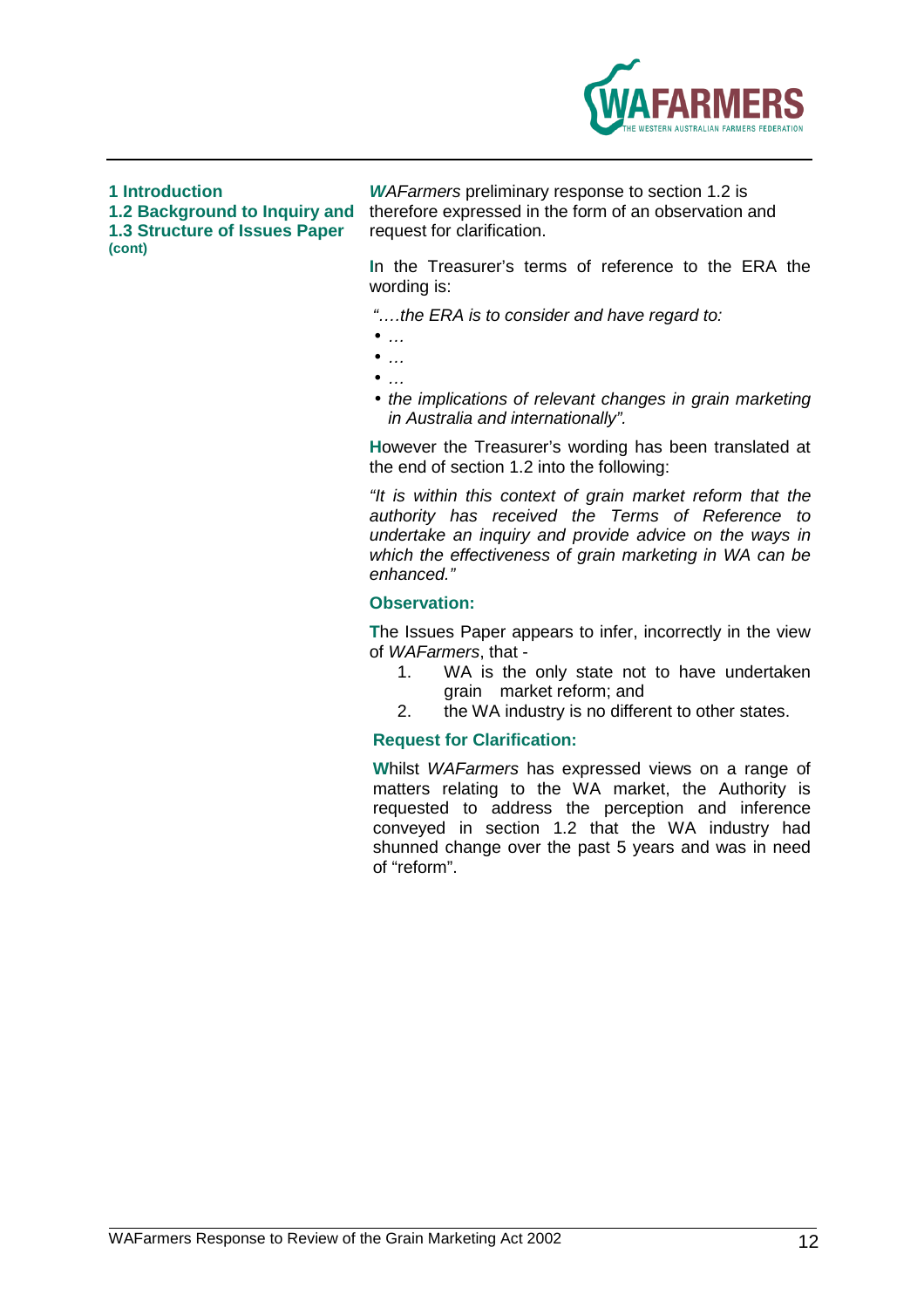

**2.1 The WA Grain Market G**rain Pool Pty Ltd (GPPL) and its predecessor entities (The Grain Pool of WA and before that the Grain Pool, the WA Barley Marketing Board and the Seeds Board and before them The Trustees of the Wheat Pools of Western Australia) all operated as the growers' marketing organisation. The cooperative business model basis of each of those relationships was very different to the relationship between a grower and an investor driven grain buying entity.

> **F**rom a producer's perspective the Issues Paper Figure 1 WA Bulk Export Grain Market is too simplistic and fails to give appropriate recognition to the position of growers in the market place. Growers, as suppliers and the key stakeholder group need to be acknowledged in any schematic representation of the industry. The company structure of industry participants and their relationship with growers is critical and should be clearly depicted.

> **A**n alternative Figure 1 has been compiled to convey the growers' sentiment towards the underlying roles within the bulk export grain market.

> **W**ithin the Issues Paper numerous references are made to GPPL being a buyer/trader. From a grower's perspective GPPL (the holder of the Main Export Licence [MEL]) is their grain marketing organisation. Growers view GPPL as their market agent. The granting of Special Export Licences (SEL's) has given rise to the presence of multiple sellers offering the same product into the export market in competition with each over. In the same way growers seek to reduce farm input costs by having multiple sellers competing for their business, overseas buyers do likewise when they can source WA prescribed grains from more than one seller.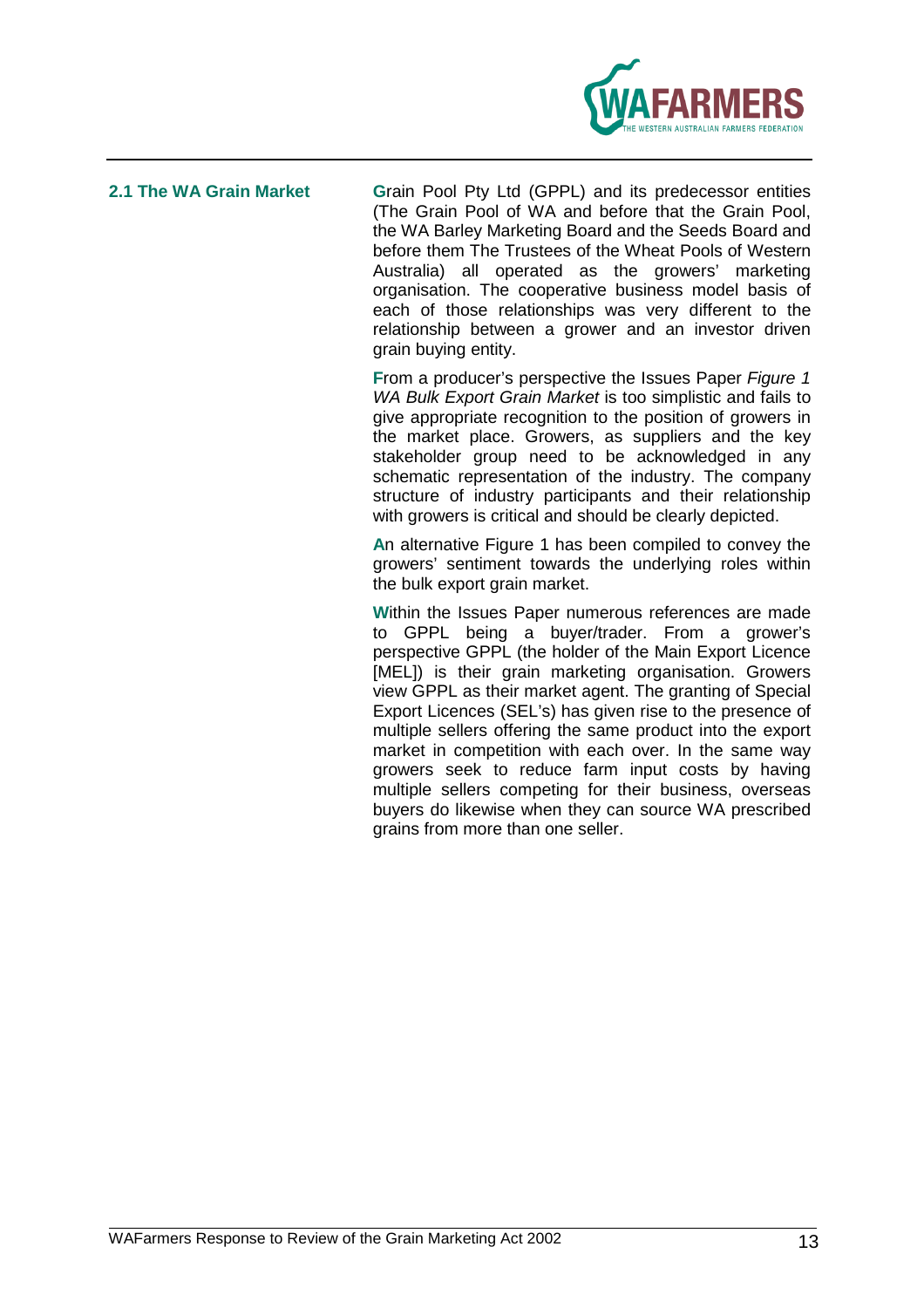



### Figure 1 Enhanced WA Bulk Export Grain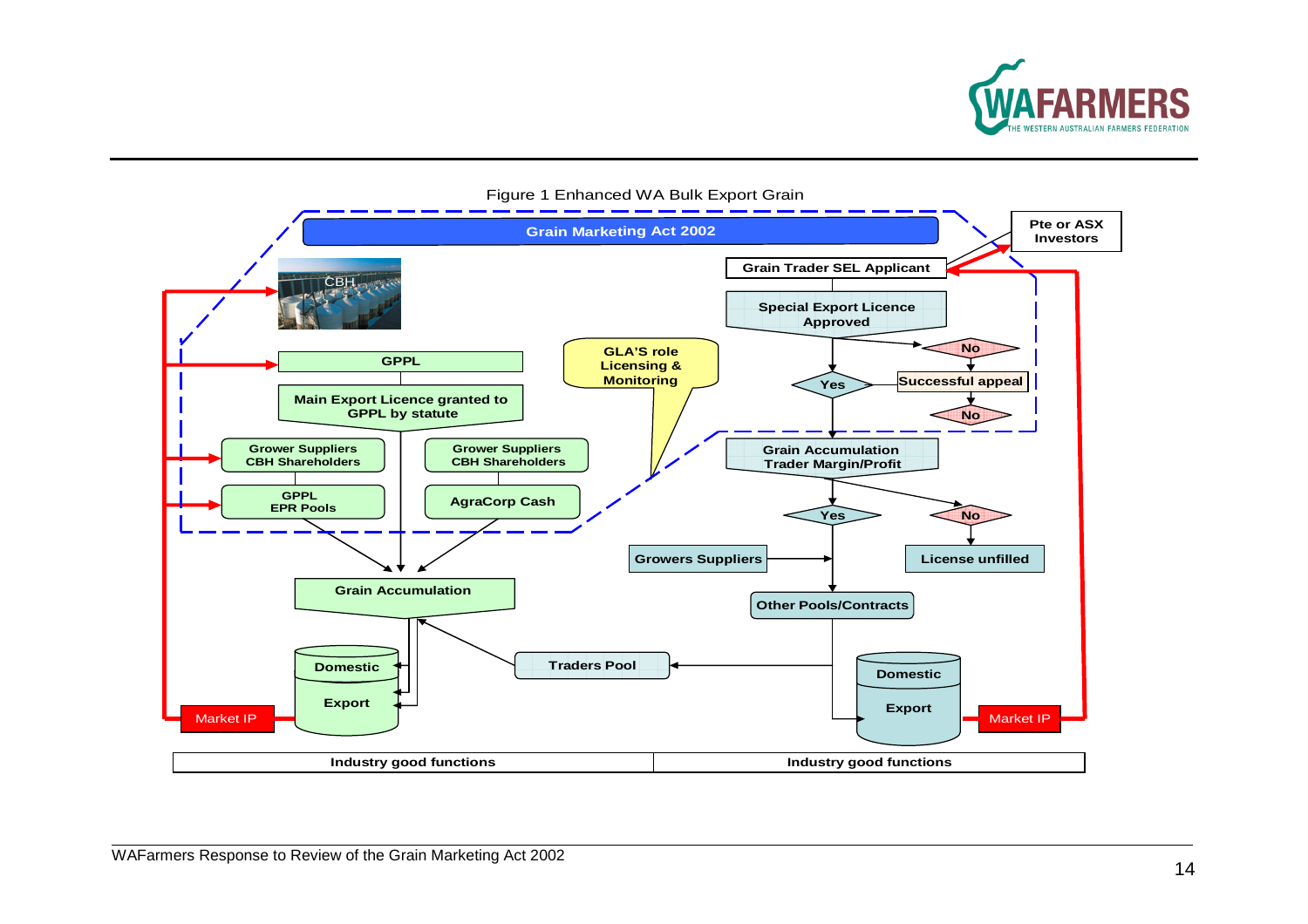

**2.2 Storage and Handling W**hilst the Bulk Handing Act granted CBH a monopoly to **Freight receive and store bulk grain until 31 December 2000 the** legislative monopoly ended in 1990 following amendments to the Wheat Marketing Act 1989.

> **W**hen the Bulk Handling Act was amended by the Bulk Handing Amendment Bill 2002 the Explanatory Memorandum contained the following statement:

Section 39 gave the Company the sole right of receiving and delivering grain. This right expired on 31 December 2000 so the section may be repealed. (In any event the Company in fact lost its sole handing right by virtue of the operation of the Wheat Marketing Act 1989 of the Commonwealth and the State Act of the same name.)

**C**BH has therefore faced competition for almost two decades during which time the Co-operative has delivered high quality services at prices well below east coast handling companies.

**U**nlike the eastern seaboard and South Australia, control of the WA grain storage system has remained with a farmers' co-operative. Transporting grain from up-county silos to export terminals has also been managed on an industry-wide basis through a series of long-term performance based contracts since 1989/90. These arrangements have delivered a low cost state-wide integrated storage handling and transport system made possible by the combined synergies of the two major grain marketers (MEL and AWBI).

**F**urther fragmentation of the prescribed grain marketing arrangements will result in the loss of the critical mass that underpins management of the grain logistics and the delivery of logistics savings and efficiencies to all growers in line with the extract on the next from the Planning and Infrastructure's February 2007 submission to the Wheat Export Marketing Consultation Committee.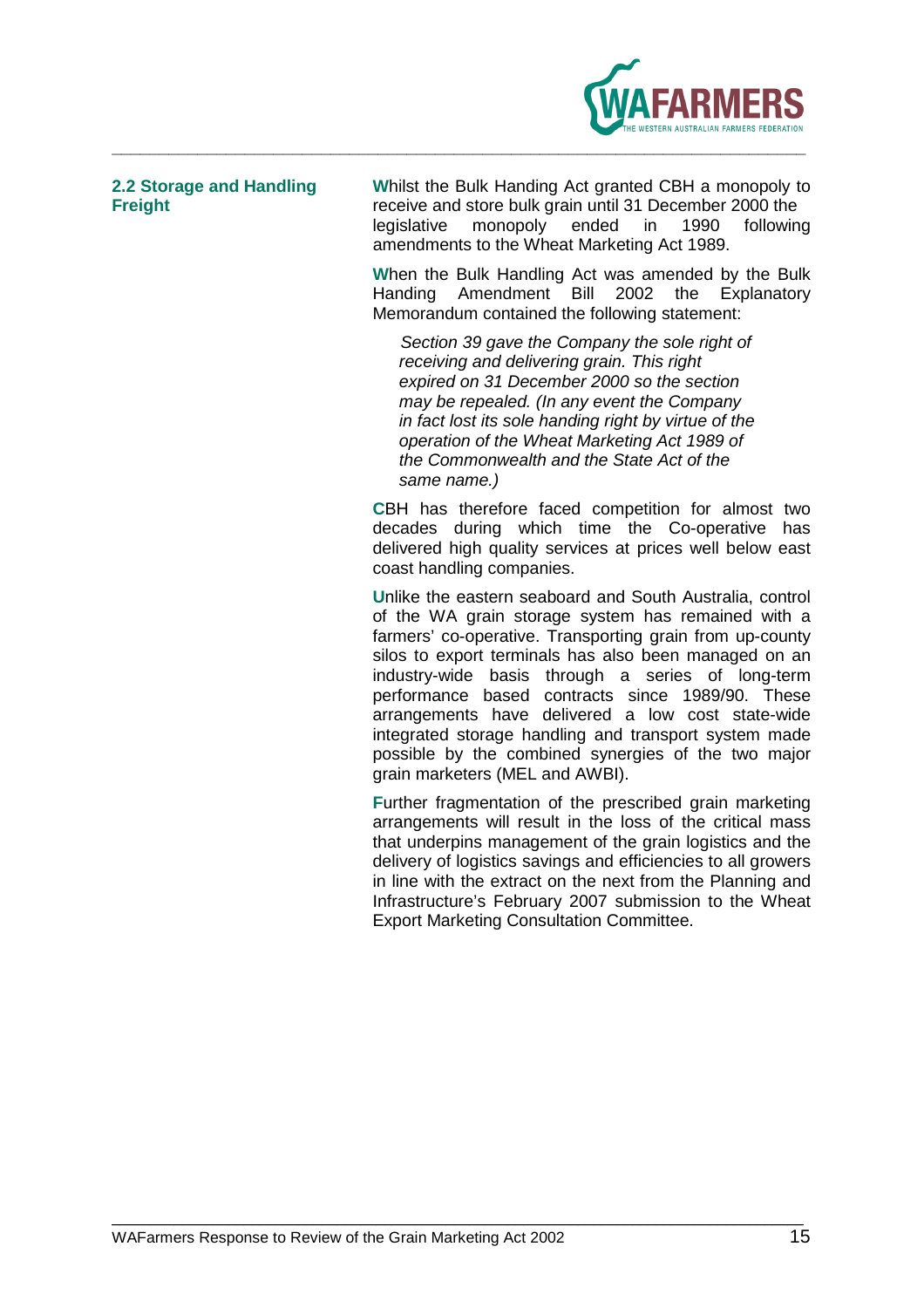

### **2.2 Storage and Handling Freight (cont)**

### WHEAT EXPORT MARKETING CONSULTATION COMMITTEE

WESTERN AUSTRALIAN GOVERNMENT PLANNING & INFRASTRUCTURE SUBMISSION

### 5 **CORE PRINCIPLES**

**\_\_\_\_\_\_\_\_\_\_\_\_\_\_\_\_\_\_\_\_\_\_\_\_\_\_\_\_\_\_\_\_\_\_\_\_\_\_\_\_\_\_\_\_\_\_\_\_\_\_\_\_\_\_\_\_\_\_\_\_\_\_\_\_\_\_\_\_\_\_\_\_\_** 

The coordination of shipping requirements for export grain by an appropriate logistics mechanism at the service of a small number of grain marketers should improve supply chain logistics and avoid unnecessary duplication of assets.

In Western Australia it is not reasonable to expect regional farming communities to meet the total capital cost of land transport Infrastructure (both rail and road) given the high costs, long distances and small populations involved.

Regional rail lines can operate successfully when there is sufficient volume to generate the revenues needed to make the service both safe and viable when compared with a competing road service.

There are a number of core principles that underpin this Government's position.

### **Freight Logistics**

- An efficient supply chain for grain is best obtained through the coordinated use of the land Tratnsport, storage and handling system devoid of unnecessary duplication of assets
- Such a system becomes possible through the coordination of shipping requirements for export grain.
- This role can be performed by an appropriate mechanism at the service of a small number of grain marketers with an agreed defined protocol for priority allocation
- The number of grain marketers should be such that the risk of unnecessary duplication of assets is avoided.

### Grain Transport Network Cost Recovery and Operation

- . In Western Australia it is not reasonable to expect regional farming communities to meet the total capital cost of land transport Infrastructure (both rail and road) given the high costs, long distances and small populations involved.
- Regional rail lines can operate successfully when there is sufficient volume to generate the revenues needed to make the service both safe and viable when compared with a competing road service. Where such lines exist roads should be used predominantly for community access and the transport of other products and not for bulk grain transportation.

**T**he work of the Department of Planning and Infrastructure Grain Infrastructure Group must also be taken into consideration with particular emphasis on the need to maintain a viable rail network for the transport of grain.

**W**ithin section 2.2 there are references to the operations of the Essential Services Commission of South Australia (ESCOSA) and the Victorian Essential Services Commission (ESC). A footnote reference has also been made to a Queensland government Review of Current Port Competition and Regulation. There is also a reference to the COAG Competition and Infrastructure Reform Agreement.

**W**AFarmers believes a direction from the Treasurer to the ERA that port infrastructure access regime matters are expressly not within the Terms of Reference. Whilst there is no express reference to access regime issues within the Terms of Reference a direction is required to avoid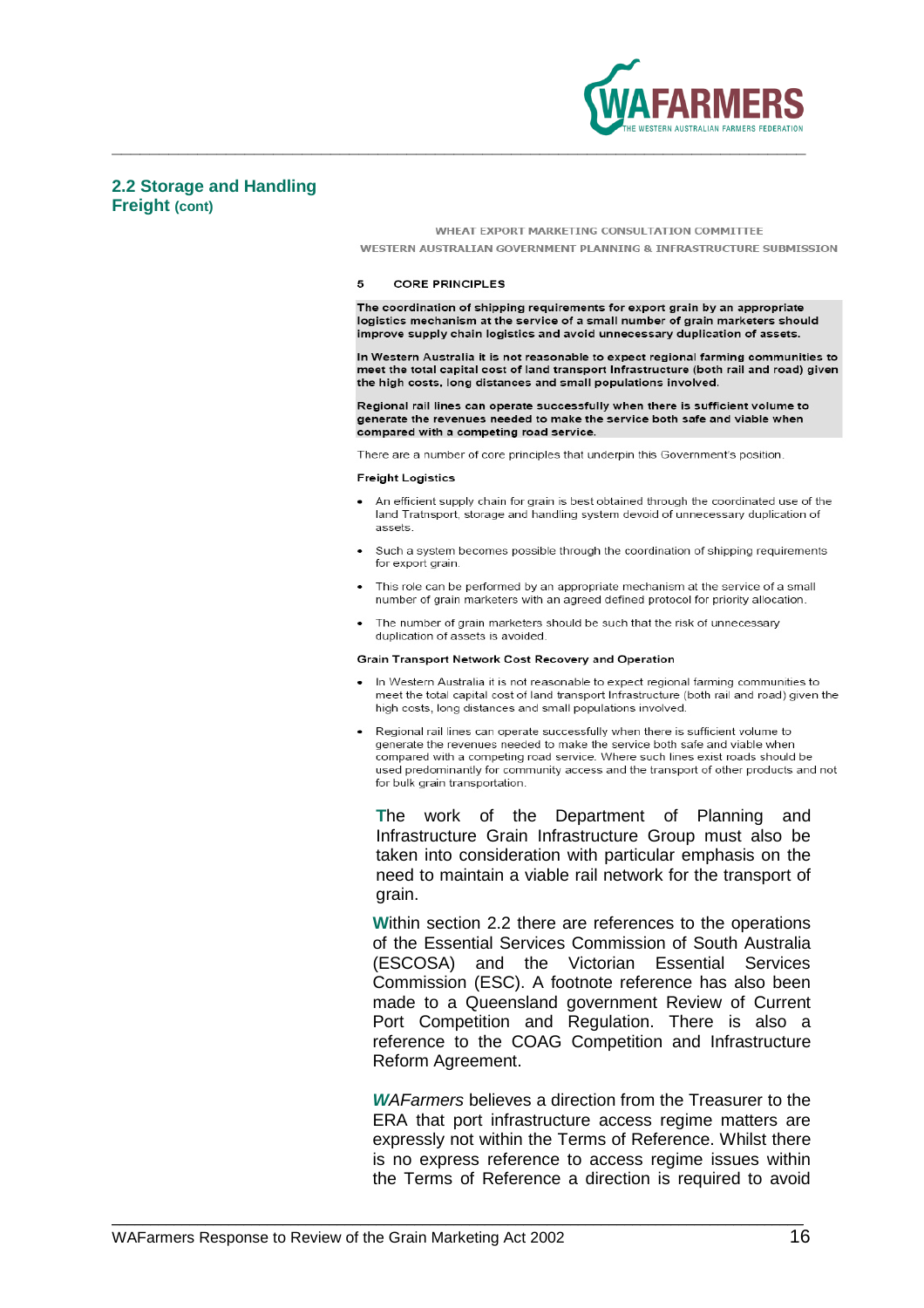

|       | the inquiry going into areas beyond the intended scope of |
|-------|-----------------------------------------------------------|
| work. |                                                           |

**2.2 Storage and Handling I**f the Treasurer will not give such a direction to the ERA, **Freight (cont)** *WAFarmers* believe a definitive statement from the Authority is required as to its intentions with regard to addressing matters to do with access to port infrastructure.

> **W**hilst the ERA's 2006/07 Annual Report made reference to port and rail access reviews for the Pilbara, no other port/rail access inquiry appears to have been initiated.

**2.4 Export Markets I**n respect to barley the Issues Paper makes reference to the selection rate for malting barley drawing comparisons between countries. However the underlying reason why Australian selection has been considerably and consistently higher is not explained.

> **A** key feature of the Main Export Licence holder's role is that of being the growers' market agent. Using seasonal pools growers pass to GPPL control of malting barley at harvest time to manage the marketing and logistics tasks from barley stock piled in the state-wide network of grain storages owned and controlled by growers through Cooperative Bulk Handling. In the case of Canada where the selection rate averages less than half that of Australia there is no front-end management of the crop with growers required to stock pile on their own account and wait to be called on to fill an order.

> **B**uyers of prescribed grains are also seeking security of supply, quality and service with increasing market concerns over food security and bio-security.

> **I**f the MEL role was removed there would be no front-end management of the state's barley crop and the malting barley selection rate would fall leading to a significant drop in annual farm returns. It is the front-end management on behalf of the grower that delivers stability and value. If that role was removed or further diminished the malting barley selection rate would drop. It would then be much more difficult to commit to longterm supply agreements.

> **T**he same front end management approach is deployed for the WA canola lupin crop to add value and certainty for growers. It is also possible given an acceptable degree of certainty around access to prescribed grains at harvest for the MEL holder to commence front-end management of the crop well before harvest and possibly as early as Easter.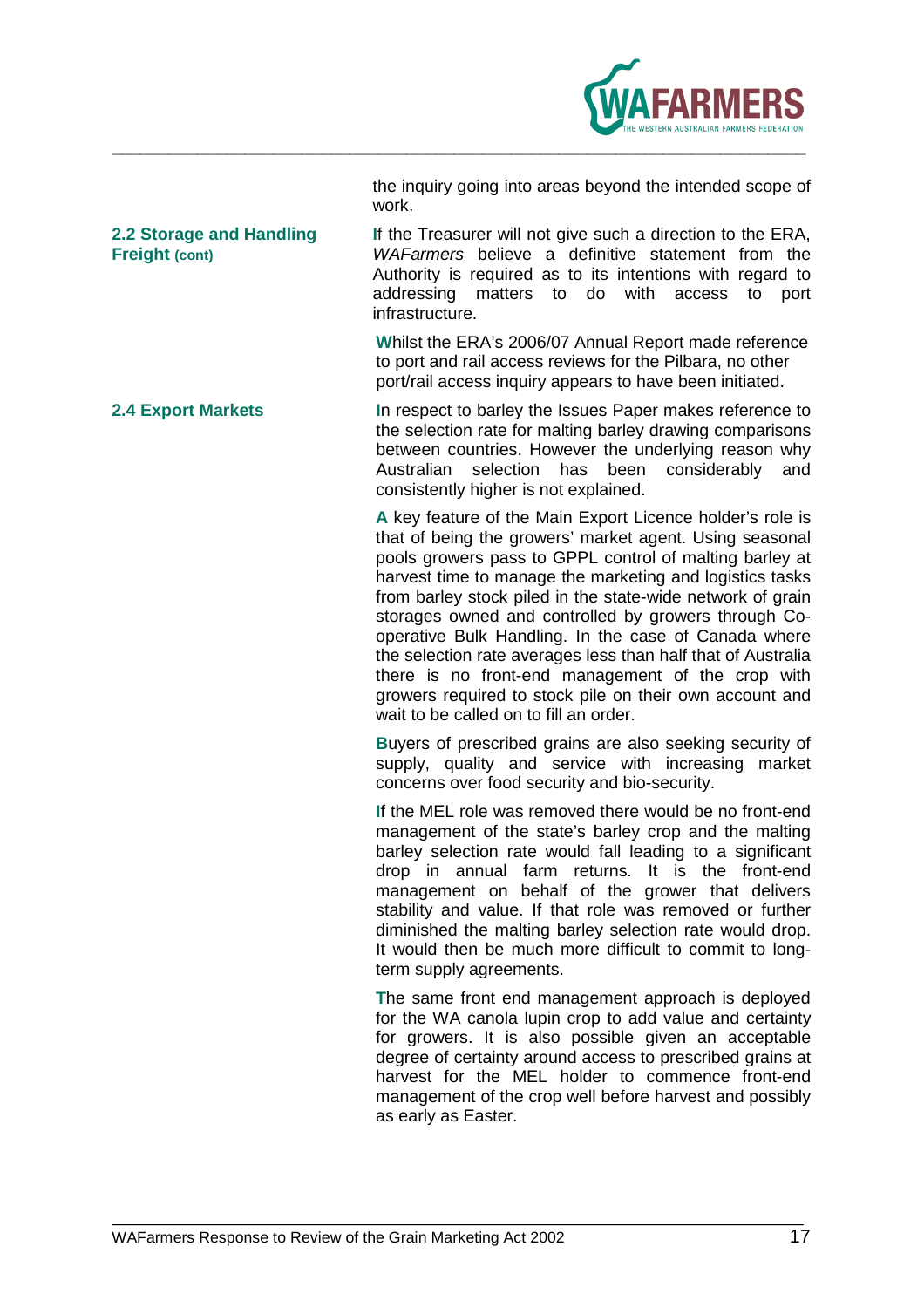

**2.5 Recent Domestic and I**t is acknowledged that a clear understanding of the **International Changes in** market place is a prerequisite to good public policy **Grain Marketing** making and sound business outcomes. The Issues Paper provides a précis of recent domestic and international matters and addresses in part changes and mooted changes.

> **T**he Paper refers to significant changes in the global market with five multinational agribusiness companies now accounting for around 80 per cent of the global grain market.

> **T**here has long been a need for a system of exporting grain from Australia that countervailed the power of international trading houses. The closing statement on page 16 of the Issues Papers that "internationally competitive grain markets have evolved" is incongruous to the opening statement on that page sighting "With industry rationalisation and integration five multinational agribusiness companies (Cargill, ADM, Bunge, Louis Dreyfus and Conagra) now account for around 80 per cent of the global grain market".

> **T**he need for Australian grain growers to have access to countervailing export grain marketing systems is as great now, if not greater, now than ever.

> **C**hanges in grain marketing around Australia is having a significant negative impact on the ability of growers to capture economies of scale and have those benefits flow through to improved farm gate returns.

> **I**t has been reported the decsion by the Victorian operator to close its rail freight business would mean an additional 60 million kilometres of trucking on the roads to move that states grain harvest. In the WA context it has been estimated<sup>2</sup> that in an 11 million tonne season 6,285,000 tonne would be moved by rail involving 1,881 million kilometre tonnes. Using a simple transfer of each a 50 tonne rail wagon traveling 300 kilometres to port to a 50 tonne truck undertaking the tasks the road system would need to handle an additional 254,100 truck movements through urban and built-up areas.

> **U**ntil recent times the WA grains industry had been able to secure long-term favourable rail haulage contracts. The now fragmented nature of the market place has lead to the prospect of the WA grain rail system also having to close or be severely curtailed.

\_\_\_\_\_\_\_\_\_\_\_\_\_\_\_\_\_\_\_\_\_\_\_\_\_\_\_\_\_\_\_\_\_\_\_<br><sup>2</sup> GCA - Transport Infrastructure Issues Paper Two: Commercial Aspects for the Australian Grains <sup>\_</sup> Industry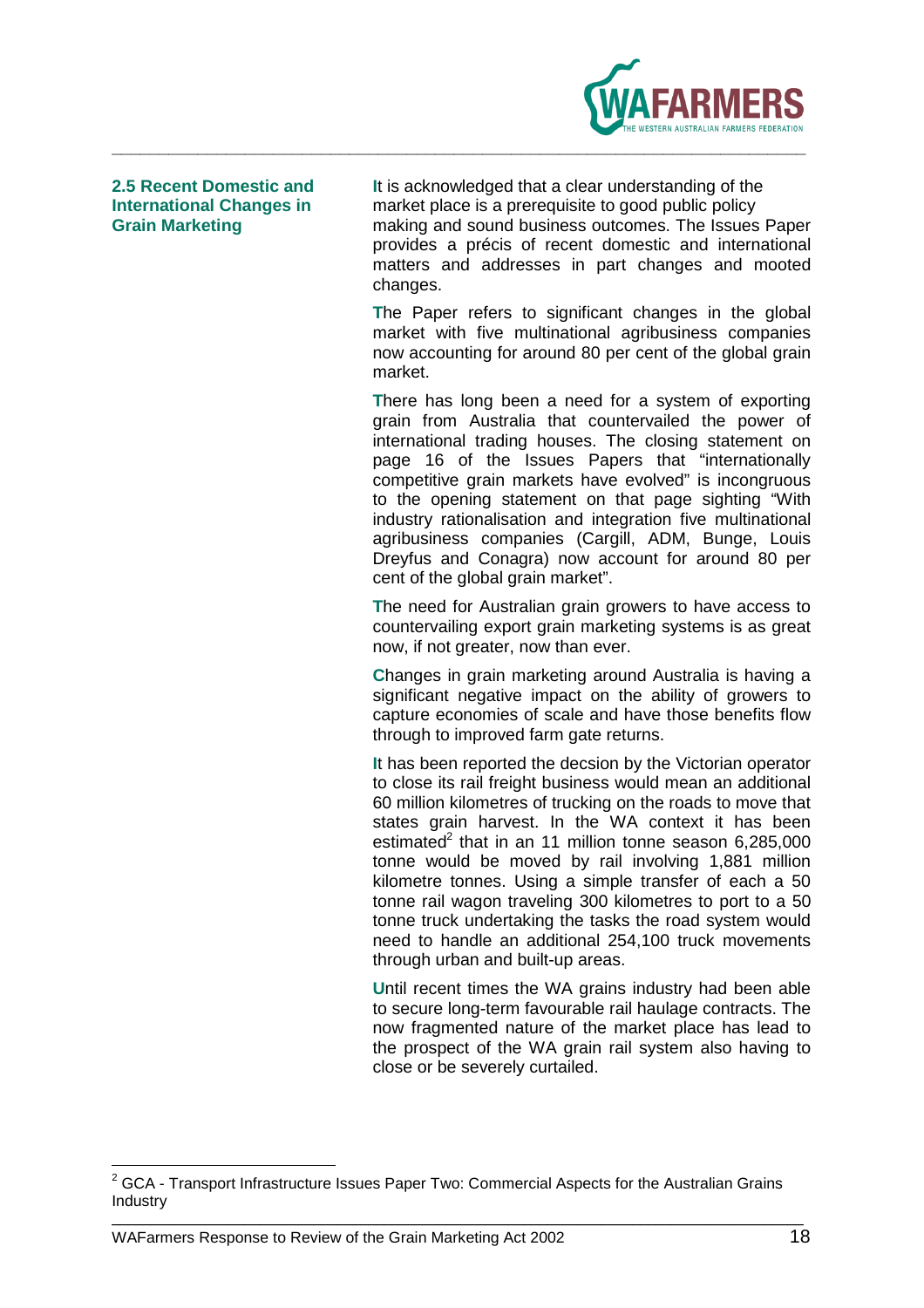

**2.5 Recent Domestic and M**arket fragmentation has closed off most pre-harvest **International Changes in** management options for both marketing and logistics. **Grain Marketing (cont)** The inability to enter pre-harvest and long-term service contracts severely limits investment in new and replacement assets. Lack of certainty and the forced reliance on the spot market or on post-harvest season by season agreements is already taking support industries such as transport into an asset run-down phase. For grain growing to be sustainable it needs to be supported by efficient and equally sustainable industries supplying farm inputs year round and shifting the harvest over the short harvest period.

**3.2 GLA Decisions T**he market place does not always perform as economists predict or economic theory would have people believe. Deregulation of the Western Australian dairy industry is an example of theory and practice being quite different.

> **T**he Issues Paper has no direct reference to economic gains achieved by the MEL holder through differential pricing, a foundation stone of orderly marketing.

> **T**he Issues Paper sights various reports that promote the theory that the export grain market supply chain is comprised of a series of stand alone modules, the full functionality and maximum value of which can be delivered in isolation. Drawing on the statement "With industry rationalisation and integration five multinational agribusiness companies now account for around 80 per cent of the global grain market" the Grain Marketing Act effectively establishes a system of marketing that allows the value delivered to growers from managing the whole value chain to be greater than the sum of the parts. The MEL approach need only be to manage the parts, engaging appropriate service providers in a competitive environment.

> **T**he GLA's measured and cautious approach to market experimentation using SEL's is welcomed by WAFarmers and should be continued. Whilst the GLA refers to overseeing an evolving process or adopting new and expanded strategies the reality remains that the changes are in fact furthering market deregulation from which there can be no return.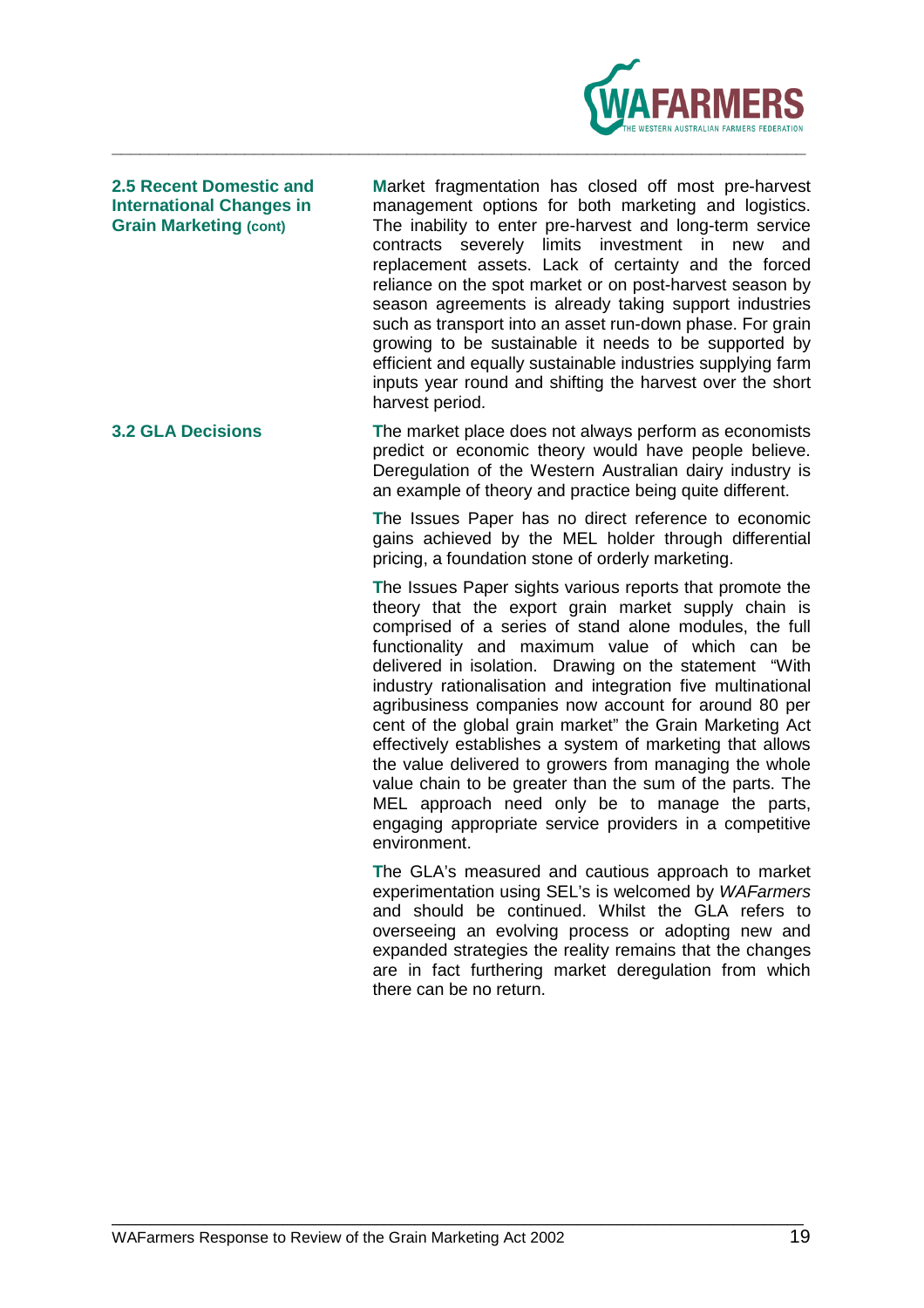

**3.2 GLA Decisions (cont) C**ritics of grower focused marketing systems are invariably critics driven by an investor desire to profit that can only be satisfied in a "disorderly" free market in which they can present themselves as being able to manage the risks for the grower on a fee for service basis. The cost of managing the annual grain stock pile at the individual farm level is far from insignificant and the consequences far reaching as currently being experience by many wheat growers. The fall-out from growers being induced/seduced into marketing strategies in a highly uncertain market place will be significant and look set to get worse.

> **T**he cost to growers of farm based marketing and risk management systems would be significant if current arrangements were dismantled. A MEL holder role is to "smooth" marketing and risk management costs and outcomes across all grain in a particular pool. This is currently done with minimal administration fees. However in an open market the cost of retaining professionals to advise on price risk is upwards of \$2.00 per tonne on top of basic retainer fees. Grain growers would also incur higher individual transaction costs with little scope to negotiate volume discounts.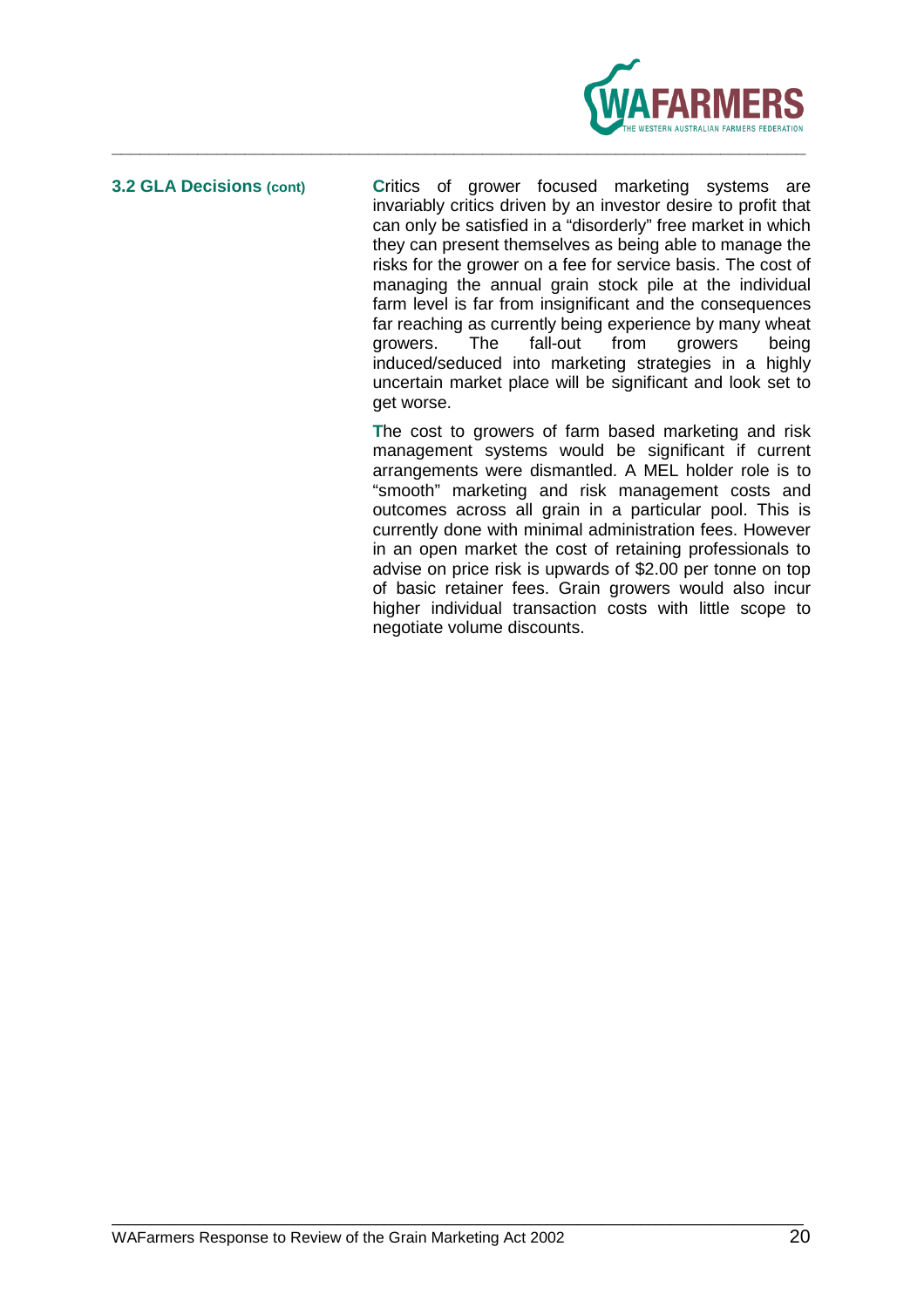

### **In response to Issues 1- 2 WAFarmers are of the view:**

### **Issue 1**

Does the GLA assessment criteria adequately reflect the purpose of the Act, namely to maximise the benefit of market competition?

- 1. Yes
- 2. The GLA issues Special Export Licences and invites applicants to demonstrate what is "special" about their market over the Main Export Licensee, to warrant consideration.
- 3. Dealing with requests for the issue of an SEL necessarily involves matters of judgement and the assessment criterion reflects that to be the case.

### **Issue 2**

Are the recent modifications to GLA policy, including the introduction of early season and multi-year licenses, likely to encourage SEL holders to make investments required in infrastructure in the State to cater for niche and emerging specialist markets?

- 1. SEL's are only required for the export of prescribed grain in bulk.
- 2. Niche markets are more likely to be serviced by container deliveries with infrastructure investment decisions in that sector not subject to any marketing licensing requirement.
- 3. Private infrastructure investment in grain handling systems is usually a precursor to greater market dominance and control by buyers who have their own storage facilities.
- 4. Investment in infrastructure in terms of cost/benefit to the grower in the case of bulk grains is debatable with growers having already funded extensive cooperatively owned quality infrastructure assets
- 5. The ability of SEL holders to invest in infrastructure will be determined by their required return on capital rather than the GLA licensing regime.
- 6. Growers are in no position to sacrifice price to the fund new infrastructure or fund higher existing infrastructure costs if throughput is lost.
- 7. There have been no market signals to growers of "emerging specialist markets" that need to be handled through new bulk grain pathways.
- 8. WAFarmers has always been open to assisting existing and new industry participants with grain flow planning within the GLA framework.
- 9. Production risk remains a key deterrent to investment in infrastructure not withstanding availability of multi-year licenses.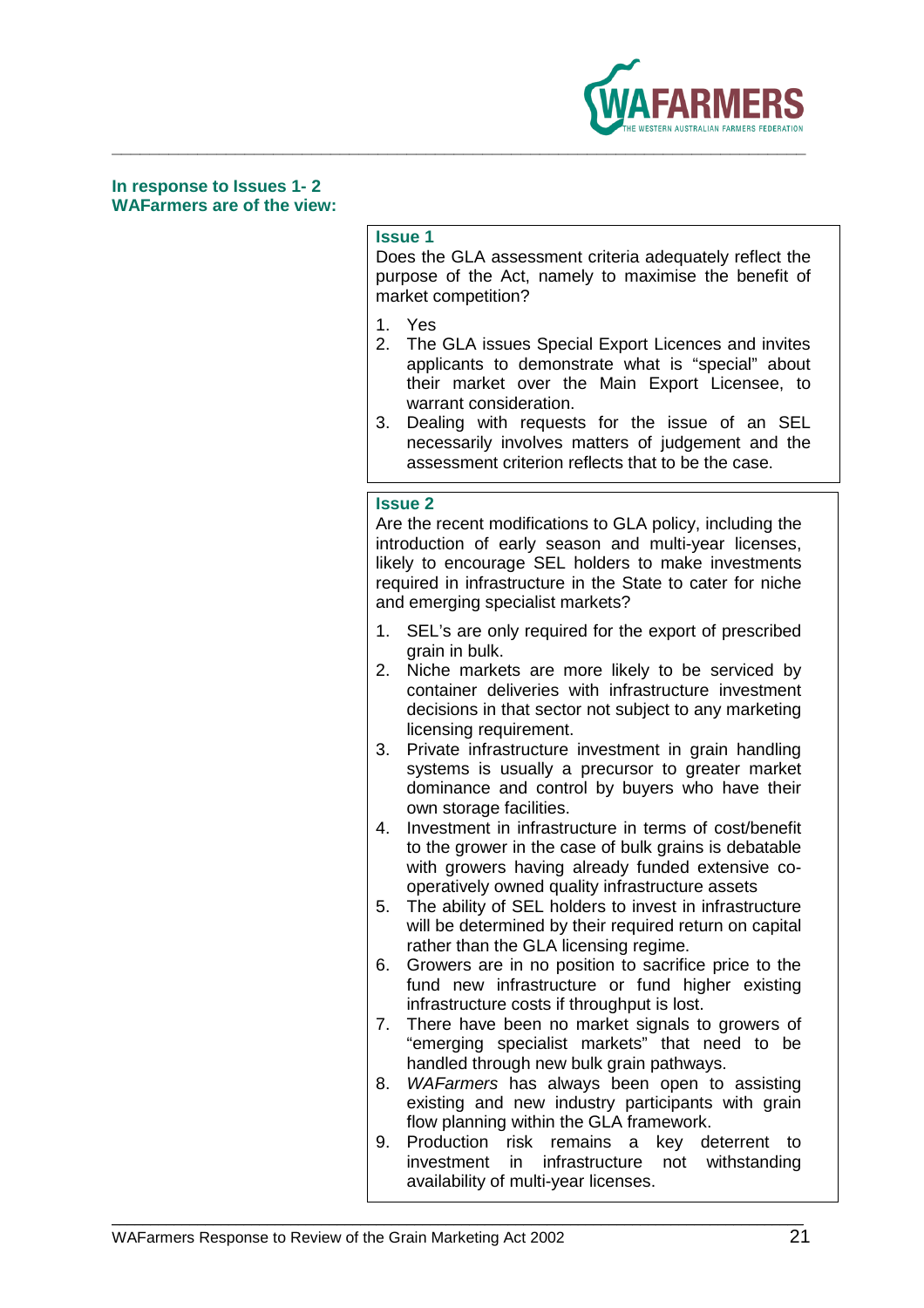

### **In response to Issue 3 WAFarmers are of the view:**

### **Issue 3**

Interpretation of the Guidelines and application of discretionary powers can impact on the transparency of GLA decisions. Would amendment of the Guidelines and/or Act clarify the GLA assessment process?

- 1. WAFarmers supports the Minister's 2005 determination that the Guidelines were adequate and has no reason to believe current circumstances are any different.
- 2. The National Competition Council has also signed-off on the Grain Marketing Act being Competition Policy Agreement compliant.
- 3. Licence applications can only be processed on a judgemental basis as market conditions and circumstances are not static.
- 4. The GLA has a laid down a clear process.
- 5. It is understood applicants are afforded the opportunity to make detailed representations to the GLA.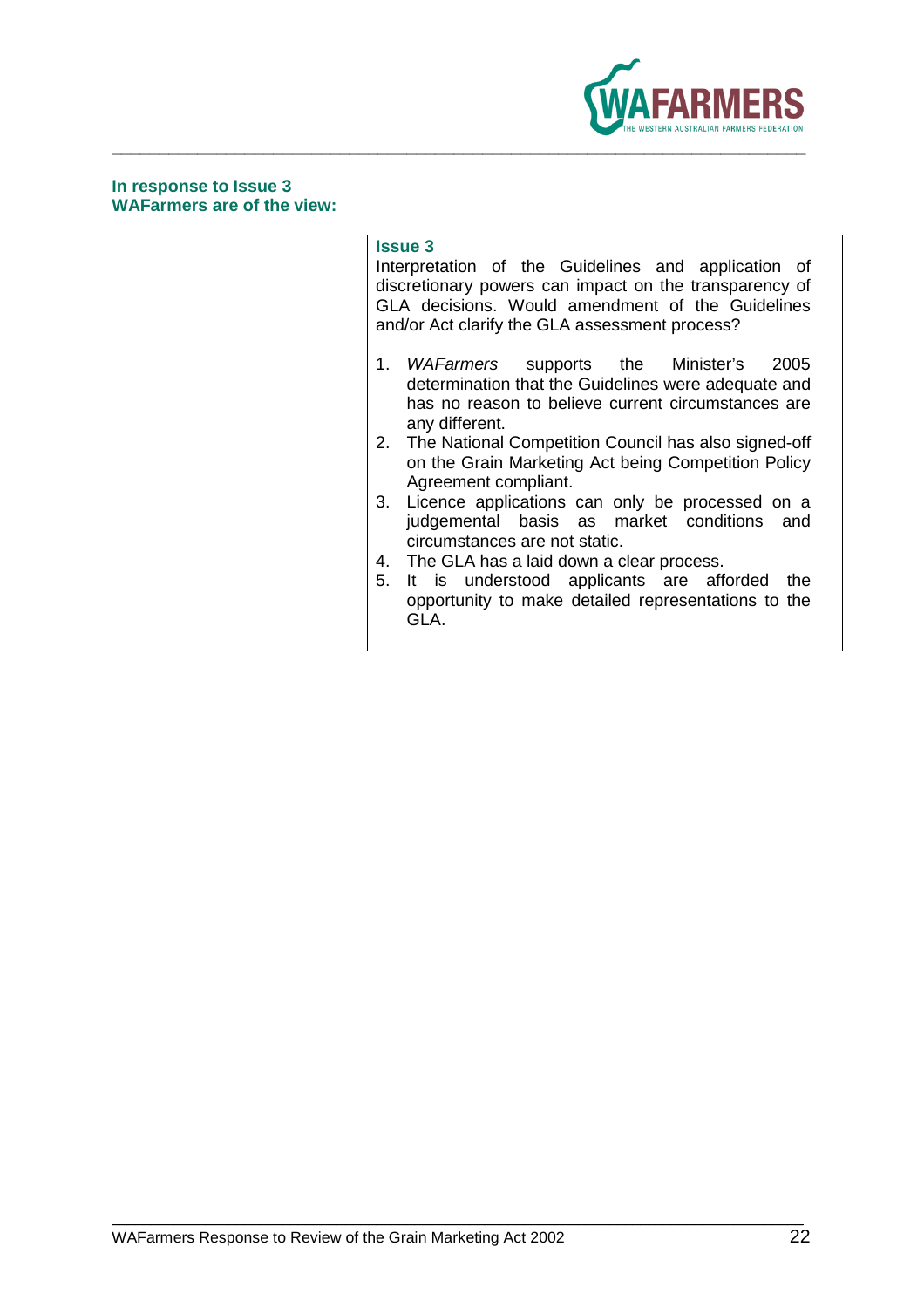

**3.3 Impact of the GLA W**AFarmers accepts the existence of the GLA framework as the outcome of National Competition Policy.

> **W**hilst making specific and detailed reference to matters contained in the NCC Assessment of governments' progress in implementing the National Competition Policy and related reforms: 2004, the ERA Issues Paper makes no direct comment on the importance of the following uncomplicated and very significant statement in the National Competition Council's 2005 report:

### **"The Council has therefore decided that Western Australia has satisfactorily met its CPA clause 5 obligations in relation to the Grain Marketing Act."**

**I**n that process the current GLA framework was found to have satisfied the Competition Policy Agreement and public interests tests which WAFarmers believes continues to be the case.

**G**rain marketing is not a precise science. As set out in NCC Occasional Series report prepared by ACIL Tasman for the NCC's submission to the Productivity Commission Review of National Competition Policy Reforms, it is about processing information and making decisions in a very fluid and fast moving international market place. It is virtually impossible to forensically review events months later when the decision under scrutiny was subject to many and varied conditions not all of which are discoverable or measurable post the event. ACIL Tasman disputed a claim by GPPL that as the then single desk marketer GPPL was able to lift the price of export barley to China and then sell aggressively into that higher priced market. ACIL claimed the market was under the influence of other factors. The same tenet of ACIL Tasman's view on the GPPL claim could be applied to the following GLA comment lifted from page 18 of the Issues Paper.

"With the introduction of SEL's there was an increase in cash prices for both feed barely and canola, and higher pool returns for prescribed grain. The GLA has noted that the granting of SEL's in WA appears to have facilitated grain growers receiving higher prices than would otherwise have been the case."

**N**otwithstanding the cautious and measured wording of the above quote, adopting the ACIL approach it is likely factors other than licenses being issued that gave rise to higher pool returns. A question also arises with regard to the basis on which it was concluded "granting of SEL's in WA appears to have facilitated grain growers receiving higher prices than would otherwise have been the case"? What was the other case and how was it calculated.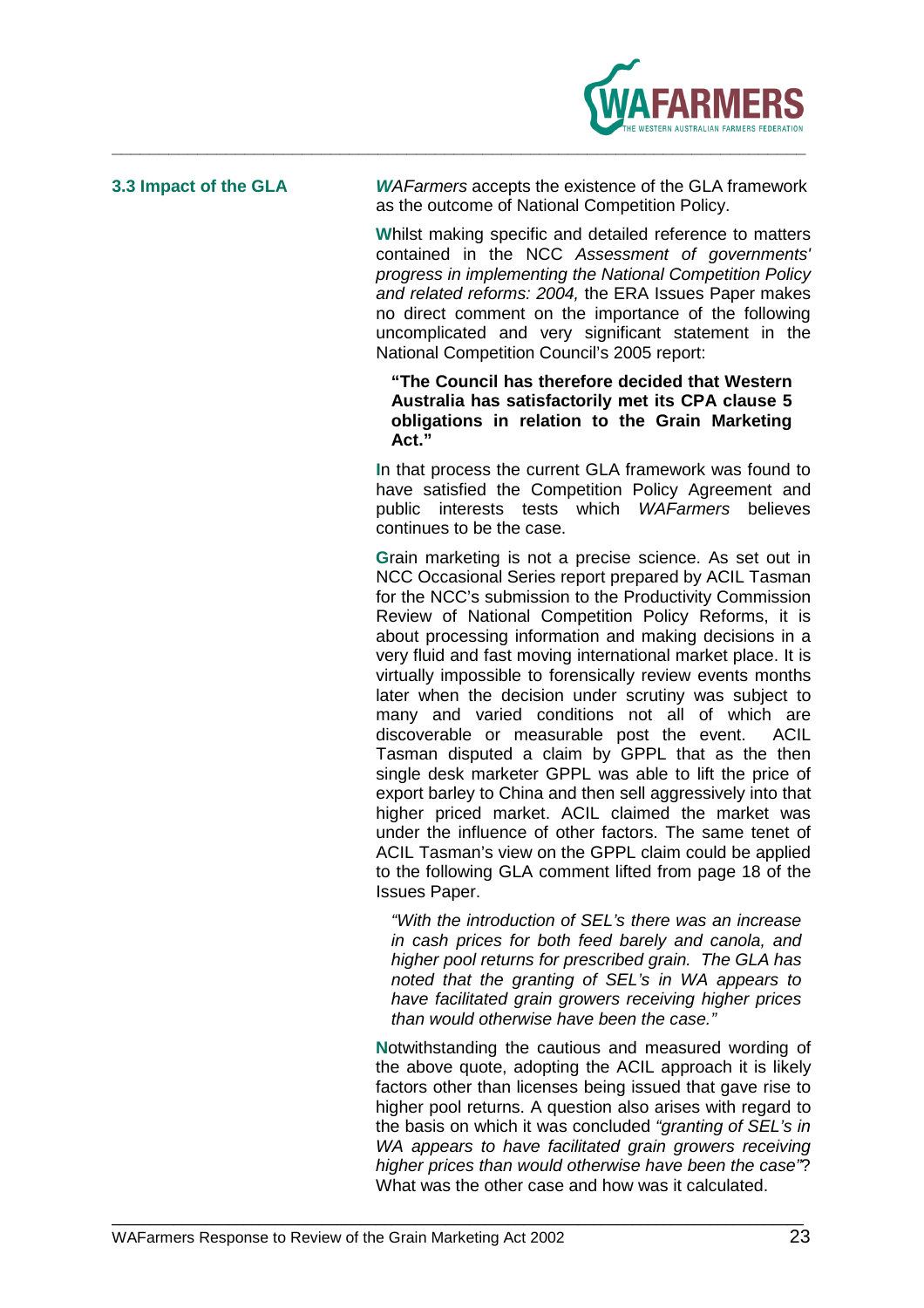

**3.3 Impact of the GLA (cont) I**f there has been one issue on which there has been general agreement between anti and pro market deregulators it is the question of arriving at a significant absolute dollar value in support of their respective marketing ideology. In the main most economic studies have concluded single seller/singled desk or orderly marketing systems have delivered modest dollar gains for the grain grower. Depending on the economist's view point, and in the case of some studies who commissioned the work, issues are then debated around the value and cost of having a managed market compared with one that was totally open.

> **A**s these two market structures, i.e. managed and totally open, can't co-exist there can be no resolution to this imponderable.

**G**rain growers have confidence in orderly marketing outcomes. They have supported domestic market deregulation and as such the export marketing arrangements have minimal if any impact on domestic consumers. Significant public benefit is derived from the security and grower confidence that flows from the current prescribed grain arrangements. Regional employment and economic activity is enhanced with rural towns, businesses and families all benefiting.

**W**AFarmers commends the GLA initiative in exploring the potential for mathematical analysis of the WA prescribed grain market under a GLA managed regime. However for reasons not similar to challenges from the anti market regulation proponents over orderly marketing economic modelling, the modelling commissioned by the GLA will no doubt also be challenged.

**I**n 2005 the Bird Cameron Review of the Benefits and Costs of the Operations of the Grain Marketing Act 2002 and the Grain Licensing Authority concluded that the GLA framework as it was applied to the 2003/04 season was positive to growers to the extent \$2.9 million. However the report's findings were heavily qualified.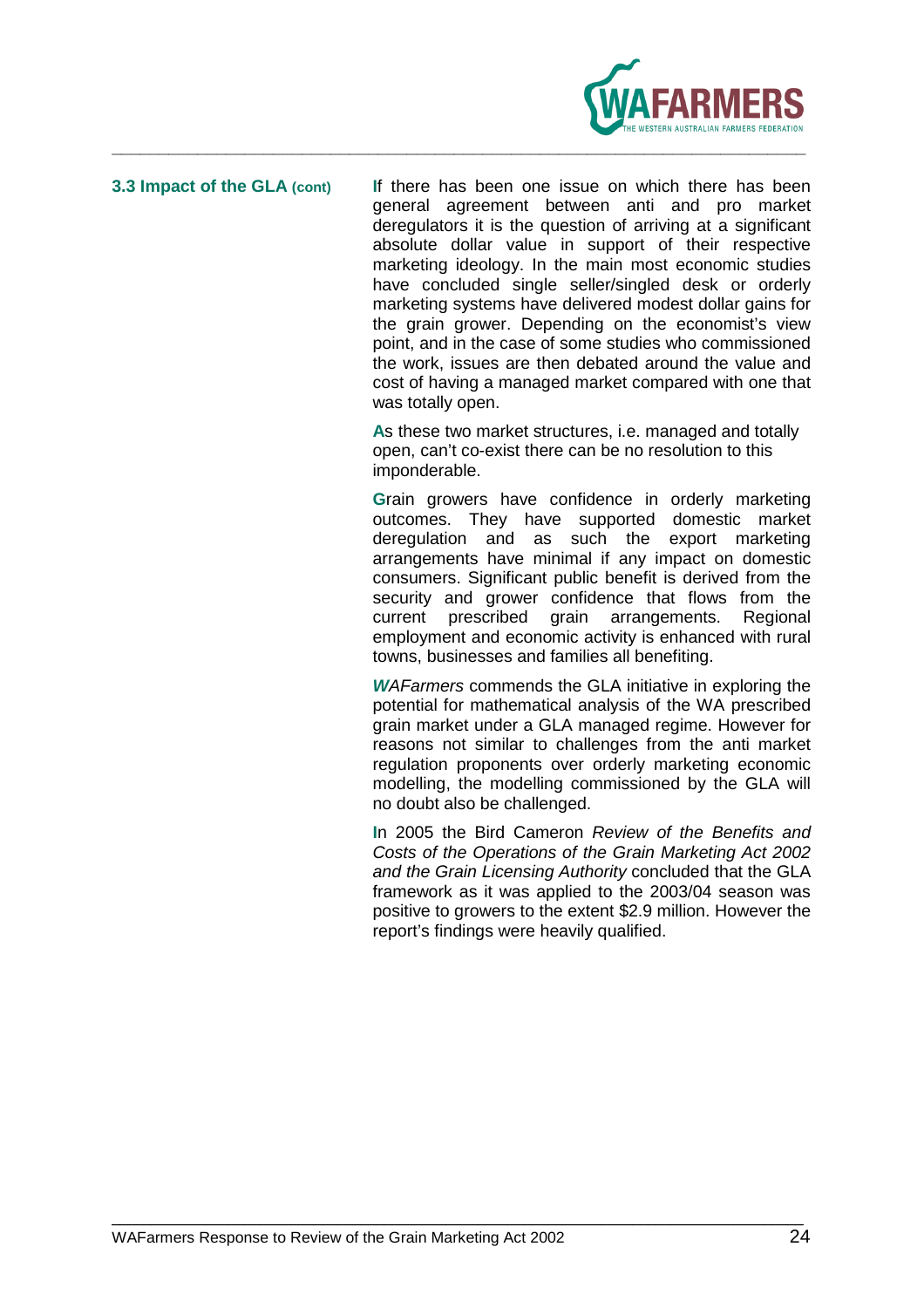

### **3.3 Impact of the GLA (cont) T**he following comment on capturing data comes from Advance Trading 2006 Grain Marketing in Western Australia:

### 2.6 Limited information to assess single desk premiums

As seen in 2.5, arouments for single desk marketing maintain that overall prices are on average higher by allowing a single marketing entity to control all grain exports to exert market power, capture economies of scale, maximise organisational efficiencies and eliminating weak sellers.

In an ideal world, the prices achieved by the single desk marketer would be compared against prices achieved by non-single desk sellers in order to determine which system achieved the higher prices, assess pool performance against the average of the average market price achieved by the non-single desk sellers and compare the different costs structures of each system to assess the price performance the single desk marketer against the non-single desk system.

However limited market transparency and the lack of indisputable evidence to either support or repudiate the benefits of single desk marketing complicates GLA's responsibilities in administering the licensing system.

Single desk managers, including GPPL, are extremely sensitive about making detailed sales records available for analysis. Reasons for this apprehension revolve around the confidentiality and sensitivity of the data being available to potential competitors.

Another concern is the availability of suitable comparative benchmarks to assess price performance. Vagaries of international grain markets due to factors such as the infrequency of sales, quality differences as well as ocean freight rates and exchange rates all add to these difficulties.

Equally opponents of single desk marketing arrangements have also found it difficult to substantiate claims that a competitive market would be able to achieve higher prices than through a single desk marketer.

**T**he Advance Trading 2006 Grain Marketing in Western Australia paper went on to comment on economic modelling in the following terms:

### 4.4 **Econometric Modelling of Single Desk Premiums**

Empirical analysis through econometric modelling of single desk premiums varies considerably as seen in Table 2. The results vary from 'small and uncertain' premiums as found by CIE in 2002 in relation to SA barley single desk exports in a report that went to the SA Review Panel. Whereas other reports have concluded that significant premiums are achieved, as did Econtech in 2004 who concluded that AWBI achieved an average premium of \$13 per tonne for single desk wheat exports.

Reasons for the significant variations are likely to include access to suitable data to conduct econometric modelling as raised in section 2.6 as well as differences in modelling approach. This view was echoed by Round, Kowalick and Schulz in their 2003 'Review of Barley Marketing Act (SA)'

'econometric modelling of this kind is part art, part science, and it is necessarily an over simplification of the real world such that there can never be one correct model, and, in the absence of an appropriate counterfactual, the results can a best be taken as offering an imprecise estimate of what has happened in the past'

Impartiality of some of the reports is also of concern in some cases where the body commissioning the report may be they major beneficiary of the reports findings.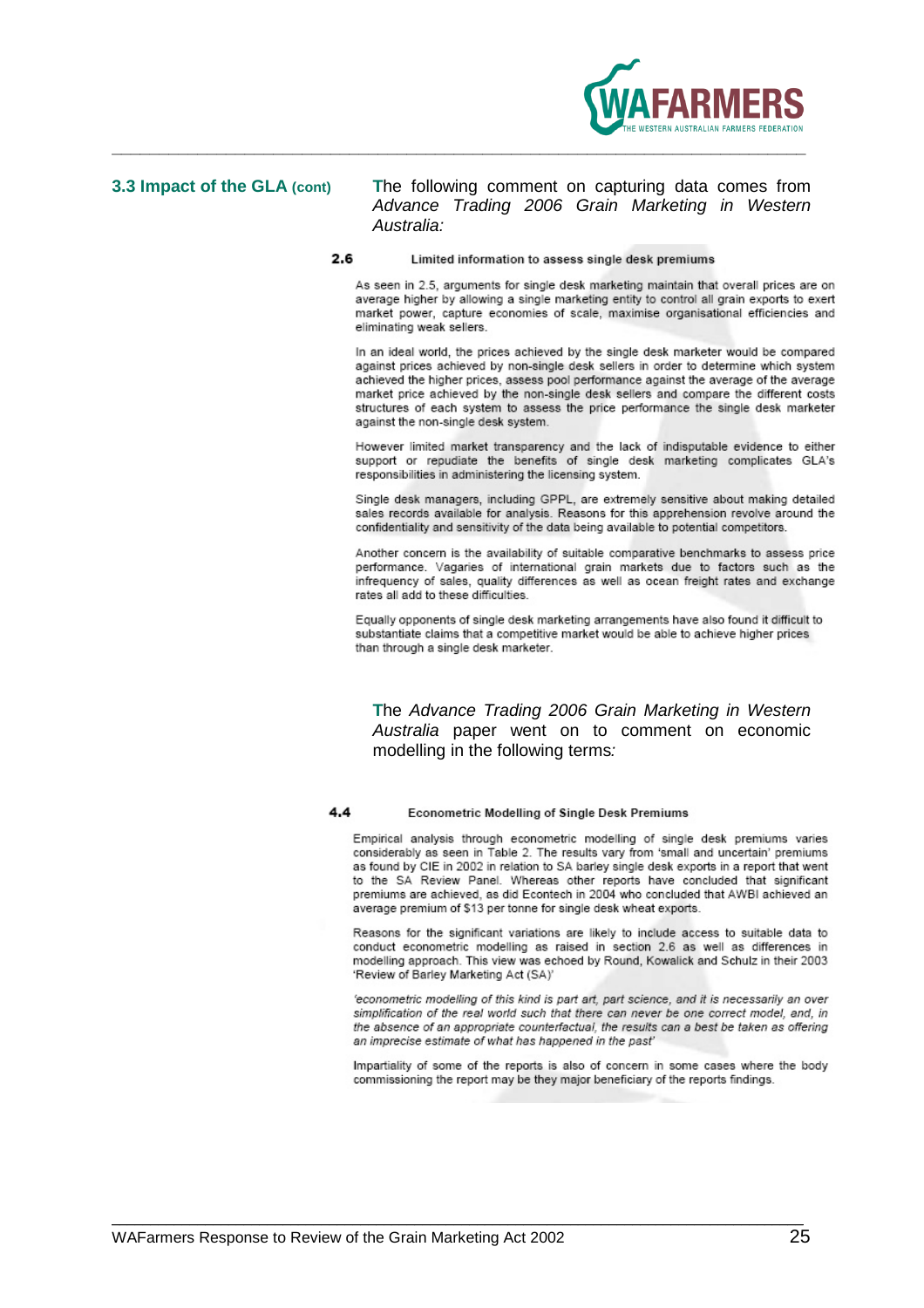

**3.3 Impact of the GLA (cont) W**ith regard to economic modelling of the GLA framework Bruce Layman, Assistant Director Economic Policy Division Department of Treasury and Finance in his paper<sup>3</sup> stated:

### Background

- Wilkins and D'Antuono (WD) undertook an analysis of the impact of partial deregulation in the Western Australian Grain export prices, via the issuing of special export licences for prescribed grains by the Grain Licensing Authority (GLA), by examining feed and malting barley prices for grain delivered to Fremantle relative to prices for grains delivered to other ports around Australia in regulated markets.
- This paper attempts to verify the WD results using specific time series statistical techniques. The data used are supplied by WD, and are identical to the data used in their study.
- The premiums (the gain in the Fremantle price relative to gains in other ports) associated with the issuing of special licences after 1 August 2003 from WD are shown in Table 1.
	- o WD note (p 5) that there could be other factors causing any price premium for Western Australian grain other than partial deregulation.
	- o This remains a factor in this paper, as the analysis can only say whether relative prices have changed, not what caused that change.

**O**f note is reference to other factors possibly coming into play with analysis showing prices have changed but not what caused the change.

**I**t would concern WAFarmers if an argument was advanced that SEL's should be more readily available based on the Bird Cameron; Wilkins and D'Antuono<sup>4</sup>, and Bruce Layman papers.

**W**AFarmers has decided against commissioning further economic studies at this time. It should be possible for the ERA to conclude that the current GLA framework is delivering benefits to both the Western Australia rural and broader economy based on existing studies that orderly export marketing systems deliver net positive outcomes for all key stakeholders.

**W**AFarmers are also strong proponents of approaching the grains industry from a "triple bottom line" perspective, ensuring appropriate and balanced outcomes are delivered across the three dimensions of the environment, social and cultural, and economic considerations. Recognising the value of these important social and environmental gains adds further weight to the justification of maintaining the current GLA framework.

 $\overline{\phantom{a}}$ 3 The Price Impact of Partial Deregulation in the Western Australian Grain Export Market

<sup>&</sup>lt;sup>4</sup> Analysis on the impact of special export licences on prescribed grain cash prices in Western Australia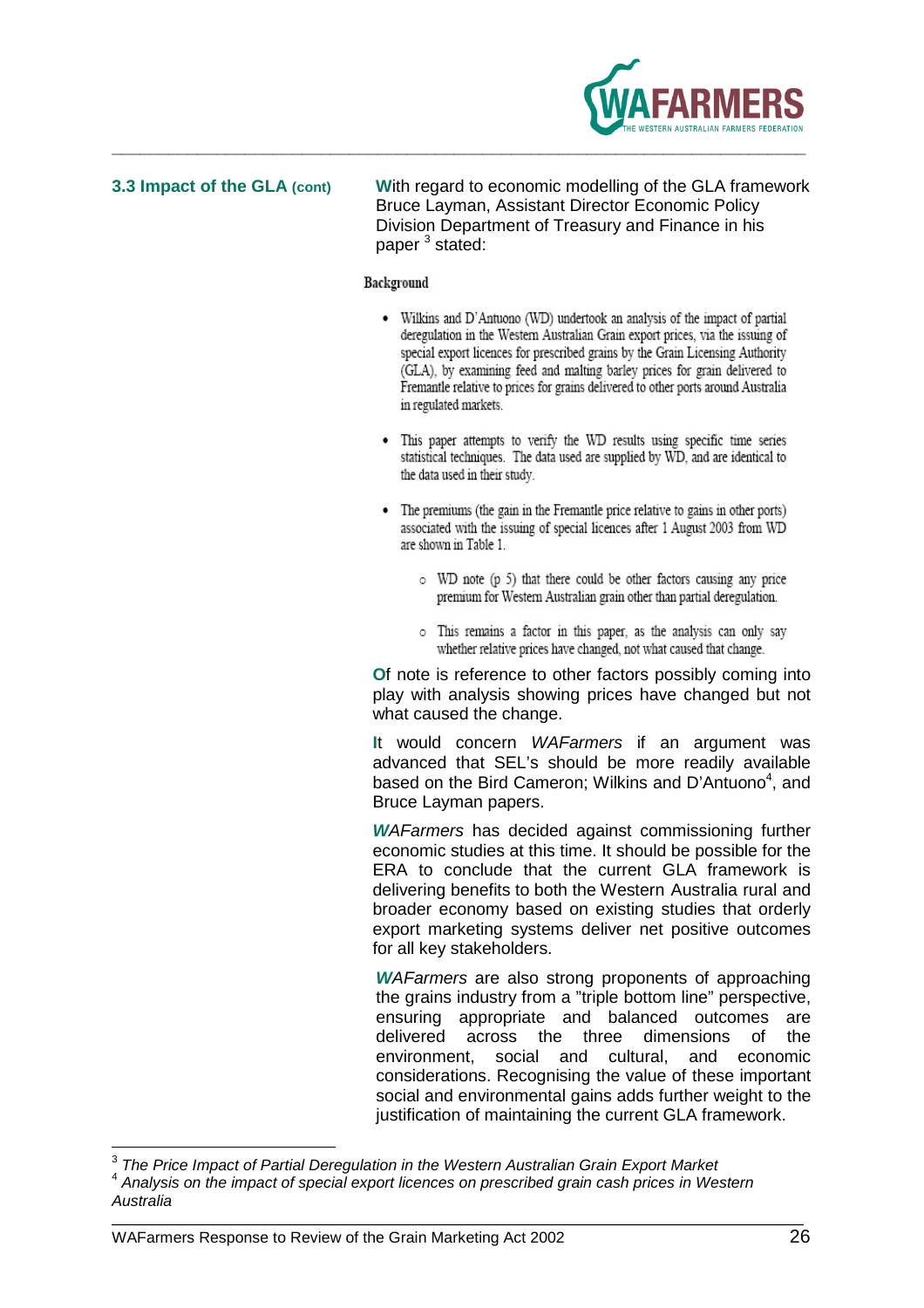

**In response to Issues 4 - 5 WAFarmers are of the view:** 

### **Issue 4**

What are the reasons for actual SEL export volumes being significantly less than the volumes granted by the GLA?

In the view of WAFarmers holders of SEL's who fail to fully utilise their license:

- 1. are likely to be market speculators;
- 2. do not have access to new and/or niche overseas customers;
- 3. were overly optimistic about their ability to close out negotiations;
- 4. apply for licenses for the same market as other licence holders;
- 5. are not prepared to take long positions (i.e. buy from grower and "go long");
- 6. are not prepared to be exposed to grower delivery risk;
- 7. are only interested in stock piled grain in a buyer's market; and
- 8. in some cases are possibly taking a strategic position to argue later that their marketing efforts were frustrated by the GLA framework and that as such the market should be deregulated.

### **Issue 5**

What issues does the Authority need to consider in reviewing the effectiveness of the GLA?

- 1. Widespread grower acceptance that the GLA is not to undermine the MEL holder's orderly marketing arrangements.
- 2. The value the GLA can create for growers by allowing GPPL to manage the crop under a CBH Group integrated business model.
- 3. Critical nature of economies of scale.
- 4. Need for state-wide management of the crop from seeding through to the final customer delivery.
- 5. Need to support GPPL role as the growers' "market agent".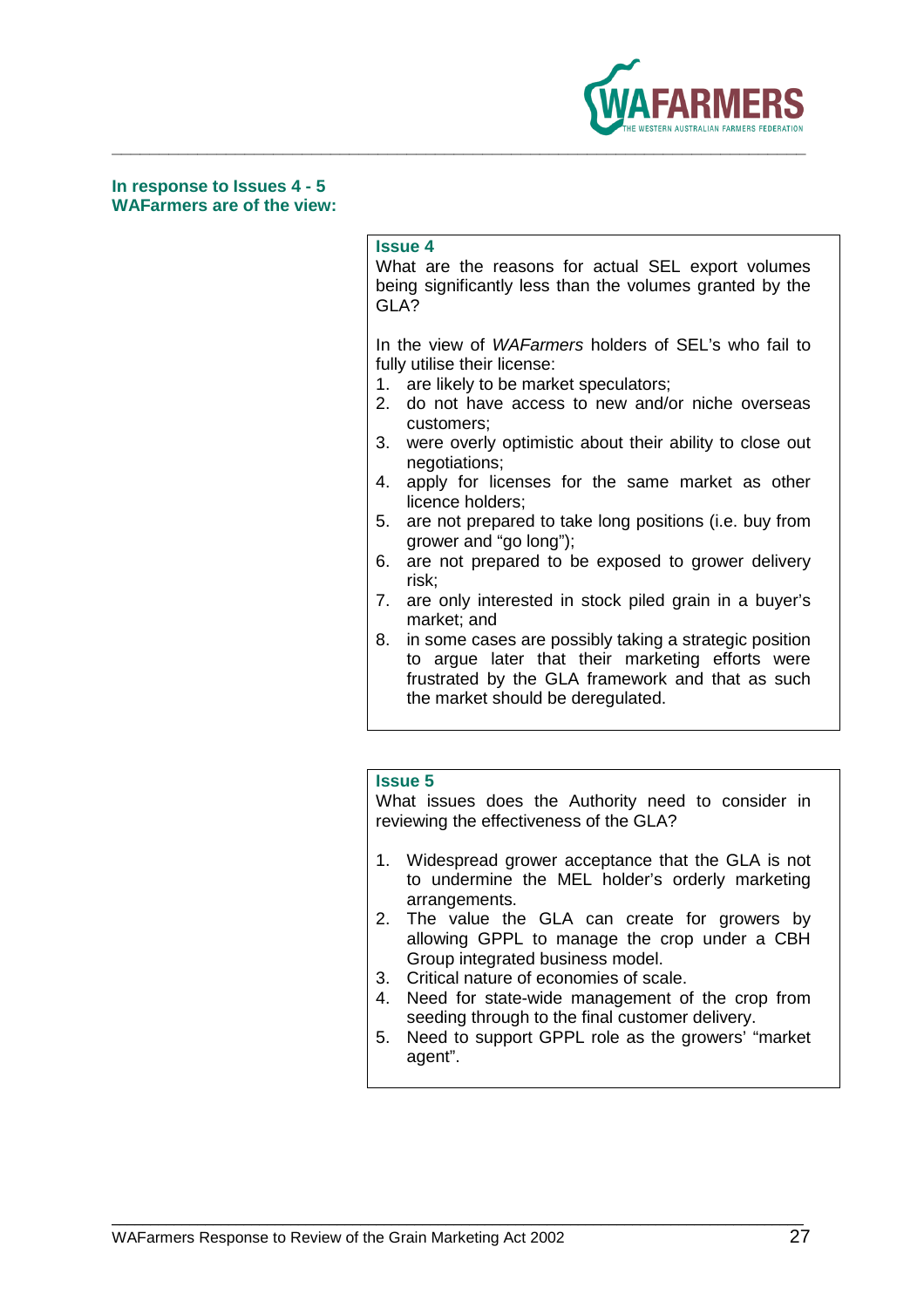

**4 Are Current Restrictions on T**here have been a number of studies into the benefits **Grain Marketing Effective?** Of single desk marketing using high quality data e.g.Booz Allen Hamilton and Boston Consulting Group reports.

> **I**n more recent times the character of a number of industry papers have been less objective and have focused on advancing the deregulation argument. The reluctance of GPPL to engage in what they no doubt view as a never ending attack on their role and integrity is understandable.

> **T**he commercial rewards for investors, traders and advisers in bringing down grower focused marketing arrangements are significant. The claims advanced in support of market liberalisation can not be proved or disproved. In partially deregulated markets those seeking to have the market move to total deregulation modify their commercial behaviour to foster their longer-term objective. It is unlikely their behaviour is a reflection of what they would do in an unchecked environment. Any suggestion by an SEL holder that their performance in dealing with a small licensed volume can be transferred to the entire market must be challenged. The performance of participants in partially deregulated markets invariably distorted by "cherry picking", a practice only available to those who have no responsibly or accountability for the market residual.

> **W**hilst an observation has been made that there has been no notable deterioration in GPPL's pool performance under the GLA regime an equally important issue revolves around the potential for pools to have performed better had there been fewer or no SEL's in existence.

**4.1.1 Review of "single** 

**desk" studies T**he Issues Paper references a study of the NSW market place from 1992 to 1998 and makes the statement "While there may be a net benefit to domestic producers, domestic prices to consumers are relatively higher.". This study was reporting on a totally different market regime to what has applied in WA for a number of recent years with WA consumers able to access grain in a free domestic market.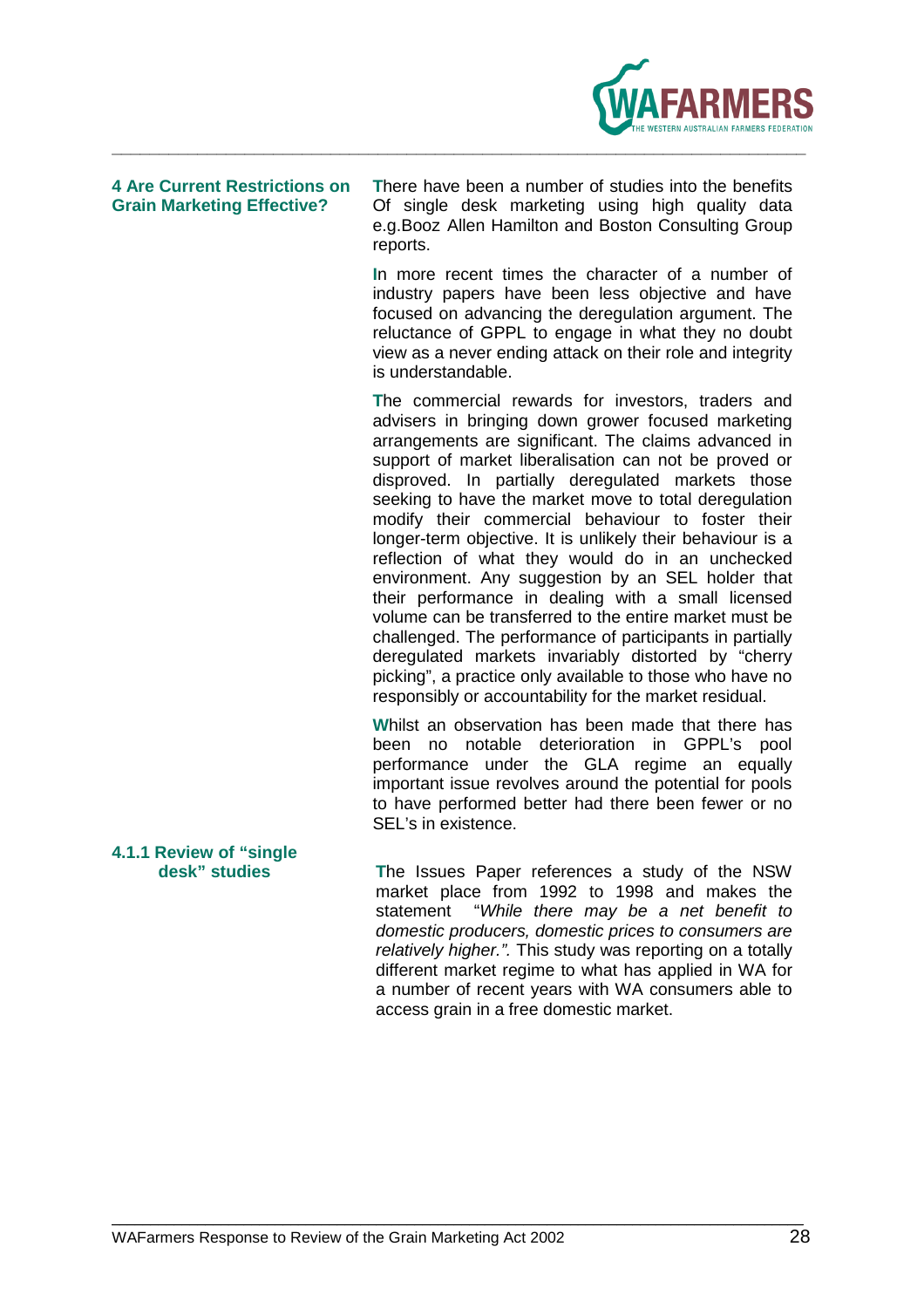

### **In response to Issue 6 WAFarmers are of the view:**

### **Issue 6**

What evidence is there of the relative benefits/costs of the GLA/GPPL framework for:

- industry price premiums arising from the exercise of market power;
- quality control and value-adding;
- the coordination of research and development; and
- competing effectively in the international grain market.
- 1. Grower support is demonstrable evidence of benefit to the industry, based principally on:

 a) GPPL is marketing for the grower (market agent role);

 b) co-operative ownership and control of marketing function;

c) buyer of last resort facility;

 d) budget planning security through Estimated Pool Returns; and

- e) security of payment.
- 2. Rural lenders give considerable weight to the framework when assessing industry lending/risk profile.
- 3. Issues Paper identified that "evidence" was unlikely to exist in a definitive form that removed the need for value judgements.
- 4. GLA commissioned studies placed a sizable positive dollar value on the GLA/GPPL framework in both seasons analysed.
- 5. The term "market power" must be taken in the broad context, not the narrow economic theory definition.
- 6. GPPL feed barley varietal segregation is a quality initiative that adds value.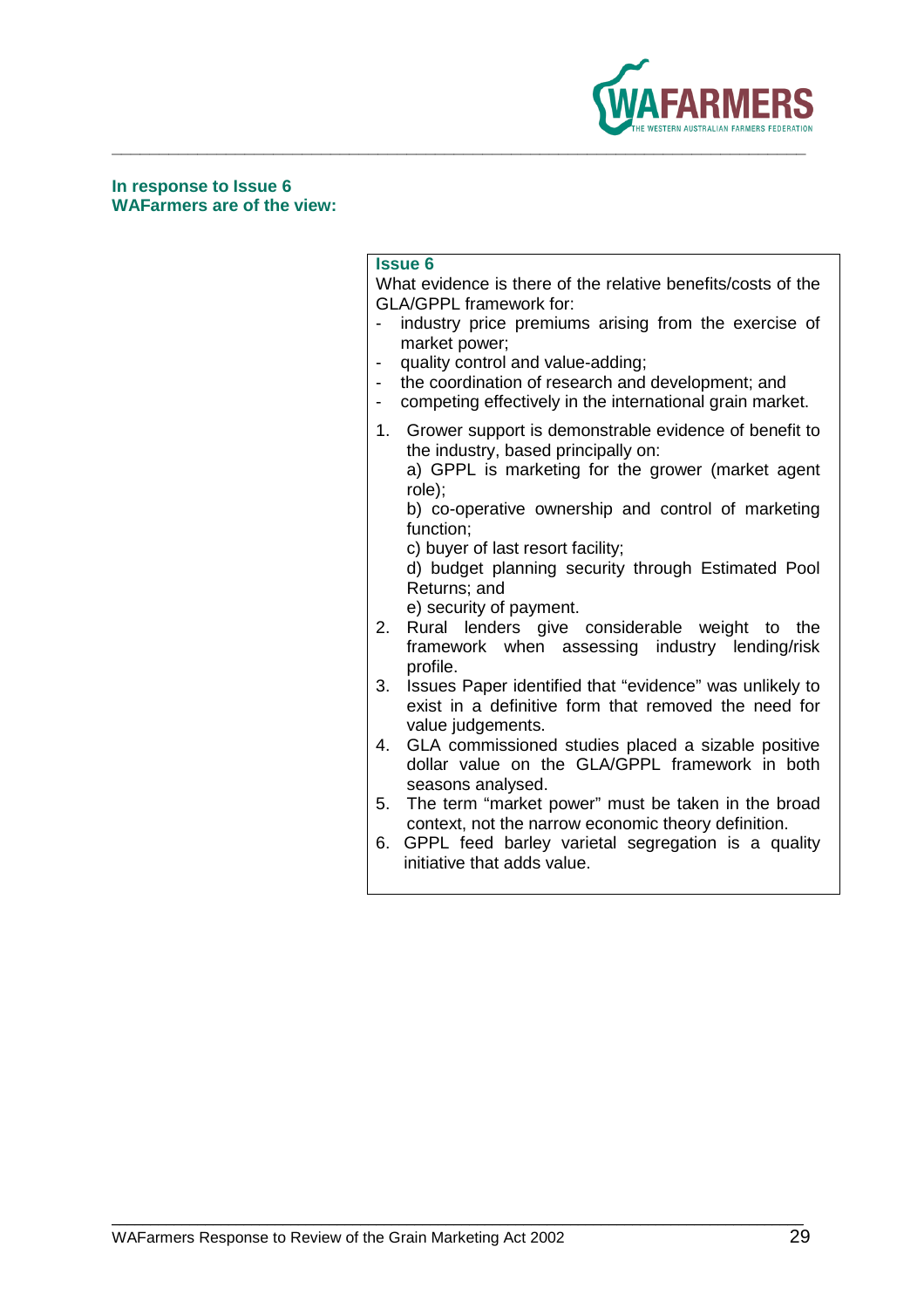

**In response to Issue 6 WAFarmers are of the view: (cont)**

### **Issue 6 (cont)**

What evidence is there of the relative benefits/costs of the GLA/GPPL framework for:

- industry price premiums arising from the exercise of market power;
- quality control and value-adding;
- the coordination of research and development; and
- competing effectively in the international grain market.
- 7. GPPL commitment to providing technical support to maximise position of particular barley varieties in the marketplace (e.g. long-term support given to Stirling barley to negate superiority of Canadian Harrington barley, development and release of Baudin, Gairdner and Hamelin).
- 8. Development of the Shochu barley market by GPPL.
- 9. Development of export market for WA canola in competition with superior Canadian canola varieties.
- 10. Introduction of unlimited oil bonification premiums for canola.
- 11. Development of lupins from forage crop to a cash crop.
- 12. MEL holder is the only marketer of WA prescribed grains able to commit to and honour long-term supply agreements.
- 13. Failure to secure a replacement long-term rail freight agreement in WA due to the prospect of market deregulation represented a grower cost that reduces their export competitiveness.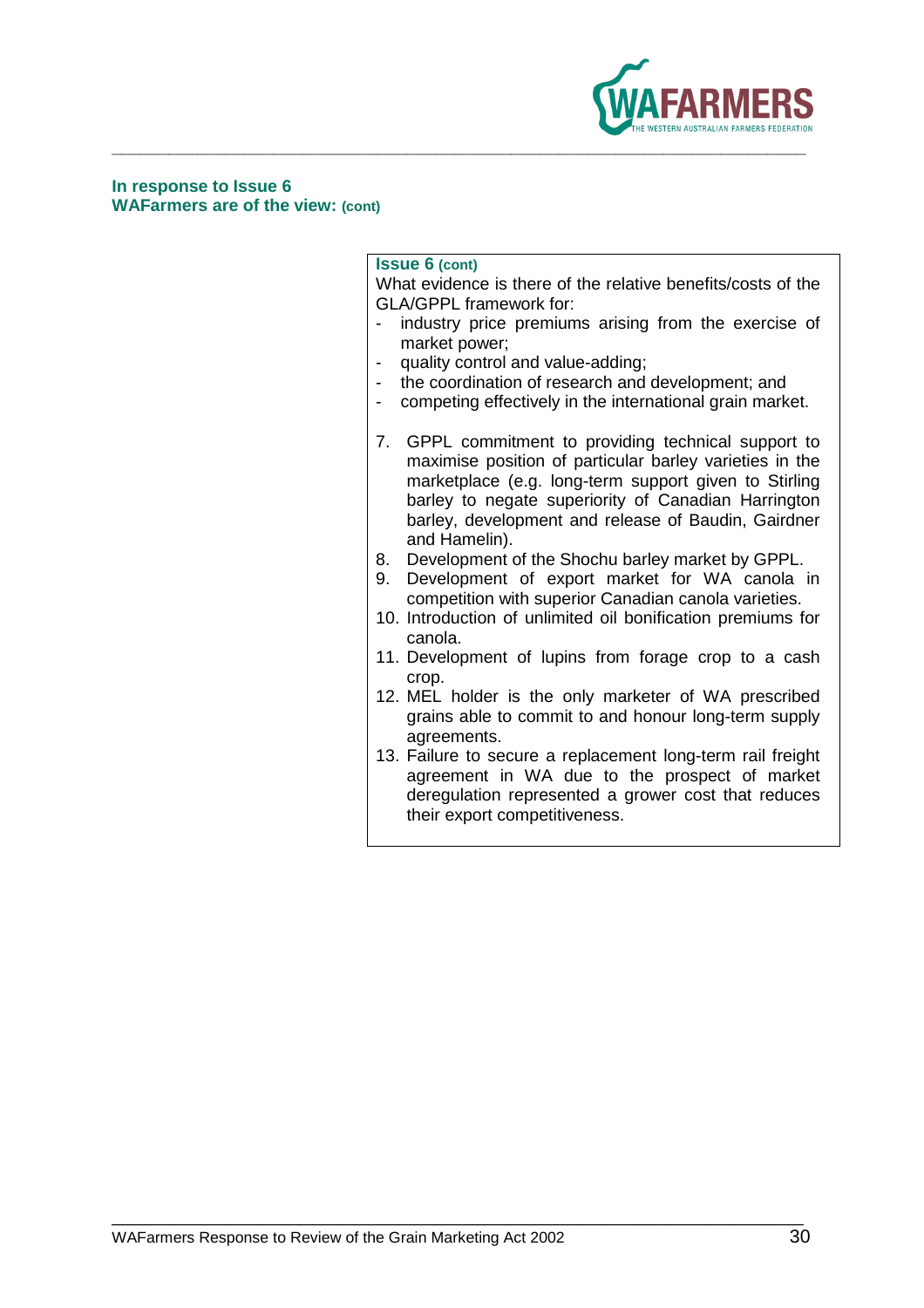

**4.2 Grain Pools I**n section 2.1 of the Issues Paper (page 6) the following statement is made:

> "As the MEL holder, the GPPL has an obligation under the Act (providing the grain complies with standards set by the GPPL) to buy all prescribed grain offered to it on terms that are consistent with other similar grain sales."

> That wording can be interpreted differently to section 28 of the Act which states (accentuations added):

- 28. Obligations to buy grain
- (1) It is a condition of the main export licences that the main export licence holder buy all prescribed grain that a person offers to sell to it unless subsection (3) allows it to decline the offer
- (2) **The terms** on which the main export licence holder is obliged to buy the grain **are those on which it buys similar grain in similar circumstances** from other persons.
- (3) An offer may be declined if the main export licence holder has reasonable grounds for believing that the grain offered –
	- (a) was harvested before the most recent 1 October; or
	- (b) does not comply with any standard set by the main export licence holder that applies to that grain.

**T**he certainty provided by section 28 obligations, combined with reliable Estimated Pool Returns are two important aspects of managing risks and price volatility. In turn a level of certainty must also apply for GPPL as the MEL holder if, GPPL is to be in a position to maximise grower returns.

**H**owever the decision by GPPL to discriminate in favour of select growers to the detriment of others has been questioned. GPPL has given preference to growers based on historical deliveries. This discriminates against first-time growers and those who were unable to deliver due to crop failure or drought.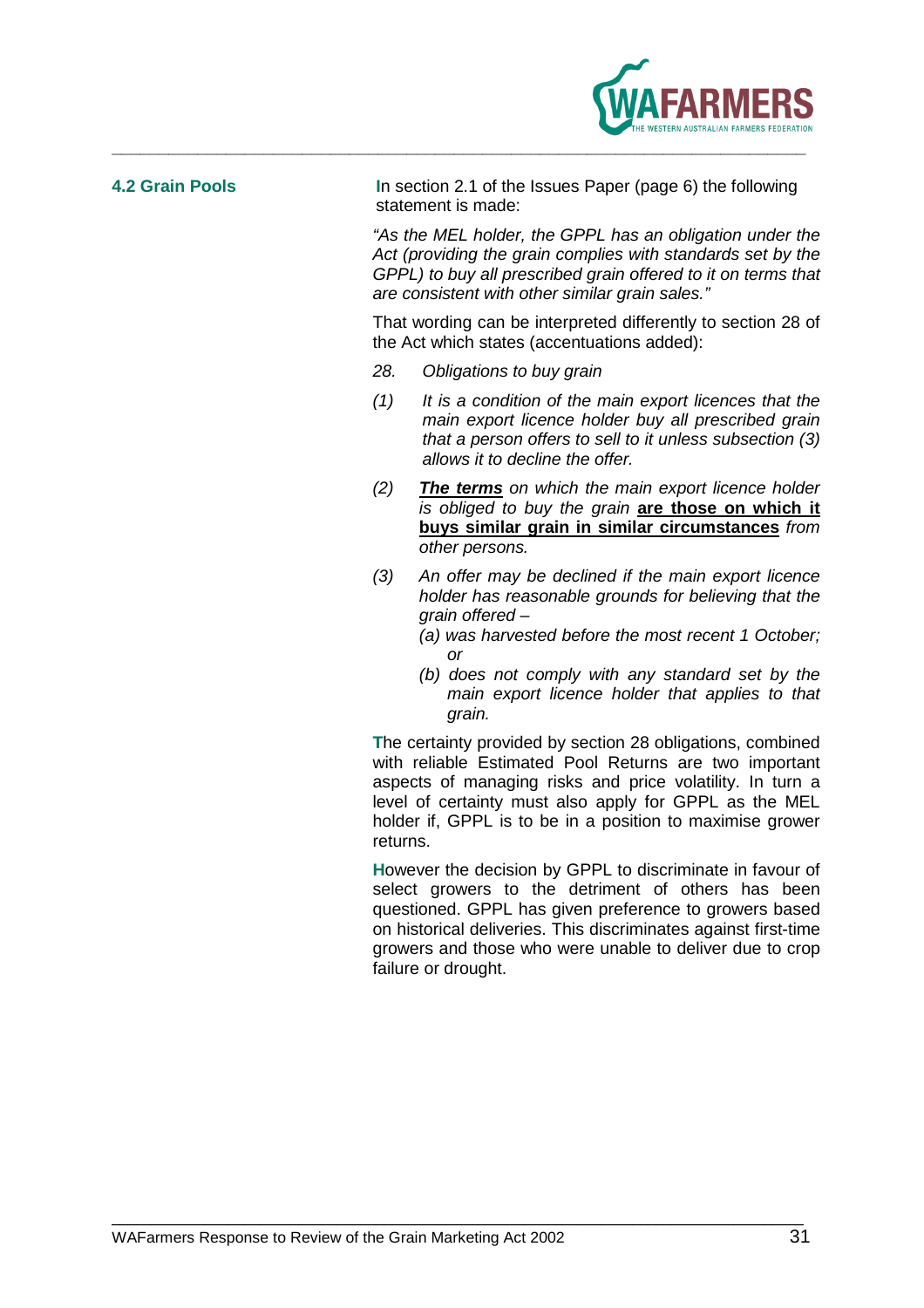

**4.2 Grain Pools (cont) F**ixed tonnage pools are questionable on a number of counts:

- a. Tonnage limit contract pools deny growers their right to have GPPL buy all the grain they offer for sale to GPPL on the same terms that it (GPPL as MEL holder) buys similar grain in similar circumstances from other persons.
- b. Tonnage limit pools potentially transfer value away from a large number of growers in favour of a concentrated few.
- c. Tonnage limit pools discriminate against growers who do not speculate on production risk.
- **A**n important outcome of the Review needs to be:
- 1) causing there to be an independent interpretation of the section 28 obligation; and
- 2) testing the current practices of the MEL holder against that interpretation.

**In response to Issues7 WAFarmers are of the view:**

### **Issue 7**

What are the advantages/disadvantage of the current pool/contract options?

### **Pooling Advantages:**

- 1. Grower focus, with role as the growers' market agent.
- 2. Buyer of last resort obligation in place.
- 3. Permanent market presence.
- 4. Price discrimination techniques used for benefit of all pool participants.
- 5. Pooling smooths prices and costs over all pool receivals.
- 6. Stock blending benefits flow to growers.
- 7. Ability to enter medium-term services agreements.
- 8. Economies of scale when negotiating service contracts.
- 9. Matches stock quality with market demand.
- 10. Allows deployment of upfront pre harvest risk management strategies.
- 11. Full multi-grade delivery option without penalty.
- 12. Strong endorsement of and reliance by major rural lenders on MEL role and provision of reliable Estimated Pool Return.

13. Upward price movements flow to growers.

### **Contract Advantages:**

- 1. Cash flow management.
- 2. Known final price.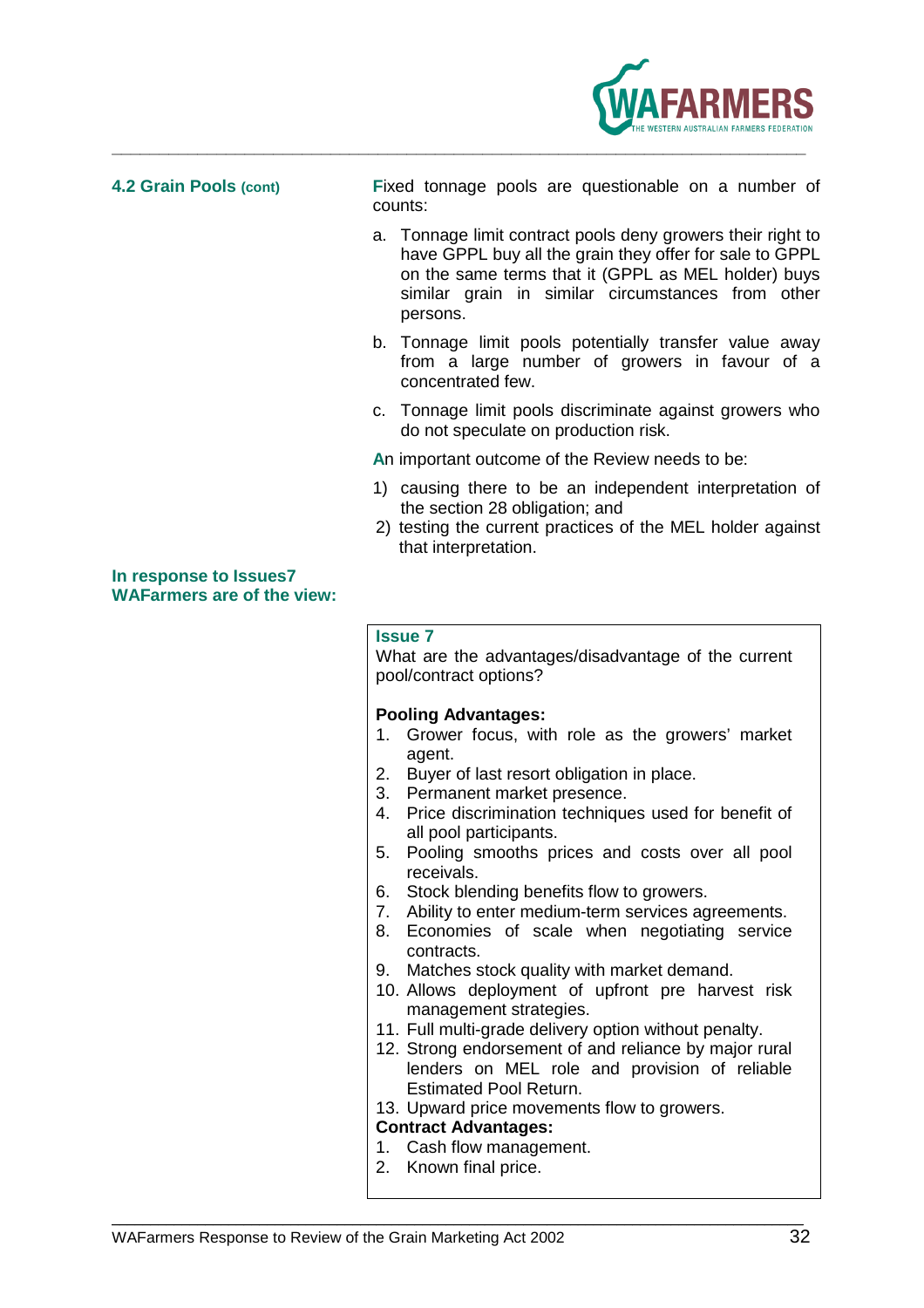

### **4.3 Licensing Requirements**

**Quality Standards T**he NACMA heartland is in eastern Australia. As such the Association has needed to modify certain aspects of its operating protocols to refect differences between the WA market place and markets elsewhere in Australia. Quality standards are a specific example.

**Licence Applications W**hen introducing legislative change in 2002 the Minister stated in his second reading speech<sup>5</sup> "The provision for special export licences is not intended to undermine the benefits of the single desk".

> **T**he language in the legislation was intentional. The term Special Export Licence reflected the requirement that the applicant bring something special to the GLA for consideration.

> **L**icensing was promoted as being a way to grow the amount of export dollars available for distribution to growers by having a seller operating in different markets to the MEL holder. It was argued issuing licences would "grow the cake" so growers could get a larger slice. What has transpired has been more a case of "cherry picking" where essentially the size of the cake no different but it gets cut differently. Some growers get a bit more at the expense the others who get less.

> **T**he appearance of a premium price being delivered to grain growers as a total body is therefore illusionary. The ability to "cherry pick" is the exclusive domain of the SEL holder leaving the MEL holder to deal with the remaining crop. It was been observed that there has been no discernable drop-off in the MEL holder's performance. Therefore had the MEL holder not been denied access to the "cherry picked" grain and markets its performance would have improved over what it actually delivered.

> **I**n all likelihood the cake is actually smaller with economies of scale lost and the overall cost of doing business higher both eating into grower returns.

> **A**pplicants for an SEL must therefore be able to demonstrate they are bringing something special to the table, that they can deliver and that the end result will be a much bigger cake to cut than otherwise would have be the case.

**GLA Fees T**he cost of maintaining the GLA is viewed as modest and well within reason and therefore not a material issue in the process. As a cost of doing business that is passed on to growers GLA costs are part of the GLA framework.

<sup>&</sup>lt;u>s</u><br><sup>5</sup> Hansard 26 September 2002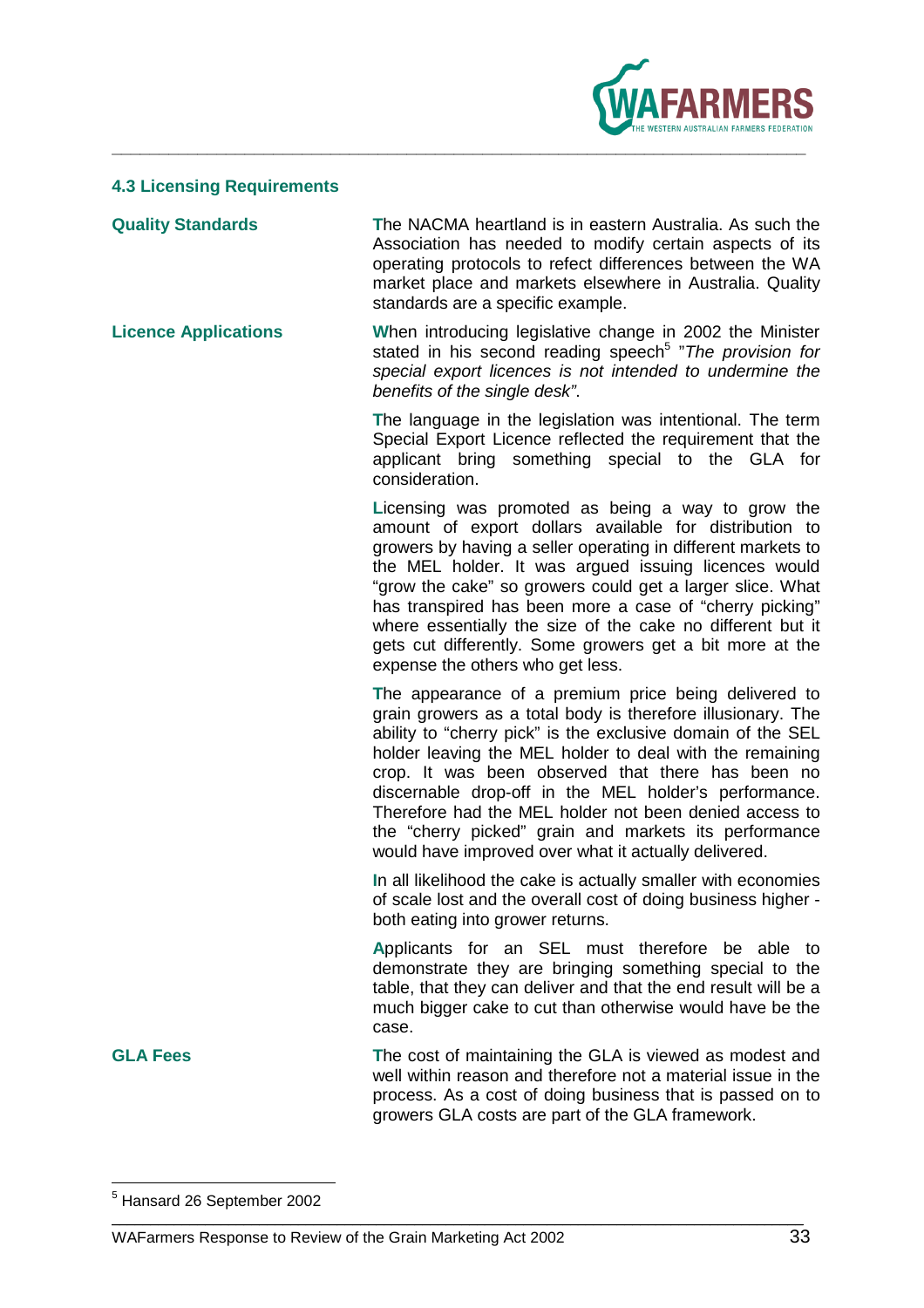

**In response to Issues 8 - 10 WAFarmers are of the view:** 

### **Issue 8**

Do the current quality standards and schemes meet growers' requirements?

1. Generally – yes.

**\_\_\_\_\_\_\_\_\_\_\_\_\_\_\_\_\_\_\_\_\_\_\_\_\_\_\_\_\_\_\_\_\_\_\_\_\_\_\_\_\_\_\_\_\_\_\_\_\_\_\_\_\_\_\_\_\_\_\_\_\_\_\_\_\_\_\_\_\_\_\_\_\_** 

### **Issue 9**

Are the current licensing requirements (including fees) efficient?

1. Yes – based on the information available.

### **Issue 10**

What other issues does the Authority need to consider on reviewing the effectiveness of current restrictions on grain marketing?

- 1. Growers need certainty and reliability in the marketplace.
- 2. Markets do fail with the knock on effect to growers very significant.
- 3. The lead time to change production is considerably longer than the short cycle time of seasonal prices.
- 4. There is no reliable commodity futures market for WA barley or lupins.
- 5. Not all physical markets buying WA prescribed grain are priced off future markets.
- 6. Market information is not as readily discoverable as made out.

| <i>WAFarmers</i> believe this to be the preferred course of |  |  |  |  |
|-------------------------------------------------------------|--|--|--|--|
| action.                                                     |  |  |  |  |
|                                                             |  |  |  |  |

**5.2.2 Adopt a "light-handed" S**outh Australian barley industry is structured differently to **regulatory approach** the Western Australian industry. In SA the provision of both infrastructure and marketing services are dominated by a publicly listed company, a feature not present in WA.

**5.2.3 Full deregulation P**roponents of deregulation theorise what buyers would do in a free market. It is easy to "talk-the-talk" but quite a different matter when it comes to "walking-the-walk". Similar representations were made in support of domestic market deregulation but the pre deregulation rhetoric outstripped post regulation actions.

\_\_\_\_\_\_\_\_\_\_\_\_\_\_\_\_\_\_\_\_\_\_\_\_\_\_\_\_\_\_\_\_\_\_\_\_\_\_\_\_\_\_\_\_\_\_\_\_\_\_\_\_\_\_\_\_\_\_\_\_\_\_\_\_\_\_\_\_\_\_\_\_\_\_\_\_\_\_\_\_\_\_\_\_\_\_\_\_\_

**5.2.1 Retain the GLA** 

framework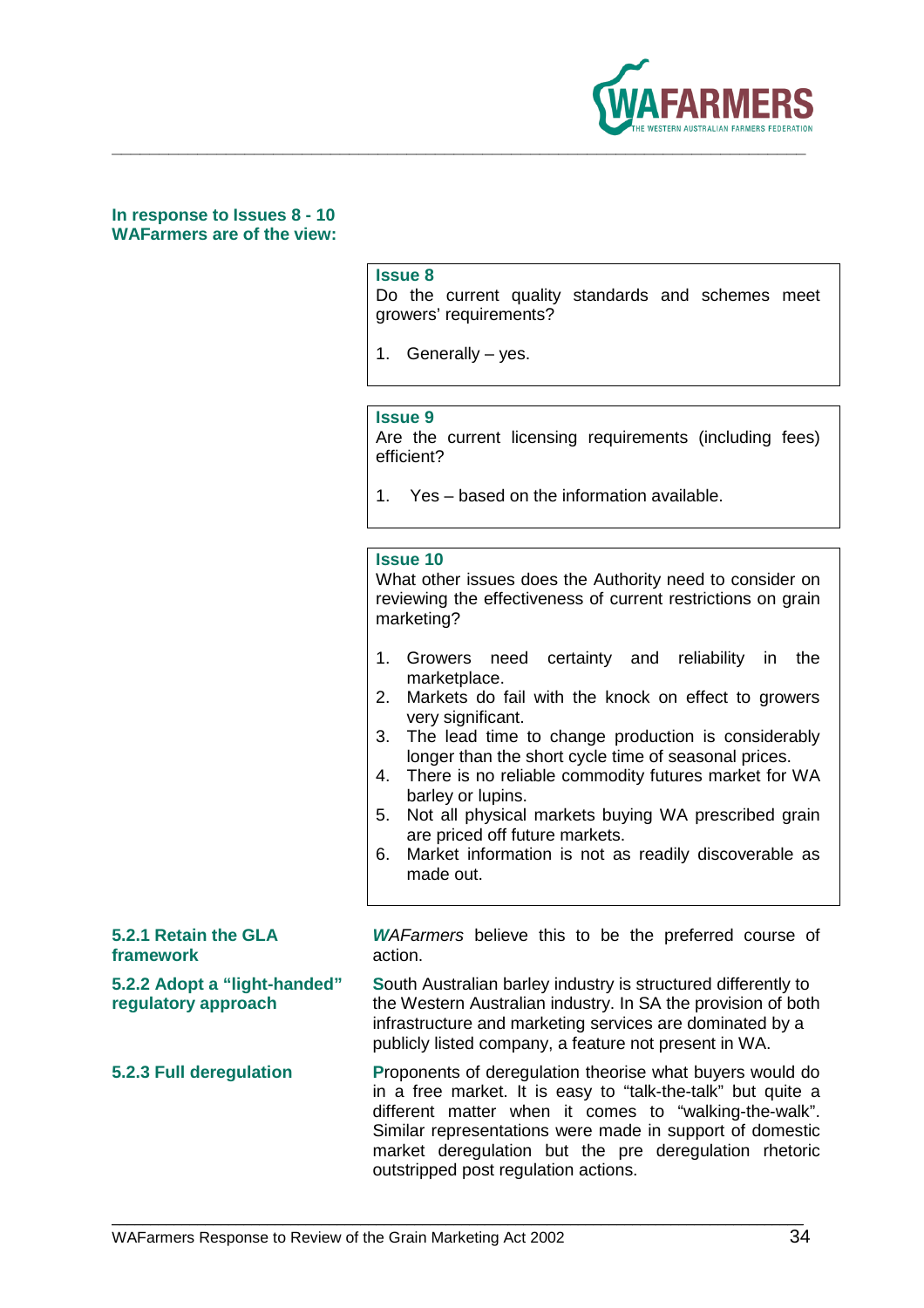

**In response to Issues 11- 14 WAFarmers are of the view:** 

### **Issue 11**

What possible amendments could enhance the effectiveness of the current GLA framework?

- 1. The framework as such does not require amendment
- 2. There is provision for guidance through Ministerial **Guidelines**
- 3. GLA can arrive at judgements on the circumstances of the time
- 4. GLA is constantly gathering information to assist with passing judgement
- 5. GLA needs to garner a greater understanding of the actual marketplace when assessing the performance of GPPL.
- 6. GLA needs to lessen the apparent dominance of "free market" aligned advisers.

### **Issue 12**

What are interested parties' views on adopting a SA-style regime?

- 1. The majority of WA growers would not support adoption of a SA-style model.
- 2. The SA-style regime is effectively market deregulation and would lead to a loss of grower confidence in the WA industry.
- 3. WA industry has requirements different to SA and requires a marketing regime that reflects those needs.

### **Issue 13**

What are interested parties' views on fully deregulating the export grain market?

- 1. The majority of WA growers would strenuously reject market deregulation.
- 2. Full deregulation of the export grain market would lead to a loss of grower confidence in the WA industry.
- 3. Full deregulation would lead to industry contraction, reduced farm investment, a market and value shift in favour of overseas interests.

### **Issue 14**

\_\_\_\_\_\_\_\_\_\_\_\_\_\_\_\_\_\_\_\_\_\_\_\_\_\_\_\_\_\_\_\_\_\_\_\_\_\_\_\_\_\_\_\_\_\_\_\_\_\_\_\_\_\_\_\_\_\_\_\_\_\_\_\_\_\_\_\_\_\_\_\_\_\_\_\_\_\_\_\_\_\_\_\_\_\_\_\_\_

What other issues does the Authority need to consider in reviewing the effectiveness of the current and potential regulatory frameworks? The issues of orderly marketing using the GLA model have been well documented.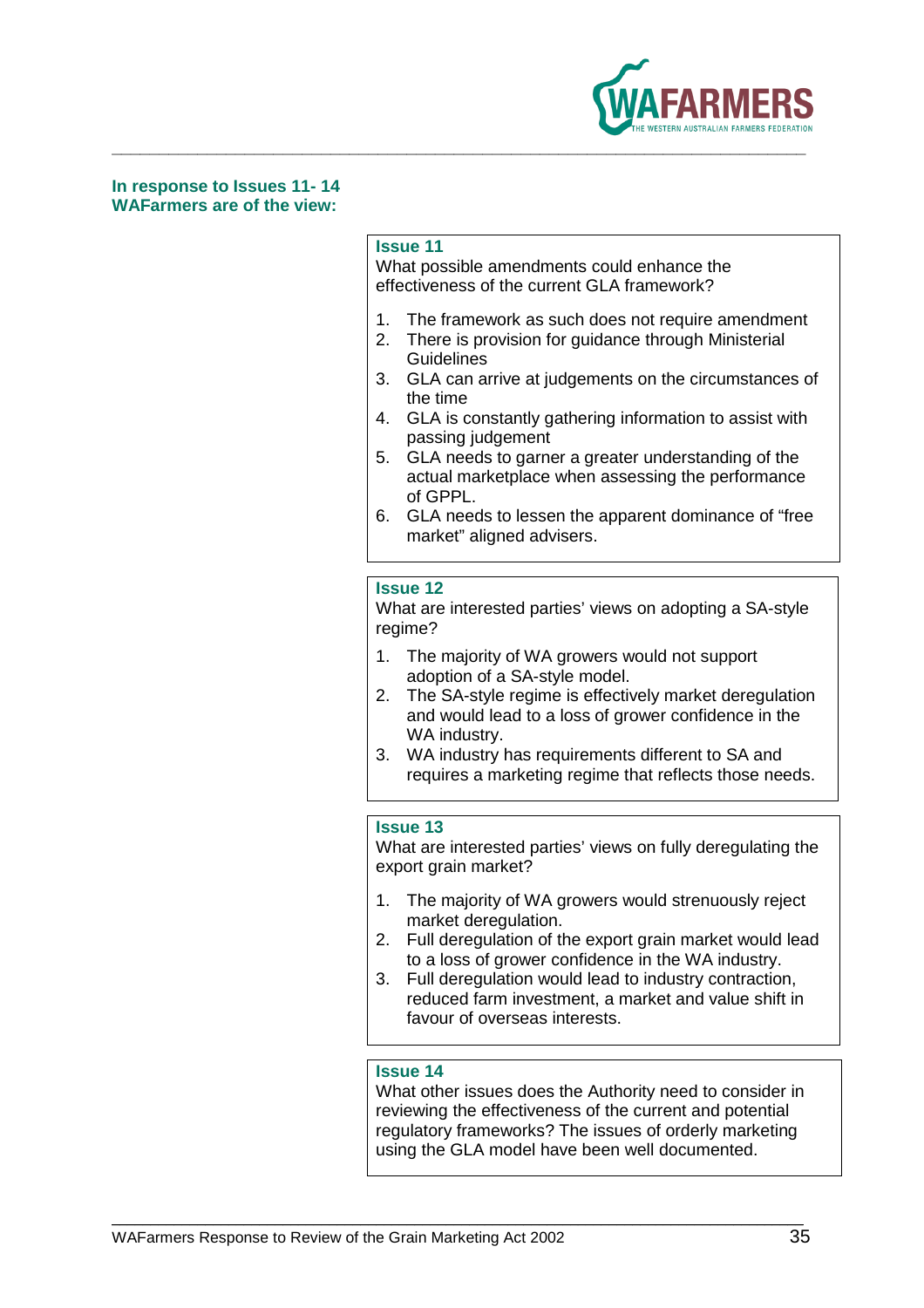

## **WAFarmers' Position Summary**

**W**AFarmers are confident that the current GLA framework is appropriate for the WA industry.

**A**ppropriate administrative changes can, and will no doubt, take place under the existing GLA framework if and when needed. Legislative change is therefore not necessary.

**T**he GLA role is 100% bulk export focused and independent of the MEL holder. The framework is compliant with National Competition Policy and satisfies in the triple bottom line public interest test.

**T**he domestic market can readily access grain from growers or re-sellers. WA consumers receive the benefit of open market access, reliable supply and access to quality grains in a marketplace where supply generally outstrips demand many times over.

**G**rowers and market facilitators have open access to markets for containerised grains or grains that have been processed locally for exporting as a processed product.

**T**he industry has enjoyed an unusually extended period of strong international prices. Those conditions have given rise to a range of options being presented to growers. It is highly questionable if those same options would be maintained in a buyers' market.

**W**A grains production is predicted to increase significantly in the 2008/09 season, suggesting abundant supplies and the likelihood of there being a buyers' market.

**I**t is vital a commitment to balanced triple bottom line environmental, social and economic outcomes exists to ensure WA has a sustaining grain industry with vibrant and viable farms and rural communities.

**T**he outlook for the global economy is looking "soft". The WA grains export market could easily come under pressure again, as happened during the 1997 Asian economic melt down.

**T**he GLA is structured with scope in which to move if markets shift.

**A** number of recent industry innovations have centred on providing alternative financial services and production risk tools. They have not been "closed loop" marketing arrangements co-existing with established grain marketing regimes. For example AACL refers to their product as a "Grain Co-Production" and was developed within the National Wheat Pool single desk framework. As such maintaining the GLA model should not inhibit AACL expanding its multi peril crop insurance and production risk management contract into other grains.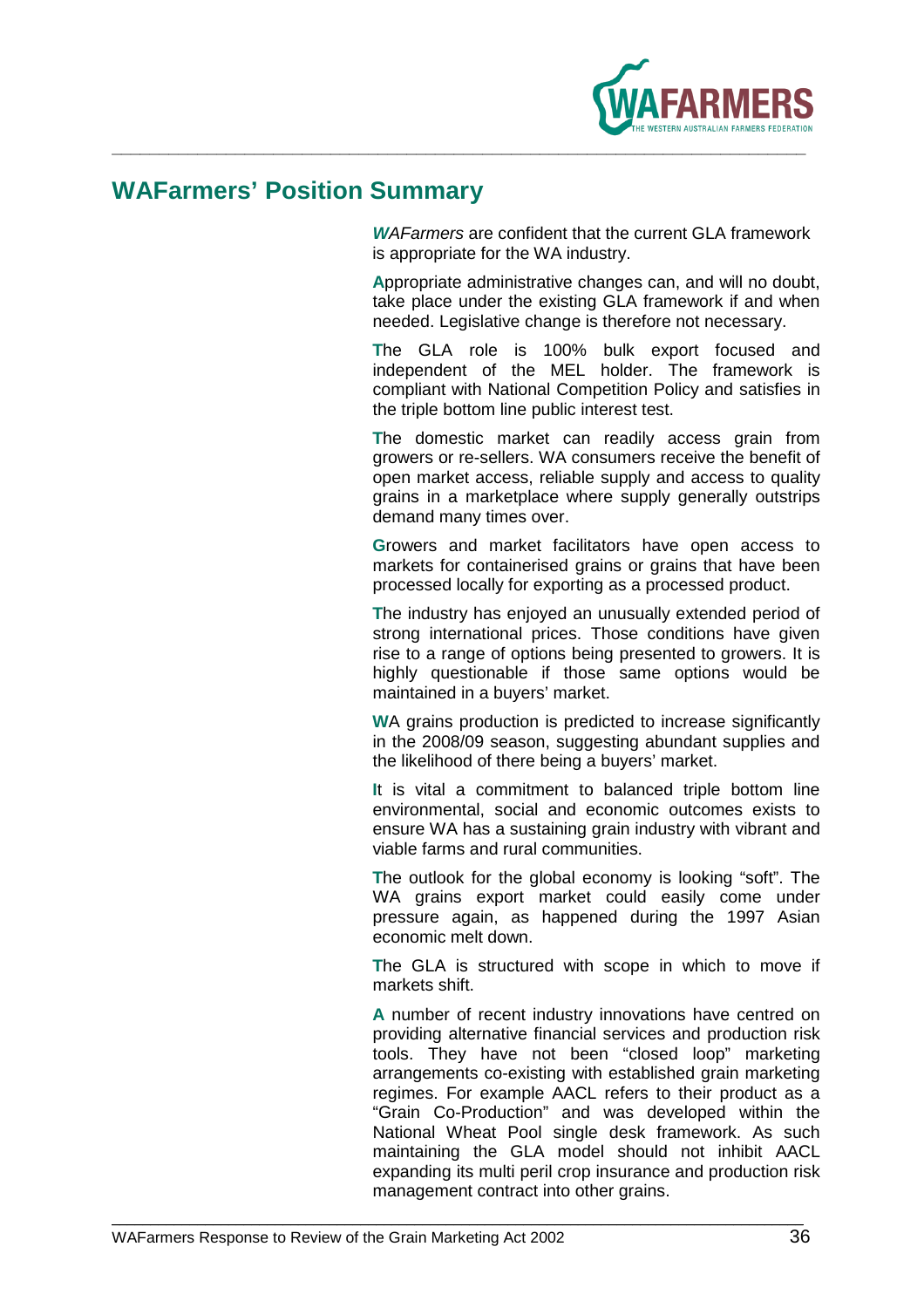

## **WAFarmers' Position Summary (cont)**

**N**ow is not the time to be experimenting with major structural changes to marketing prescribed grains.

**I**t is WAFarmers' strong recommendation that the needs and wishes of WA growers be met through the existing managed GLA framework with:

- the Grain Marketing Act to be retained;
- the Grain Licensing Authority continuing its role; and
- the Minister of Agriculture and Food continuing his oversight role.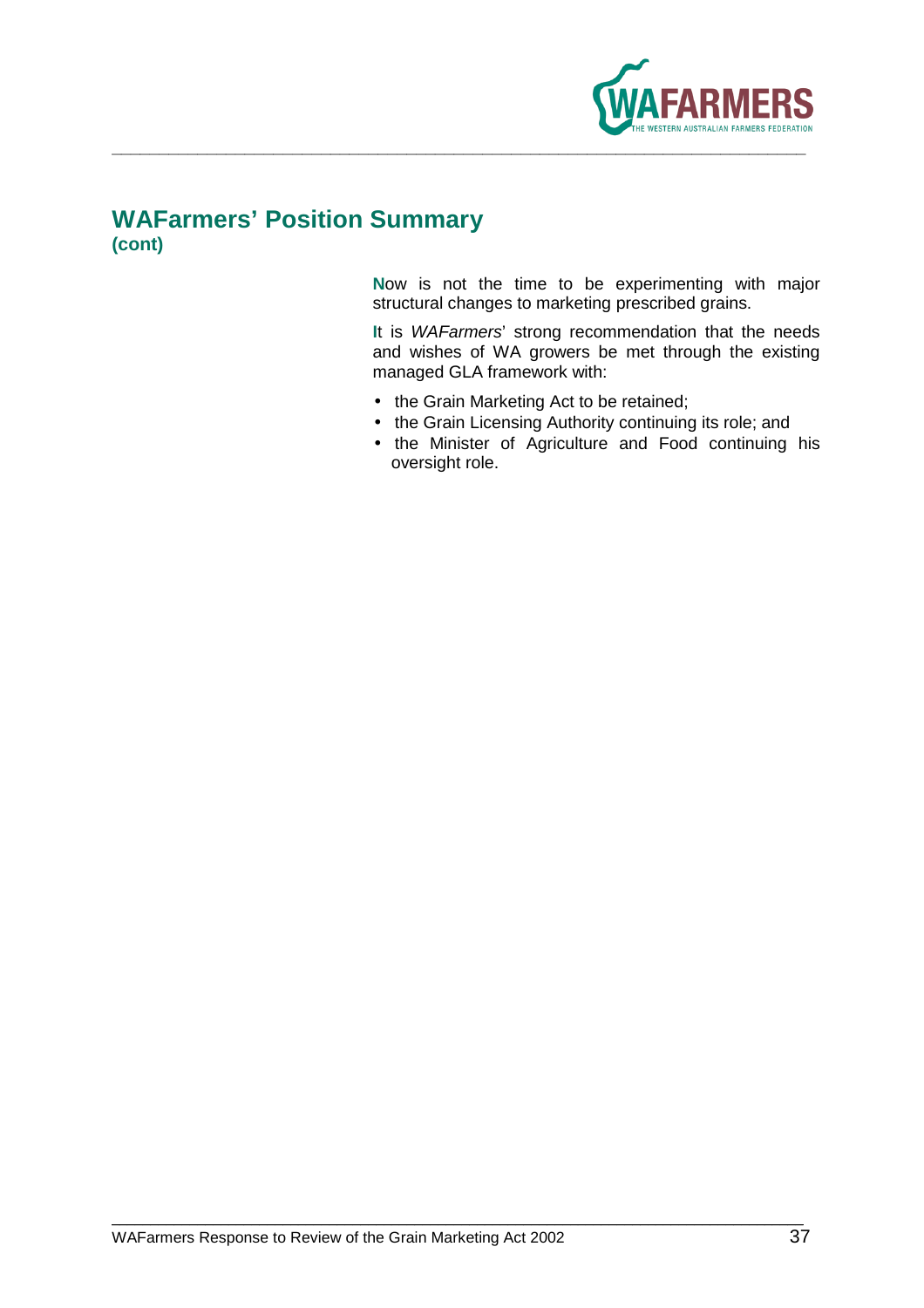

### **ERA Paper – WAFarmers' Response to Issues 1 – 14**

### **Issue 1**

Does the GLA assessment criteria adequately reflect the purpose of the Act, namely to maximise the benefit of market competition?

- 1. Yes
- 2. The GLA issues Special Export Licences and invites applicants to demonstrate what is "special" about their market over the Main Export Licensee, to warrant consideration.
- 3. Dealing with requests for the issue of an SEL necessarily involves matters of judgement and the assessment criterion reflects that to be the case.

### **Issue 2**

Are the recent modifications to GLA policy, including the introduction of early season and multi-year licenses, likely to encourage SEL holders to make investments required in infrastructure in the State to cater for niche and emerging specialist markets?

- 1. SEL's are only required for the export of prescribed grain in bulk.
- 2. Niche markets are more likely to be serviced by container deliveries with infrastructure investment decisions in that sector not subject to any marketing licensing requirement.
- 3. Private infrastructure investment in grain handling systems is usually a precursor to greater market dominance and control by buyers who have their own storage facilities.
- 4. Investment in infrastructure in terms of cost/benefit to the grower in the case of bulk grains is debatable.
- 5. Growers have funded extensive co-operatively owned infrastructure assets to date with the cost of any new capital expenditure needing to come from other than grower sources.
- 6. Production risk remains a key deterrent to investment in infrastructure not withstanding availability of multiyear licenses.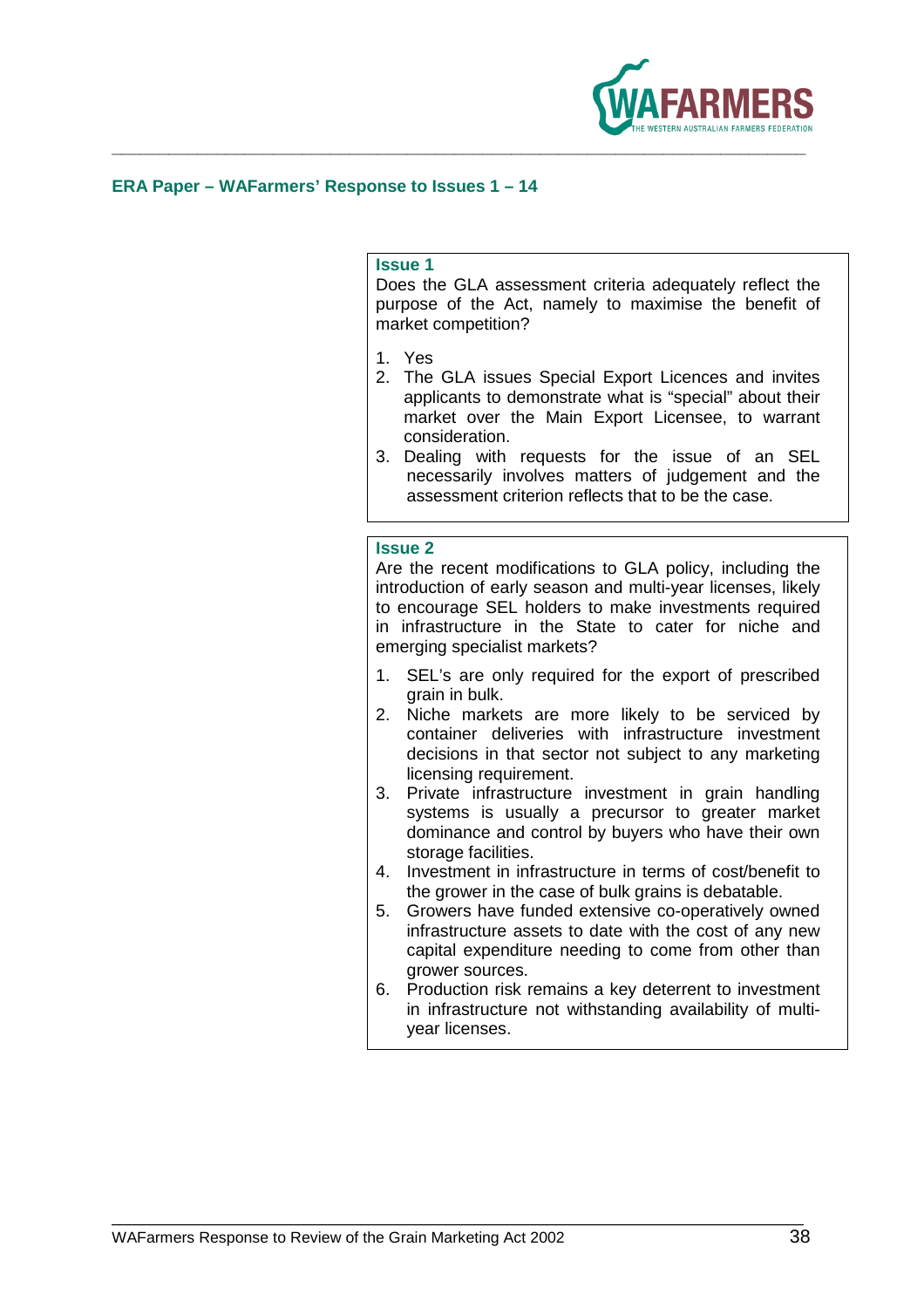

Interpretation of the Guidelines and application of discretionary powers can impact on the transparency of GLA decisions. Would amendment of the Guidelines and/or Act clarify the GLA assessment process?

- 1. WAFarmers supports the Minister's 2005 determination that the Guidelines were adequate and has no reason to believe current circumstances are any different.
- 2. The National Competition Council has also signed-off on the Grain Marketing Act being Competition Policy Agreement compliant.
- 3. Licence applications can only be processed on a judgemental basis as market conditions and circumstances are not static.
- 4. The GLA has a laid down a clear process.
- 5. It is understood applicants are afforded the opportunity to make detailed representations to the GLA.

### **Issue 4**

What are the reasons for actual SEL export volumes being significantly less than the volumes granted by the GLA?

In the view of WAFarmers holders of SEL's who fail to fully utilise their license:

- 1. are likely to be market speculators;
- 2. do not have access to new and/or niche overseas customers;
- 3. were overly optimistic about their ability to close out negotiations;
- 4. apply for licenses for the same market as other licence holders;
- 5. are not prepared to take long positions (i.e. buy from grower and "go long");
- 6. are not prepared to be exposed to grower delivery risk;
- 7. are only interested in stock piled grain in a buyer's market; and
- 8. in some cases are possibly taking a strategic position to argue later that their marketing efforts were frustrated by the GLA framework and that as such the market should be deregulated.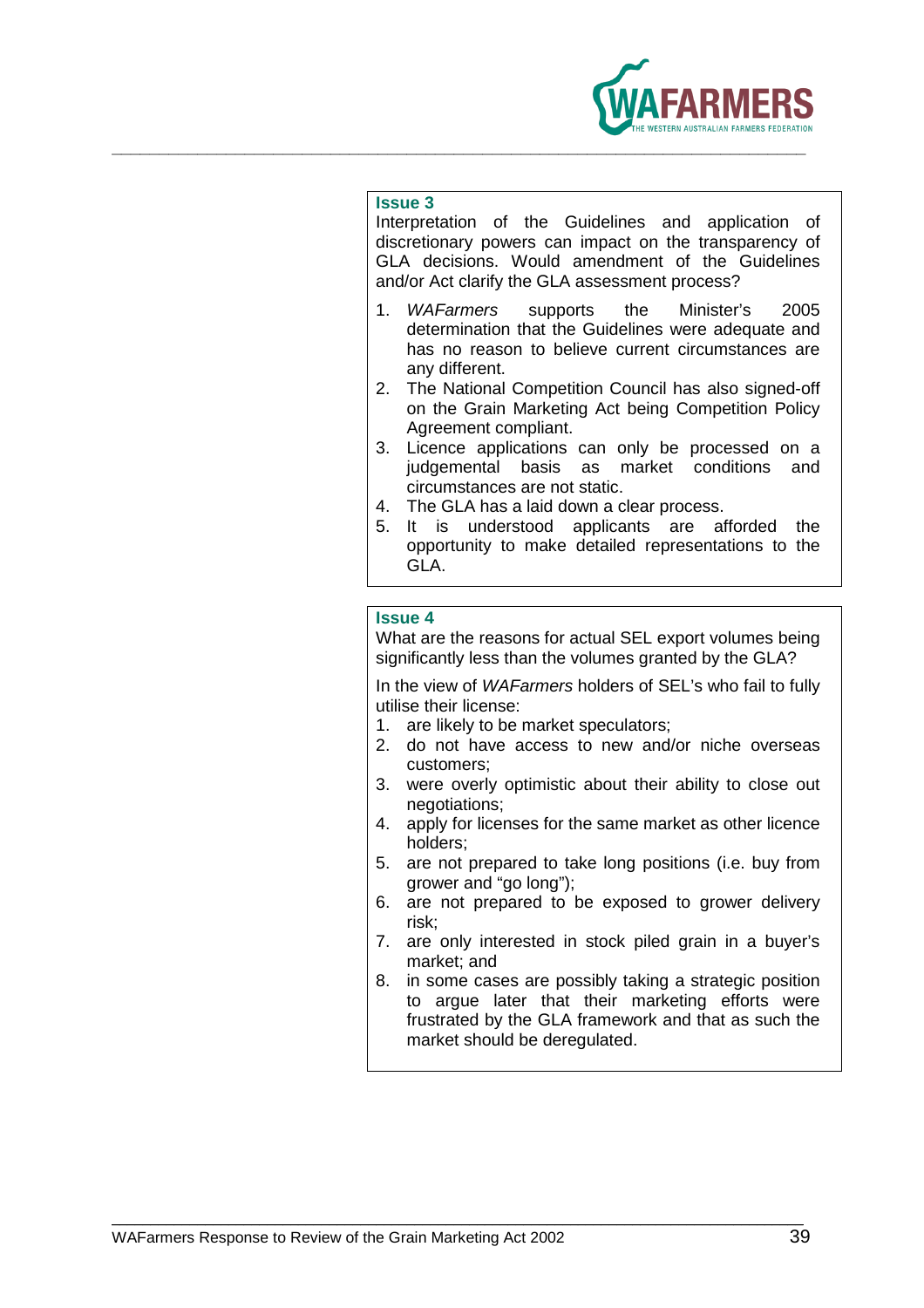

What issues does the Authority need to consider in reviewing the effectiveness of the GLA?

- 1. Widespread grower acceptance that the GLA is not to undermine the MEL holder's orderly marketing arrangements.
- 2. The value the GLA can create for growers by allowing GPPL to manage the crop under a CBH Group integrated business model.
- 3. Critical nature of economies of scale.
- 4. Need for state-wide management of the crop from seeding through to the final customer delivery.
- 5. Need to support GPPL role as the growers' "market agent".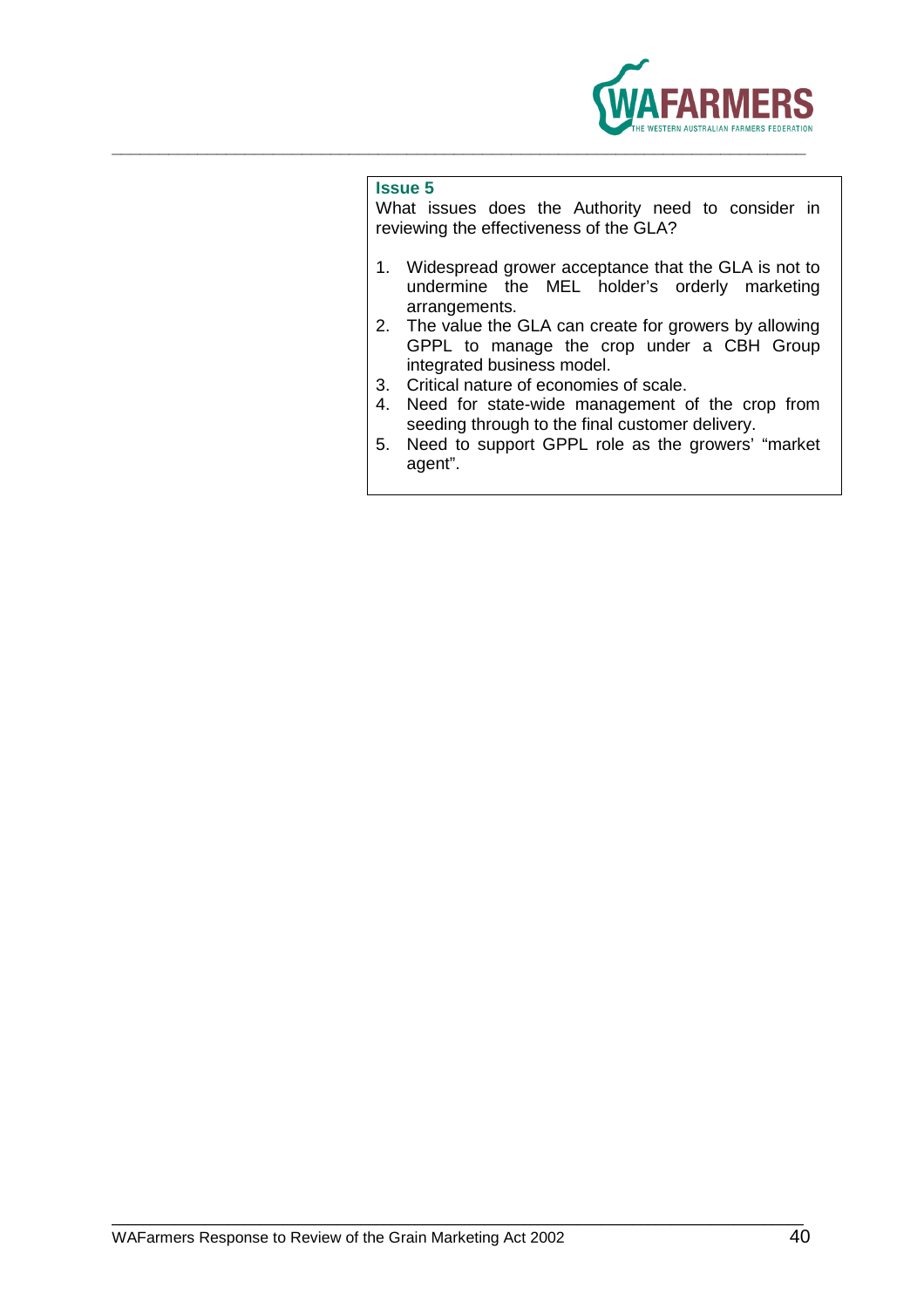

**\_\_\_\_\_\_\_\_\_\_\_\_\_\_\_\_\_\_\_\_\_\_\_\_\_\_\_\_\_\_\_\_\_\_\_\_\_\_\_\_\_\_\_\_\_\_\_\_\_\_\_\_\_\_\_\_\_\_\_\_\_\_\_\_\_\_\_\_\_\_\_\_\_** 

What evidence is there of the relative benefits/costs of the GLA/GPPL framework for:

- industry price premiums arising from the exercise of market power;
- quality control and value-adding;
- the coordination of research and development; and
- competing effectively in the international grain market.
- 1. Grower support is demonstrable evidence of benefit to the industry, based principally on:

 a) GPPL is marketing for the grower (market agent role);

 b) co-operative ownership and control of marketing function;

c) buyer of last resort facility;

 d) budget planning security through Estimated Pool Returns; and

- e) security of payment.
- 2. Rural lenders give considerable weight to the framework when assessing industry lending/risk profile.
- 3. Issues Paper identified that "evidence" was unlikely to exist in a definitive form that removed the need for value judgements.
- 4. GLA commissioned studies placed a sizable positive dollar value on the GLA/GPPL framework in both seasons analysed.
- 5. The term "market power" must be taken in the broad context, not the narrow economic theory definition.
- 6. GPPL feed barley varietal segregation is a quality initiative that adds value.
- 7. GPPL commitment to providing technical support to maximise position of particular barley varieties in the marketplace (e.g. long-term support given to Stirling barley to negate superiority of Canadian Harrington barley, development and release of Baudin, Gairdner and Hamelin).
- 8. Development of the Shochu barley market by GPPL.
- 9. Development of export market for WA canola in competition with superior Canadian canola varieties.
- 10. Introduction of unlimited oil bonification premiums for canola.
- 11. Development of lupin industry from forage crop to a cash crop.
- 12. MEL holder only marketer of WA prescribed grains able to commit to and honour long-term supply agreements.
- 13. Failure to secure a replacement long-term rail freight agreement in WA due to the prospect of market deregulation represented a grower cost that reduces their export competitiveness.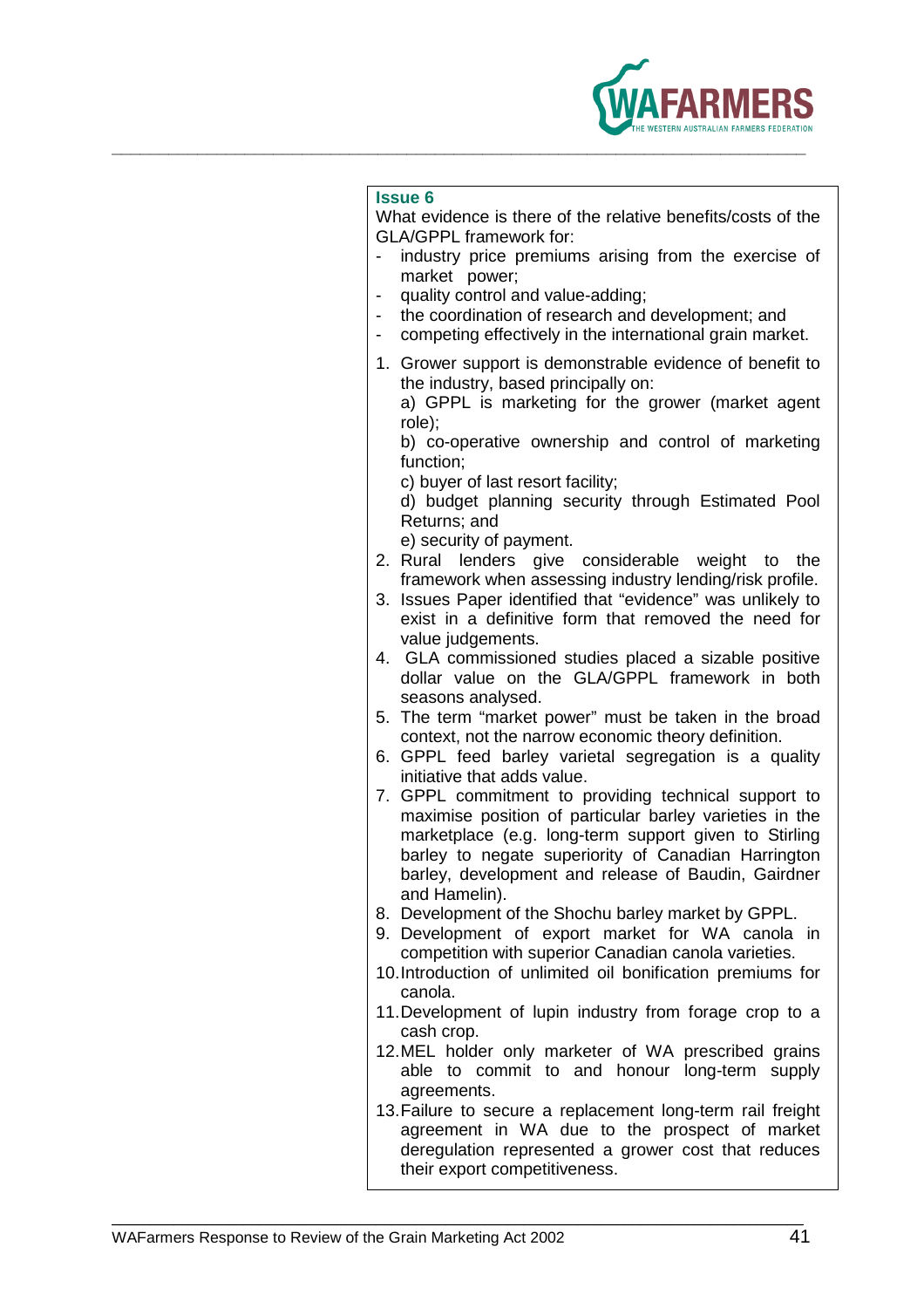

What are the advantages/disadvantage of the current pool/contract options?

### **Pooling Advantages:**

- 1. Grower focus, with role as the growers' market agent.
- 2. Buyer of last resort obligation in place.
- 3. Permanent market presence.
- 4. Price discrimination techniques used for benefit of all pool participants.
- 5. Pooling smooths prices and costs over all pool receivals.
- 6. Stock blending benefits flow to growers.
- 7. Ability to enter medium-term services agreements.
- 8. Economies of scale when negotiating service contracts.
- 9. Matches stock quality with market demand.
- 10. Allows deployment of upfront pre harvest risk management strategies.
- 11. Full multi-grade delivery option without penalty.
- 12. Strong endorsement of and reliance by major rural lenders on MEL role and provision of reliable Estimated Pool Return.
- 13. Upward price movements flow to growers.

### **Contract Advantages:**

- 1. Cash flow.
- 2. Known final price.

### **Issue 8**

Do the current quality standards and schemes meet growers' requirements?

1. Generally – yes

\_\_\_\_\_\_\_\_\_\_\_\_\_\_\_\_\_\_\_\_\_\_\_\_\_\_\_\_\_\_\_\_\_\_\_\_\_\_\_\_\_\_\_\_\_\_\_\_\_\_\_\_\_\_\_\_\_\_\_\_\_\_\_\_\_\_\_\_\_\_\_\_\_\_\_\_\_\_\_\_\_\_\_\_\_\_\_\_\_

### **Issue 9**

Are the current licensing requirements (including fees) efficient?

1. Yes - based on the information available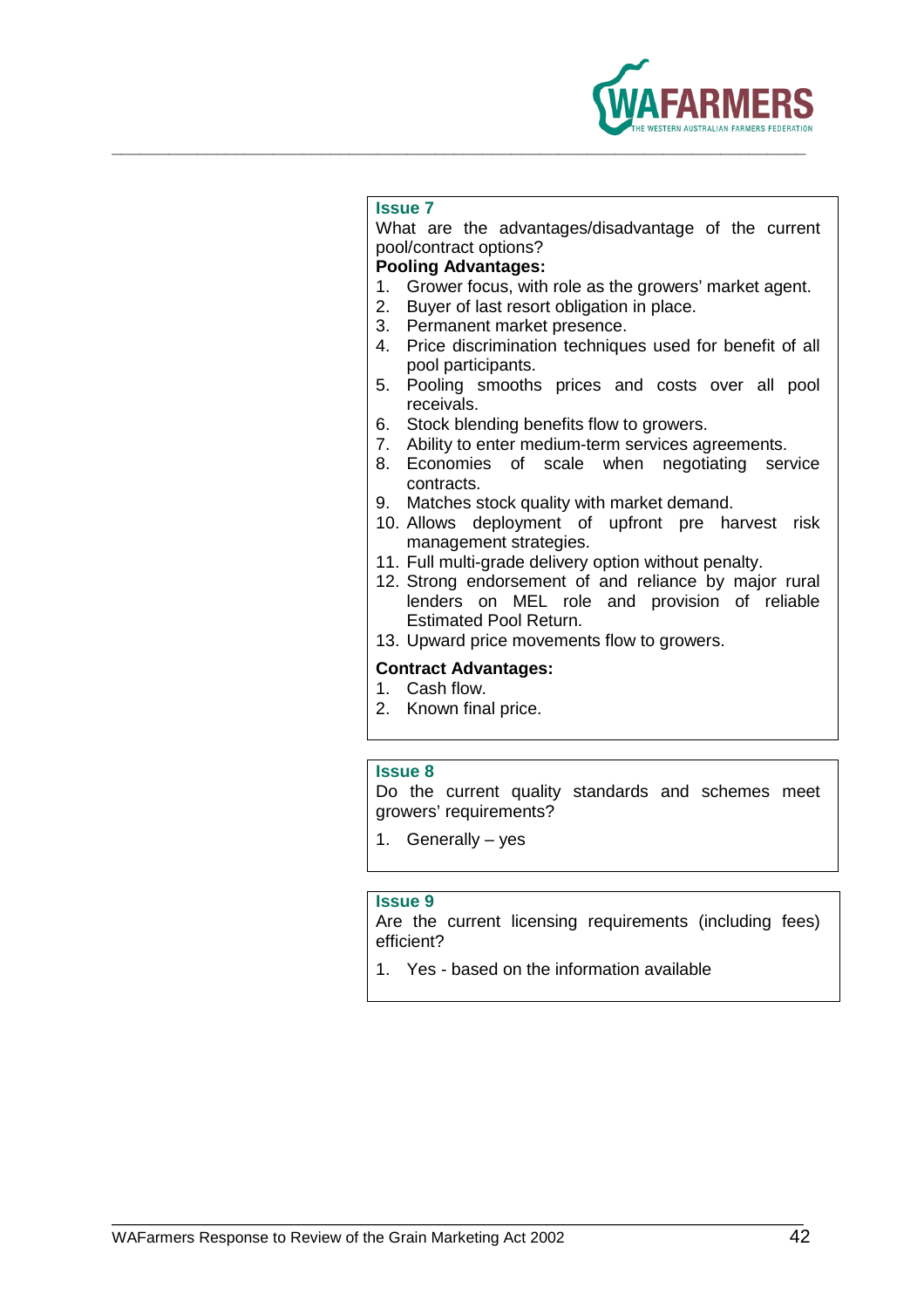

What other issues does the Authority need to consider on reviewing the effectiveness of current restrictions on grain marketing?

- 1. Growers need certainty and reliability in the marketplace.
- 2. Markets do fail with the knock on effect to growers very significant.
- 3. The lead time to change production is considerably longer than the short cycle time of seasonal prices.
- 4. There is no reliable commodity futures market for WA barley or lupins.
- 5. Not all physical markets buying WA prescribed grain are priced off future markets.
- 6. Market information is not as readily discoverable as made out.

### **Issue 11**

What possible amendments could enhance the effectiveness of the current GLA framework?

- 1. The framework as such does not require amendment
- 2. There is provision for guidance through Ministerial **Guidelines**
- 3. GLA can arrive at judgements on the circumstances of the time
- 4. GLA is constantly gathering information to assist with passing judgement
- 5. GLA needs to garner a greater understanding of the actual marketplace when assessing the performance of GPPL.
- 6. GLA needs to lessen the apparent dominance of "free market" aligned advisers.

### **Issue 12**

\_\_\_\_\_\_\_\_\_\_\_\_\_\_\_\_\_\_\_\_\_\_\_\_\_\_\_\_\_\_\_\_\_\_\_\_\_\_\_\_\_\_\_\_\_\_\_\_\_\_\_\_\_\_\_\_\_\_\_\_\_\_\_\_\_\_\_\_\_\_\_\_\_\_\_\_\_\_\_\_\_\_\_\_\_\_\_\_\_

What are interested parties' views on adopting a SA-style regime?

- 1. The majority of WA growers would not support adoption of a SA-style model.
- 2. The SA-style regime is effectively market deregulation and would lead to a loss of grower confidence in the WA industry.
- 3. WA industry has requirements different to SA and requires a marketing regime that reflects those needs.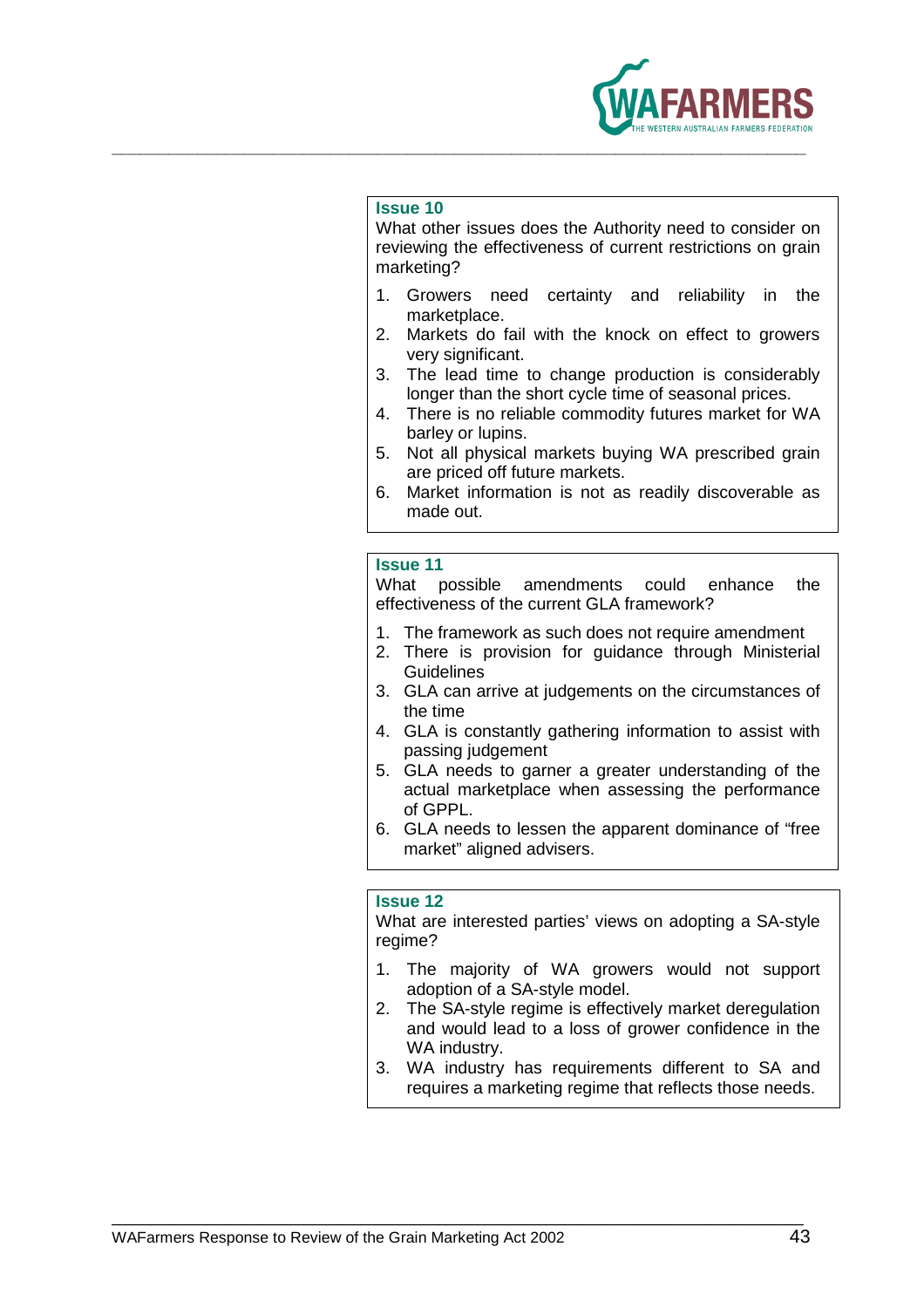

What are interested parties' views on fully deregulating the export grain market?

- 1. The majority of WA growers would strenuously reject market deregulation.
- 2. Full deregulation of the export grain market would lead to a loss of grower confidence in the WA industry.
- 3. Full deregulation would lead to industry contraction, reduced farm investment, a market and value shift in favour of overseas interests.

### **Issue 14**

What other issues does the Authority need to consider in reviewing the effectiveness of the current and potential regulatory frameworks?

1. The issues of orderly marketing using the GLA model have been well documented.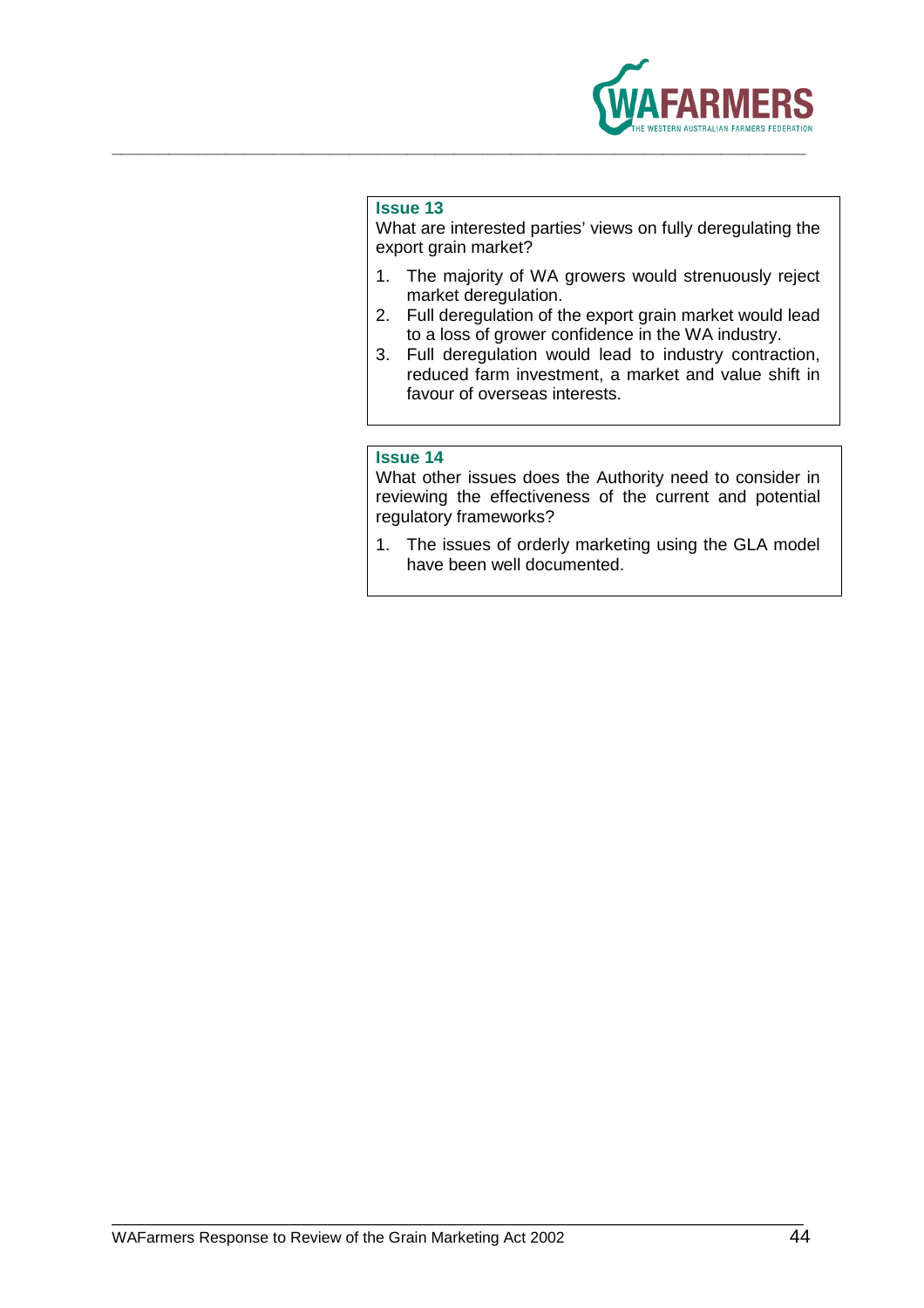

### **Appendix**

A recent rural newspaper front page carried the following Winston Churchill quotation:

### **The farther backward you can look, the farther forward you are likely to see**

It is with more than passing interest therefore, to read the following extract from

### **A FINE COUNTRY TO STARVE IN by GC Bolton**

Wheat marketing even at the local level was a complicated business, so that even when seasons were good, no farmer could calculate precisely how much his crop would fetch. Originally all wheat was purchased by millers and export merchants. These traders entered into combinations against the wheatgrowers to keep prices down, and in retaliation many farmers supported moves beginning in 1905 to market their wheat co-operatively.

Out of this movement there developed in 1914 the Westralian Farmers' Cooperative Ltd, which competed actively with the private traders. During the First World War, when shipping became scarce and orderly marketing was essential, Western Australia, in common with every other State government, set up an official pool to control sales. Westralian Farmers and the private traders battled vigorously for sole rights to handle the entire State crop, and in 1918 Westralian Farmers was successful. This arrangement continued until 1922 when, under pressure from the private traders and their allies in the Legislative Council, the first Mitchell government abandoned compulsory pooling. Westralian Farmers and other interested parties then set up a voluntary pool scheme, which in its first year handled 84 per cent of the harvest. Gradually, however, the private traders recovered support. This was partly because some farmers believed they could do better for themselves by watching the market and selling at a moment when prices were high rather than wait for the averaged price which the Pool would pay; but mainly because, particularly in the newer districts, the farmers desperately needed ready cash and could not wait until the Pool's marketing arrangements for the season were complete. In consequence, as well as continuing to support the Pool, Westralian Farmers also re-entered the wheat marketing field as a direct competitor to the grain merchants. So by the 1929-30 season a farmer had three choices in marketing his wheat. He could sell to a private miller or merchant at the current trading price, he could sell to Westralian Farmers under the same conditions, or he could sell through the Pool and receive an averaged price which might or might not be better than what his neighbour received from one of the other buyers.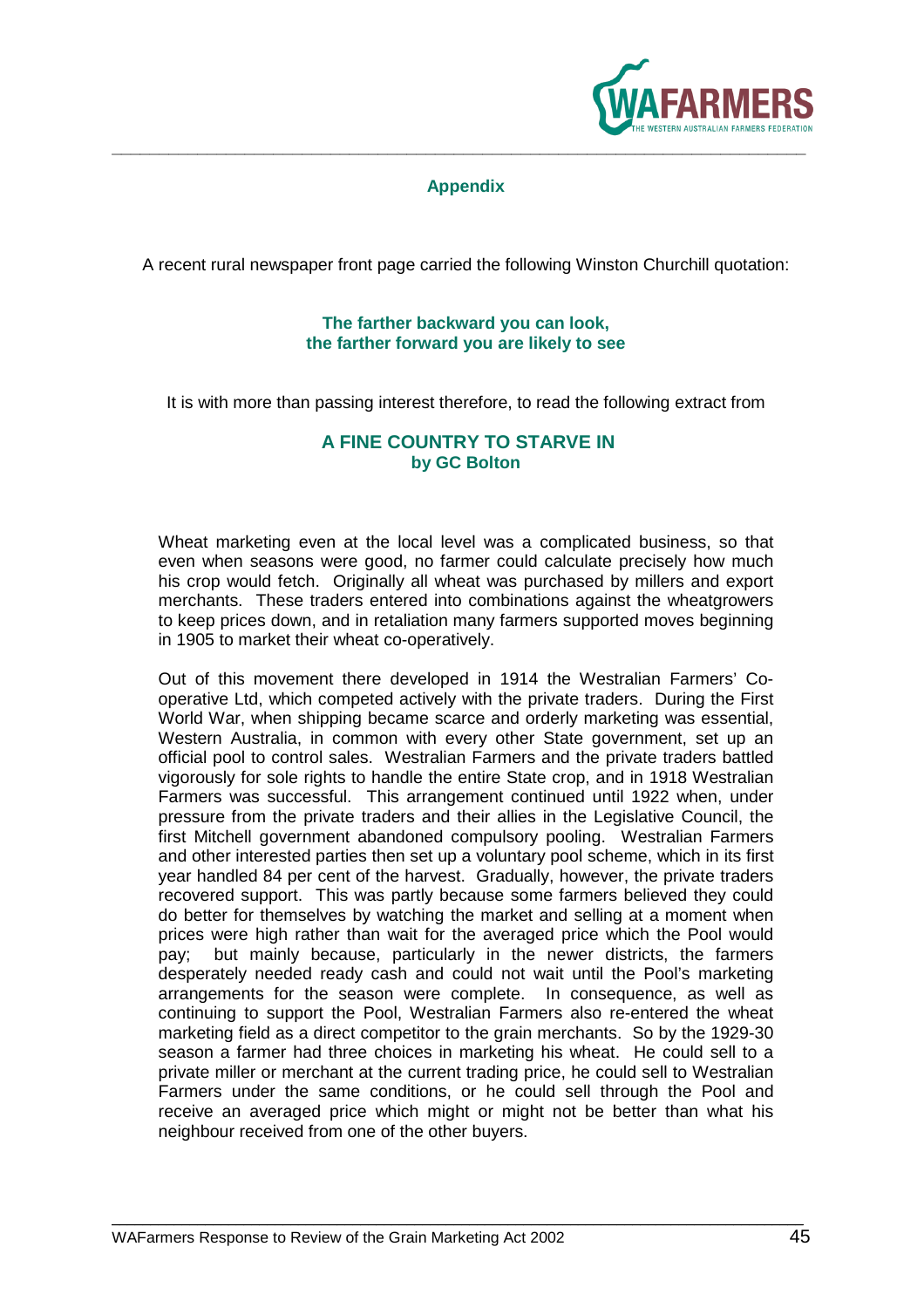

This meant that there was a considerable variation in how farmers fared during the 1929-30 marketing season. Wheat prices among private traders opened at 4s 5d a bushel, and at one point early in February 1930 reached a maximum of 4s 10½ d before beginning to slide. Those farmers who got their harvests off early and received their cheques quickly, probably did well. Most of them were probably in the Geraldton and Northern Midlands districts, where harvesting begins earliest, and where the impact of the Depression appears to have been initially less severe. Those who sold through the Wheat Pool at first appeared to do worse. One of the few men to foresee the slump in grain prices was T.H. Bath, a former Labor leader who, having retired from politics young, devoted himself zealously to the Co-operative movement. Bath returned from a visit to North America convinced that the wheat market was contracting, and although many found his views unpalatable in contrast to the boundless optimism of Collier and Mitchell, he managed to persuade his fellow-trustees of the Wheat Pool to sell early in the 1929-30 season, realizing 3s 7½d a bushel for their members. This was not so much as some of the lucky ones received by selling through private traders, but it was a good deal more than the majority were to see. Many farmers received advances from the merchants on the basis of the high prices early in the season, but having stored their wheat to catch the peak of the market, were caught short by the slump after February. By September the price was at 3s 3d, and many did not make enough even to come anywhere near redeeming their earlier advances. In this way debts of nearly half a million pounds were created, although in the early months of 1930 the implications of the situation were not fully apparent.

The Scullin federal government sought to remedy wheat marketing by reintroducing a compulsory pooling system on a national level. It might have been expected that this would have commended itself to many farmers. A government subsidy stabilizing the price of wheat at a payable level would have answered the complaints of the man on the land that every other industry in Australia bar themselves had its hand in the public purse. Matters turned out less simply. In April 1930 the Scullin government convened a conference of primary producers' representatives from all States, following which legislation was prepared for federal parliament. This provided that compulsory pooling should operate for three years, during which farmers would receive a guaranteed price for their wheat. The price in the first year would be four shillings a bushel. Any shortfall in the price received on the overseas market by the Pool would be made up by a fifty-fifty subsidy from the Commonwealth and the States. This was the point at which the legislation could most validly be criticized. If the States' contributions were lumped together, the major wheat-growing States such as Western Australia and South Australia would benefit at the expense of Queensland and New South Wales; if on the other hand the contribution was levied on the amount of subsidy paid, Western Australia and South Australia would be committed to what might be a massive liability. In either case, the States thought themselves entitled to object to the Commonwealth's generosity with their money, and to urge that the federal government should finance the whole subsidy itself. Those who were concerned for the wheatgrowers did not want the scheme to founder on the barren ground of federal-state controversy, and both in the House of Representatives and Senate the measure was supported by a minority of anti-Labor members as well as by Scullin's supporters. Nevertheless, in July the measure was beaten by fifteen votes to twelve in the Senate, where the anti-Labor parties had a big majority, largely because of the